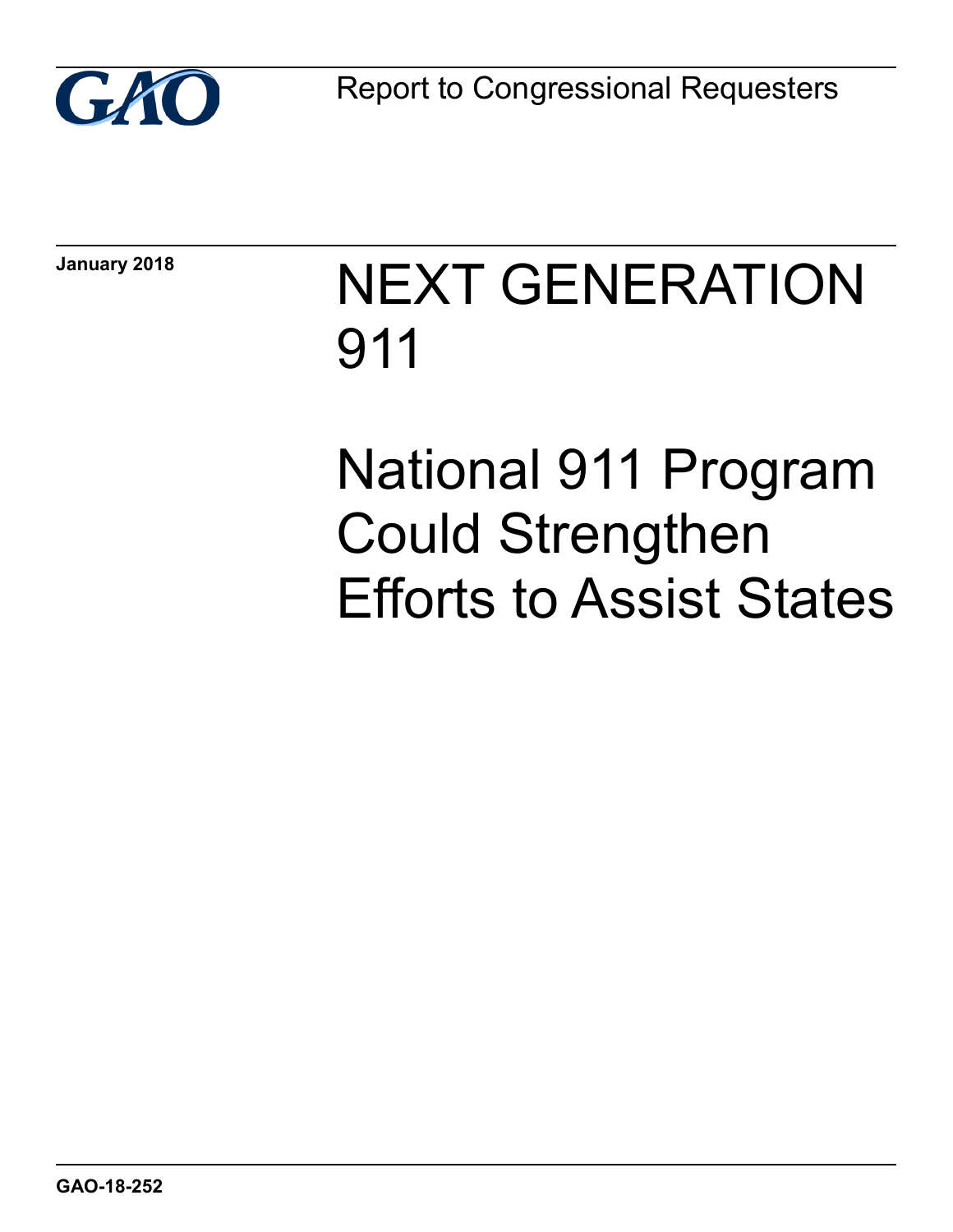## GAO **Highlights**

Highlights o[f GAO-18-252,](http://www.gao.gov/products/GAO-18-252) a report to congressional requesters

## **Why GAO Did This Study**

Each year, millions of Americans call 911 for help during emergencies. However, the nation's legacy 911 system relies on aging infrastructure that is not designed to accommodate modern communications technologies. As a result, states and localities are upgrading to NG911, which offers improved capabilities, such as the ability to process images, audio files, and video. While deploying NG911 is the responsibility of state and local entities, federal agencies also support implementation, led by NHTSA's National 911 Program, which facilitates collaboration among federal, state, and local 911 stakeholders.

GAO was asked to review NG911 implementation nationwide. This report examines: (1) state and local progress and challenges in implementing NG911 and (2) federal actions to address challenges and planned next steps. GAO reviewed relevant statutes, regulations, and federal agency reports and plans. GAO also analyzed NHTSA's survey data on state 911 implementation for calendar year 2015, the most recent year for which data were available, and interviewed federal officials, state and local officials from nine states (selected to represent different regions and various phases of NG911 implementation), and officials from industry and advocacy groups.

## **What GAO Recommends**

GAO recommends that NHTSA's National 911 Program develop performance goals and measures and, for the National NG911 Roadmap, determine agencies' roles and responsibilities and develop an implementation plan. NHTSA agreed with GAO's recommendations.

contact Mark Goldstein at (202) 512-2834 or [goldsteinm@gao.gov.](mailto:goldsteinm@gao.gov)

## NEXT GENERATION 911

## **National 911 Program Could Strengthen Efforts to Assist States**

### **What GAO Found**

The National Highway Traffic Safety Administration's (NHTSA) National 911 Program's most recent national survey on Next Generation 911 (NG911) implementation indicated that about half of states were in some phase of transition to NG911 in 2015, but that state and local progress varied. Specifically, 10 states reported that all 911 authorities in their state processed calls using NG911 systems; however, 18 states reported having no state or local NG911 transition plans in place—which may indicate these states were in the early phases of planning for the transition to NG911 or had not yet begun. GAO spoke with state and local 911 officials in 9 states, which were in various phases of implementing NG911, and found that none of the 9 selected states were accepting images, audio files, or video. State and local 911 officials identified a number of challenges to implementing NG911. Such challenges are related to funding, evolving technology and operations, and governance. For example, officials in 3 states said that the current funding they collect from telephone service subscribers may not be sufficient to support NG911's transition costs while simultaneously funding the operation of existing 911 systems.

Federal agencies—including NHTSA, the National Telecommunications and Information Administration, the Federal Communications Commission, and the U.S. Department of Homeland Security—have responsibilities to support NG911 implementation, such as through coordinating activities and administering grants, and are taking actions to assist state and local entities in addressing challenges to NG911's implementation. Such actions include developing resources, offering technical assistance, and convening stakeholders to explore emerging NG911 issues. For example, as the lead entity for coordinating federal NG911 efforts, NHTSA's National 911 Program is developing resources on NG911 topics, such as federal funding and governance structures. While the National 911 Program is taking steps to facilitate the state and local transition to NG911, the program lacks specific performance goals and measures to assess its progress. Without such goals and measures, it is not clear to what extent the program is effectively achieving its mission.

In 2018, the National 911 Program plans to establish an interagency initiative tasked with creating a National NG911 Roadmap. This roadmap is intended to identify next steps for the federal government in supporting the creation of a national, interconnected NG911 system. While the National 911 Program is taking steps to develop a list of national-level tasks as part of its roadmap initiative, the program does not have a plan to identify: (1) roles or responsibilities for federal entities to carry out these tasks or (2) how the program plans to achieve the roadmap's objectives. Collaborating with the appropriate federal agencies to determine federal roles and responsibilities to carry out the roadmap's national-level tasks could reduce barriers to agencies effectively working together to achieve those tasks. Furthermore, developing an implementation plan that details how the roadmap's tasks will be achieved would place the National 911 Program in a better position to effectively lead Vie[w GAO-18-252.](http://www.gao.gov/products/GAO-18-252) For more information, interagency efforts to implement NG911 nationwide.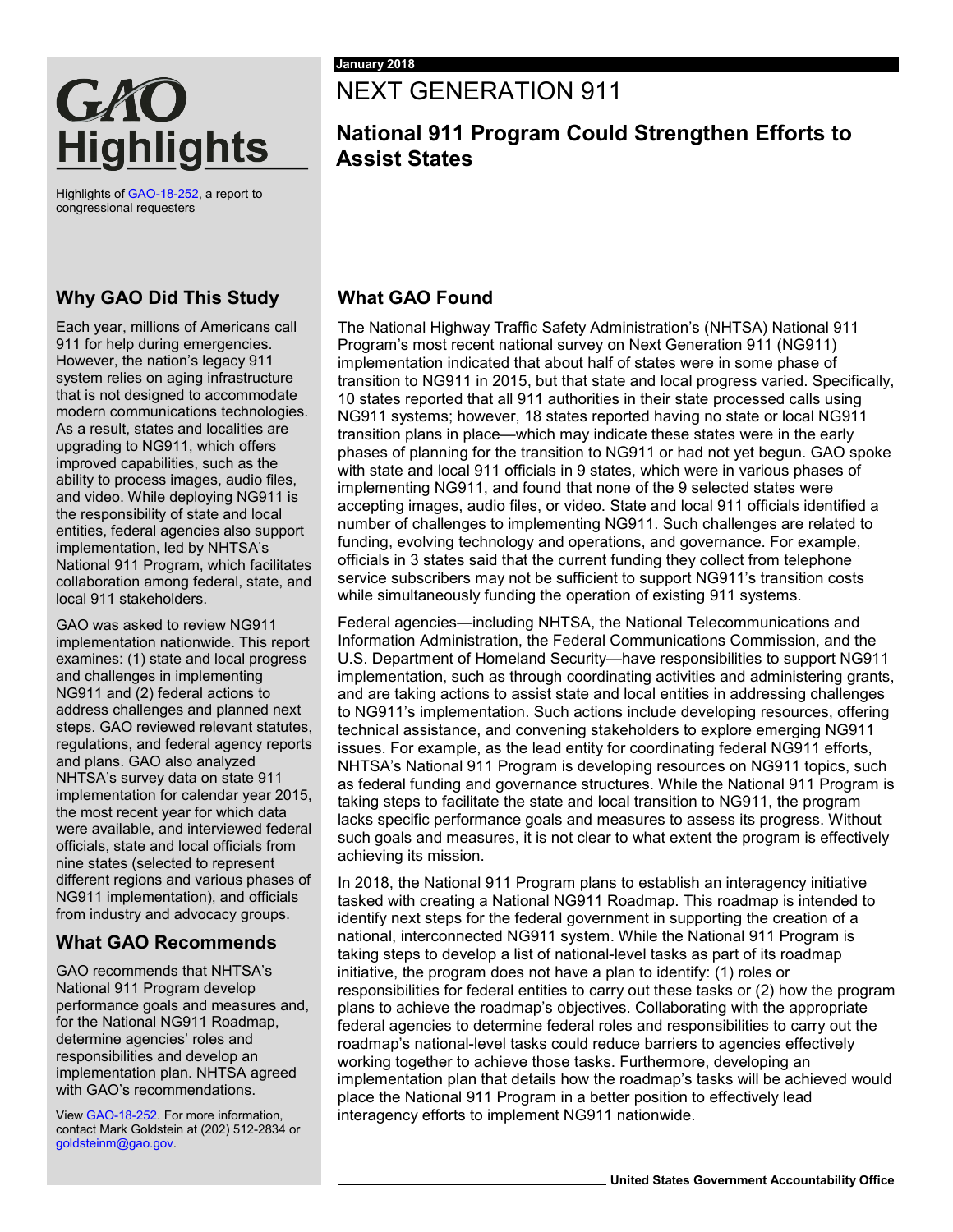## **Contents**

| Letter              |                                                                                                                                                      | 1.       |
|---------------------|------------------------------------------------------------------------------------------------------------------------------------------------------|----------|
|                     | <b>Background</b>                                                                                                                                    | 5        |
|                     | States and Localities Have Reported Varied Progress in<br>Implementing NG911 and Identified Funding, Technology, and<br><b>Governance Challenges</b> | 12       |
|                     | <b>Federal Agencies Are Addressing NG911 Implementation</b><br>Challenges, but the National 911 Program Lacks Measurable                             |          |
|                     | Goals and Next Steps for the NG911 Roadmap Initiative<br><b>Conclusions</b>                                                                          | 18<br>24 |
|                     | <b>Recommendations for Executive Action</b>                                                                                                          | 25       |
|                     | <b>Agency Comments</b>                                                                                                                               | 25       |
| <b>Appendix I</b>   | Objectives, Scope, and Methodology                                                                                                                   | 27       |
| <b>Appendix II</b>  | Selected Federal Actions since 2013 to Address State and Local<br>Challenges in Implementing Next Generation 911 (NG911), as of                      |          |
|                     | October 2017                                                                                                                                         | 30       |
| <b>Appendix III</b> | Comments from the U.S. Department of Transportation                                                                                                  | 32       |
| <b>Appendix IV</b>  | <b>GAO Contact and Staff Acknowledgments</b>                                                                                                         | 33       |
| Table               |                                                                                                                                                      |          |
|                     | Table 1: Selected Federal Agencies' Requirements Related to<br><b>Next Generation 911 (NG911)</b>                                                    | 11       |
| Figure              |                                                                                                                                                      |          |

[Figure 1: Overview of 911 Communications and Dispatch Process](#page-10-0) 7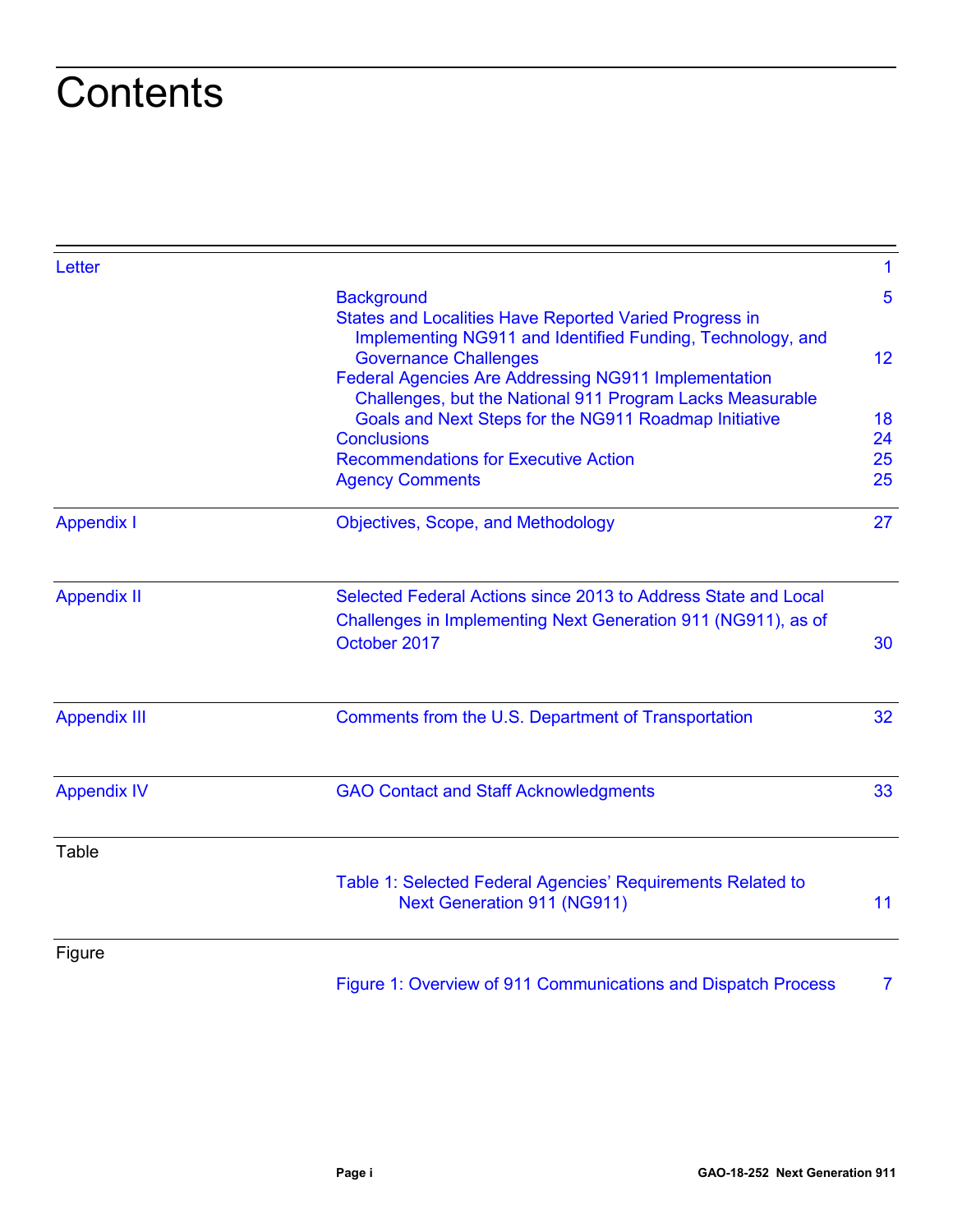#### **Abbreviations**

| Next Generation 911 Advancement Act of 2012<br>Department of Homeland Security<br><b>Federal Communications Commission</b><br><b>First Responder Network Authority</b><br><b>Internet Protocol</b> |
|----------------------------------------------------------------------------------------------------------------------------------------------------------------------------------------------------|
| <b>Next Generation 911</b>                                                                                                                                                                         |
| National Highway Traffic Safety Administration                                                                                                                                                     |
| National Telecommunications and Information<br>Administration                                                                                                                                      |
| <b>Office of Emergency Medical Services</b><br>request for proposal<br>Voice over Internet Protocol                                                                                                |
|                                                                                                                                                                                                    |

This is a work of the U.S. government and is not subject to copyright protection in the United States. The published product may be reproduced and distributed in its entirety without further permission from GAO. However, because this work may contain copyrighted images or other material, permission from the copyright holder may be necessary if you wish to reproduce this material separately.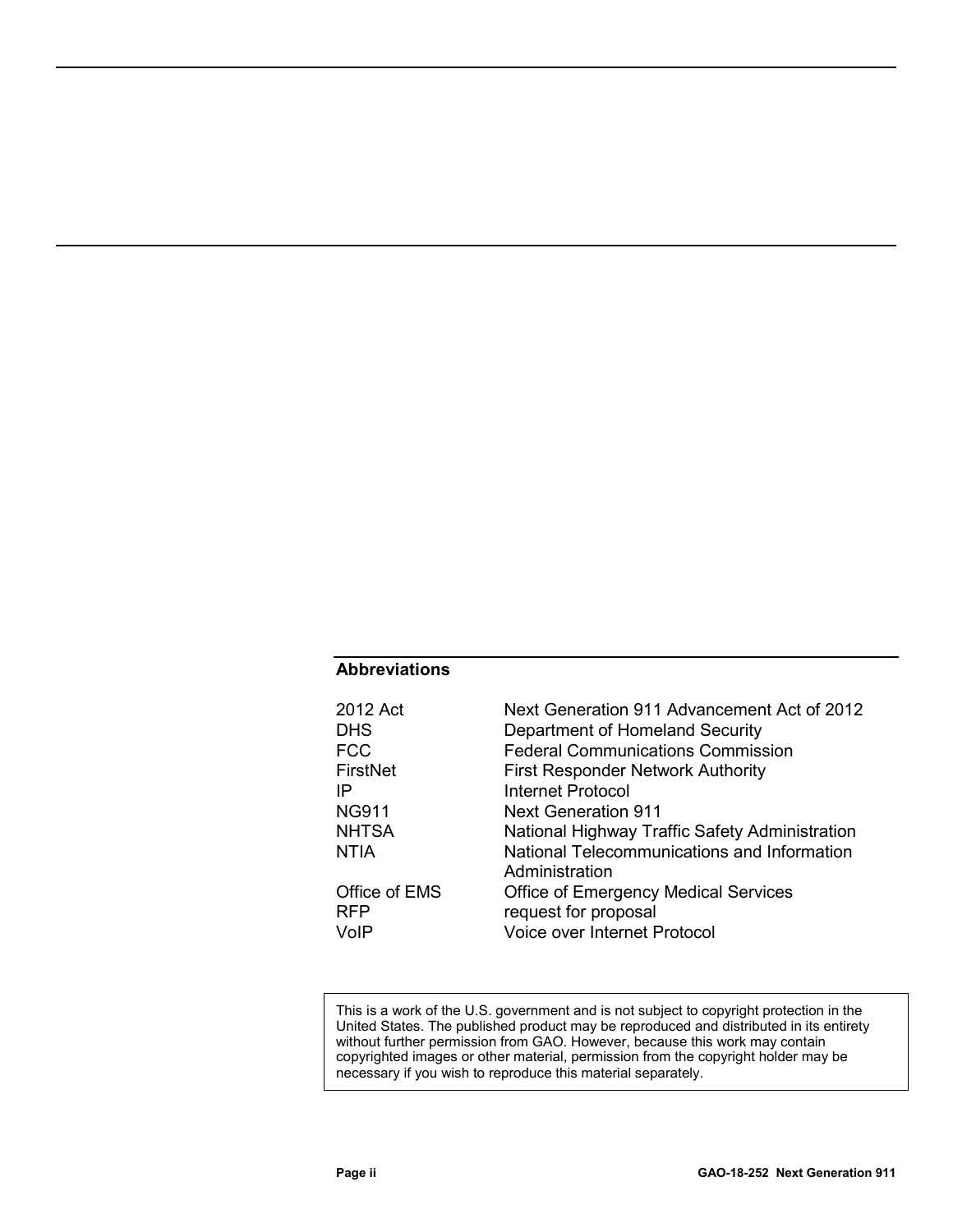<span id="page-4-0"></span>**U.S. GOVERNMENT ACCOUNTABILITY OFFICE** 

**441 G St. N.W. Washington, DC 20548**

January 31, 2018

The Honorable Mike Doyle Ranking Member Subcommittee on Communications and Technology Committee on Energy and Commerce House of Representatives

The Honorable Anna G. Eshoo House of Representatives

The Honorable Norma Torres House of Representatives

Each year, millions of Americans call 911 for help during emergencies. According to the National Emergency Number Association, approximately 240 million calls are made to 911 in the United States each year, with over 80 percent of these calls made from wireless devices.<sup>[1](#page-4-1)</sup> However, the nation's legacy 911 systems rely on aging infrastructure that is not designed to accommodate modern communications technologies. As a result, states and localities—the primary providers of 911 services through approximately 6,000 call centers nationwide—are working to upgrade their 911 systems to the next generation of services, commonly known as Next Generation 911 (NG911). Benefits of NG911 systems include improved capabilities to communicate with callers, increased resiliency of 911 operations, and enhanced information sharing among 911 call centers and first responders. Call centers using NG911 will be able to receive voice calls and accept various forms of data, such as text messages, images, video, and vehicle crash data. Such information can help to facilitate quick and accurate dispatch of emergency responders (such as police, firefighters, and ambulance crews) and can be beneficial in situations where a 911 caller is unable to speak. $<sup>2</sup>$  $<sup>2</sup>$  $<sup>2</sup>$ </sup>

The transition to NG911 includes replacing the existing legacy 911 networks—which carry voice calls and limited data—with NG911 systems

<span id="page-4-1"></span><sup>1</sup>The National Emergency Number Association is a nonprofit organization focused on 911 policy, standards development, technology, operations, and education.

<span id="page-4-2"></span><sup>2</sup>According to consumer groups, other benefits of NG911 are enhanced communications options and accessibility to emergency services for individuals in the deaf and hard-ofhearing community who may use alternatives to traditional telephones for communication.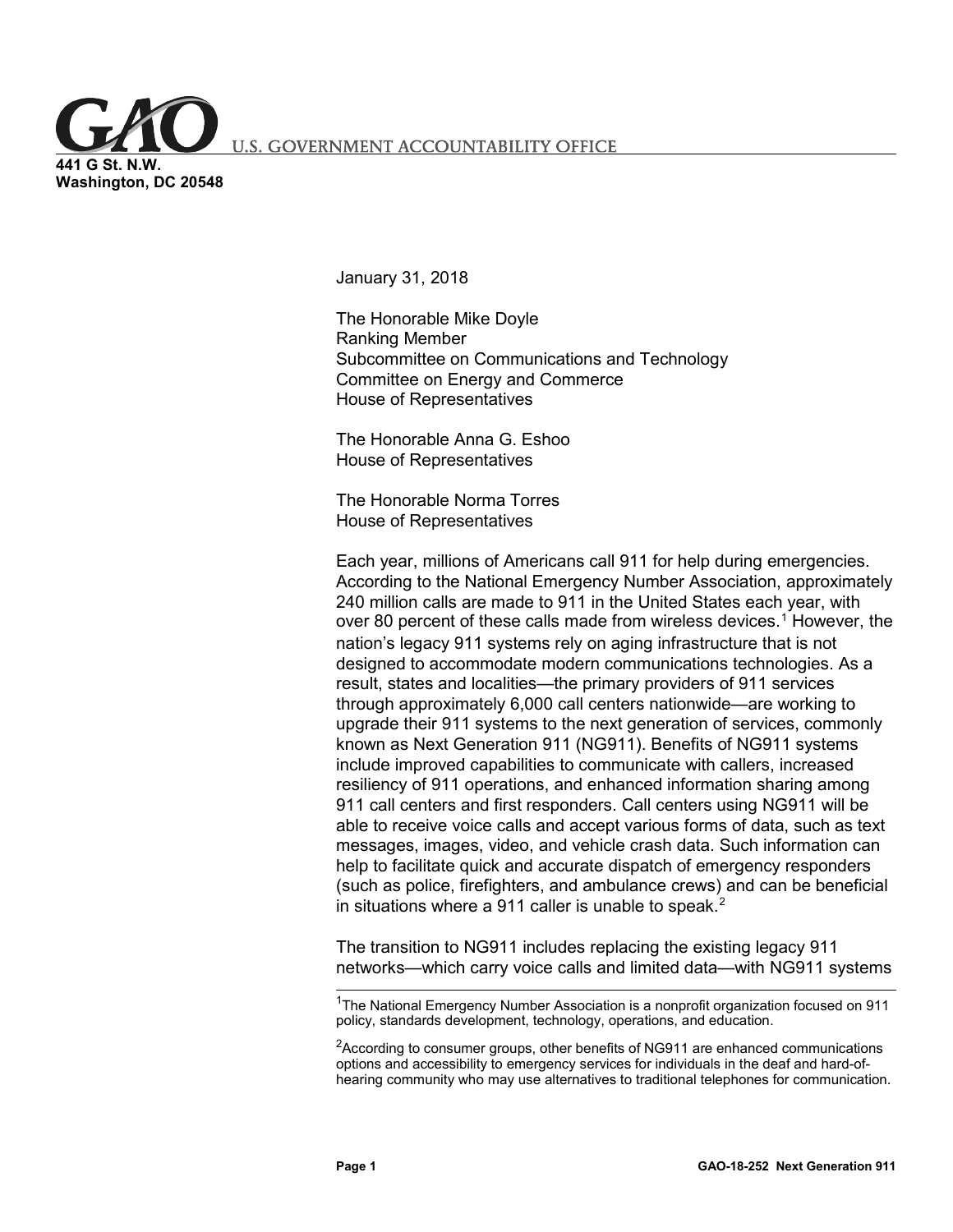that use Internet Protocol (IP)-based technology. As we have previously reported, modernizing communications networks can improve customers' access and services.<sup>[3](#page-5-0)</sup> The Federal Communications Commission (FCC) notes that as legacy infrastructure is retired, the transition period in which multiple technologies may be used simultaneously raises potential challenges for 911 services. To assist states and localities in this transition, the Next Generation 911 Advancement Act of 2012 (2012 Act) outlined federal agencies' roles and responsibilities related to NG911.[4](#page-5-1) The 2012 Act required the National Highway Traffic Safety Administration (NHTSA) within the U.S. Department of Transportation and the National Telecommunications and Information Administration (NTIA) within the U.S. Department of Commerce to create a national program to improve coordination and communication among federal, state, and local stakeholders. This initiative is known as the National 911 Program, which serves as the federal point of coordination for activities among 911 stakeholders and leads the national effort to eventually connect approximately 6,000 independently operated 911 call centers into an interconnected, nationwide NG911 system. The 2012 Act also required FCC—which has regulatory authority over telecommunications carriers to issue specific recommendations to support the NG911 transition, among other responsibilities. In addition, the 2012 Act required the U.S. Department of Homeland Security (DHS)—which has responsibilities related to ensuring the security and interoperability of emergency communications nationwide—to work with FCC, NHTSA, and NTIA on specific NG911 activities.

You asked us to review the status of implementation of NG911 nationwide. This report examines: (1) progress states and localities are making to implement NG911 and the challenges they have faced and (2)

<span id="page-5-0"></span> $3$ More specifically, we reported that according to the Federal Communications Commission, modernizing communications networks can dramatically reduce network costs and broaden access to new technologies, allowing telecommunications carriers to serve customers with increased efficiencies that can lead to improved and innovative product offerings and lower prices. The IP transition, however, is a gradual shift; thus, it will take many years to complete and has no specific end date. See GAO, *Internet Protocol Transition: FCC Should Strengthen Its Data Collection Efforts to Assess the Transition's Effects,* [GAO-16-167 \(](http://www.gao.gov/products/GAO-16-167)Washington, D.C.: Dec. 16, 2015).

<span id="page-5-1"></span><sup>&</sup>lt;sup>4</sup>While the 2012 Act outlines federal agencies' roles and responsibilities related to NG911 implementation, there is no federal requirement that states transition to NG911 services. *See* Next Generation 9-1-1 Advancement Act of 2012, Pub. L. No. 112-96, 126 Stat. 237 (2012) (codified at 47 U.S.C. 942 §§ 1471-1473).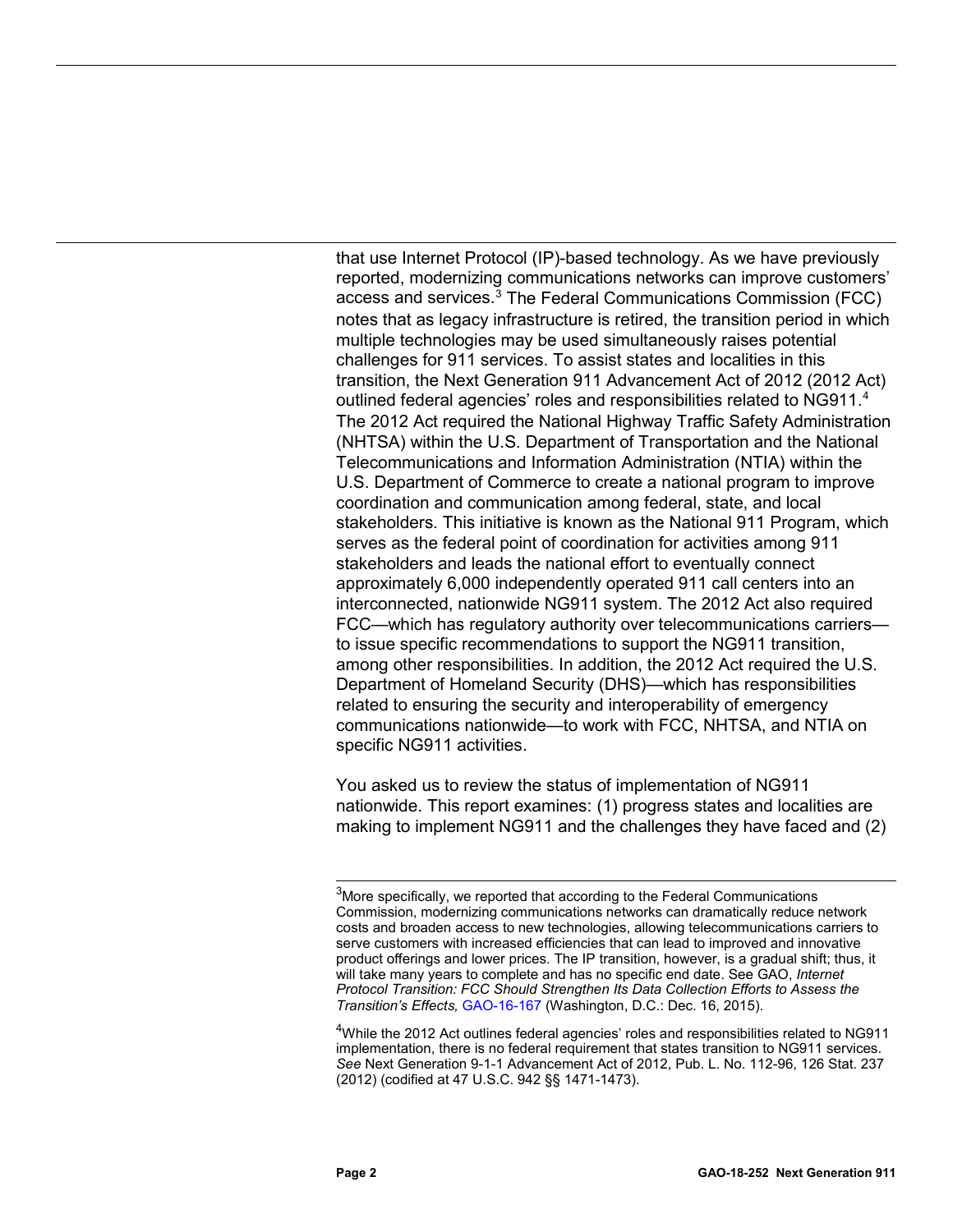how federal agencies have addressed state and local implementation challenges and planned next steps.<sup>[5](#page-6-0)</sup>

To address these objectives, we analyzed survey data provided by NHTSA's National 911 Program on the status of statewide 911 systems for calendar year 2015, the most recent year for which data were available.<sup>[6](#page-6-1)</sup> We also reviewed FCC's data on state collection and distribution of 911 fees and charges for calendar year 2015.[7](#page-6-2) According to our review of the survey data, relevant documentation, and conversations with staff responsible for the data, we determined that the data were sufficiently reliable to generally describe states' progress in implementing NG911 and to provide background on 911 fee collection and costs.

We also selected a non-generalizable sample of 10 states for case studies, based upon a variety of factors, including variation in geographic location, reported progress in implementing NG911, number of annual

<span id="page-6-0"></span><sup>&</sup>lt;sup>5</sup>Federal departments may also operate 911 call centers, such as on military bases and in national parks, according to federal agency officials. DHS officials reported that they are working to determine the number of federally-funded 911 call centers and that, in some cases, federal call centers may provide 911 services for surrounding communities. Call centers owned and operated by the federal government are not included in the scope of this review.

<span id="page-6-1"></span> $^6$ More specifically, we analyzed the most recent state-provided data from calendar year 2015 related to planning and implementation of NG911 at the state and local levels. NHTSA's National 911 Program collects these data annually by surveying states during a given calendar year on activities from the previous year. Thus the data we obtained from NHTSA were released in 2016 and represent progress from 2015. According to the National 911 Program, these data can be used to characterize the status of statewide 911 systems and measure progress in implementing advanced 911 systems. See NHTSA, *2016 National 911 Progress Report, National 911 Program* (Washington, D.C.: December 2016).

<span id="page-6-2"></span> $7$ FCC surveys states annually on states' collection and use of 911 fees. FCC is required to report to Congress on the identity of states, territories, or political subdivisions (such as counties or localities) that collect taxes, fees, or other charges for emergency communications. This reporting includes the amount of those revenues used for purposes other than the ones specified in the state's method of funding 911—also known as 911 fee diversion. See *FCC, Eighth Annual Report to Congress on State Collection and Distribution of 911 and Enhanced 911 Fees and Charges for the Period January 1, 2015 to December 31, 2015* (Washington, D.C.: Dec. 30, 2016).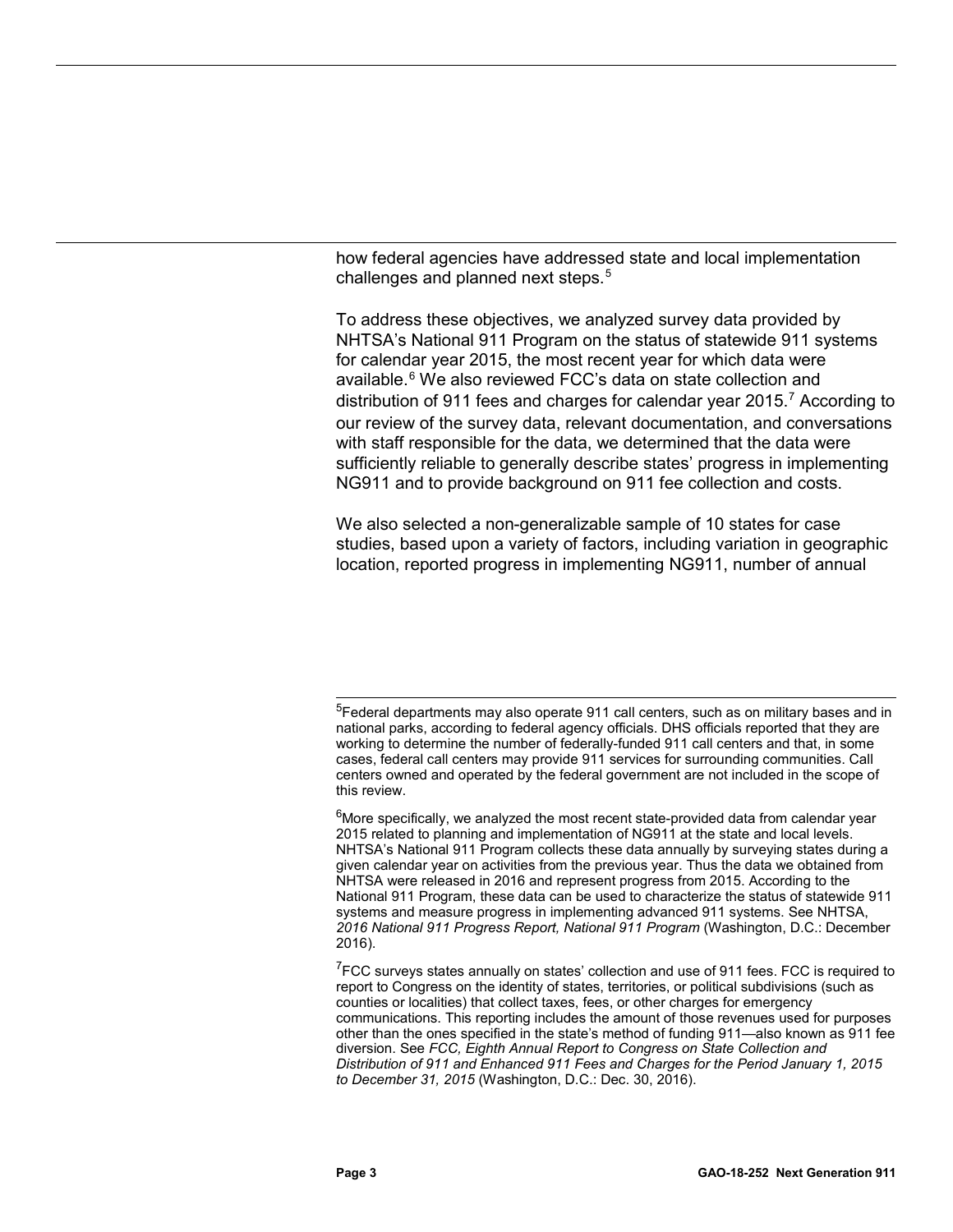911 calls, and whether states diverted 911 fees to other uses.<sup>[8](#page-7-0)</sup> We requested interviews with and documentation from state and local 911 officials from the 10 selected states about NG911 implementation progress, challenges, federal actions, and any additional assistance needed. We obtained documentation from and interviewed officials from nine states; one of the selected states did not respond to our requests.<sup>[9](#page-7-1)</sup> While not generalizable to all states, the information obtained from our case studies provides examples of broader issues faced by states and localities in managing the transition to NG911.

In addition to our case study work, we reviewed relevant statutes, regulations, our prior reports, and documentation of federal agency actions and plans. We also interviewed officials from federal agencies, including NHTSA, NTIA, FCC, and DHS, and officials from national associations representing emergency-response-technology companies, wireless and wireline phone carriers, emergency-communications entities, and consumer groups. We identified guidance on leading practices for performance management,<sup>[10](#page-7-2)</sup> and reviewed interagency collaboration practices from our prior work.<sup>[11](#page-7-3)</sup> We also applied relevant federal standards for internal control that are key to helping agencies better achieve their missions and desired program results.<sup>[12](#page-7-4)</sup> We assessed NHTSA's efforts to set goals and achieve desired results for the National 911 Program using these standards, this guidance, and selected

<span id="page-7-1"></span><sup>9</sup>We interviewed officials from California, Maine, Maryland, Minnesota, New Hampshire, North Dakota, South Dakota, Vermont, and Virginia. We contacted 911 officials in Nevada but did not receive responses.

<span id="page-7-2"></span>10GAO, *Agencies' Strategic Plans Under GPRA: Key Questions to Facilitate Congressional Review,* [GAO/GGD-10.1.16 \(](http://www.gao.gov/products/GAO/GGD-10.1.16)Washington, D.C.: May 1997) and GAO, *Managing for Results: Critical Issues for Improving Federal Agencies' Strategic Plans*, [GAO/GGD-97-180 \(](http://www.gao.gov/products/GAO/GGD-97-180)Washington, D.C.: Sept.16, 1997).

<span id="page-7-3"></span>11GAO, *Managing for Results: Key Considerations for Implementing Interagency Collaborative Mechanisms*[, GAO-12-1022 \(](http://www.gao.gov/products/GAO-12-1022)Washington, D.C.: Sept. 27, 2012).

<span id="page-7-4"></span>12GAO, *Standards for Internal Control in the Federal Government*, [GAO-14-704G](http://www.gao.gov/products/GAO-14-704G)  (Washington, D.C.: September 2014).

<span id="page-7-0"></span> $8$ We have previously reported that when states collect funds for 911 purposes and then use those revenues for other purposes, there is a risk of confusing stakeholders and members of the public who pay these fees and undermining the credibility of 911 fees. See GAO, *911 Services: Most States Used 911 Funds for Intended Purposes, but FCC Could Improve Its Reporting on States' Use of Funds,* [GAO-13-376 \(](http://www.gao.gov/products/GAO-13-376)Washington, D.C.: Apr. 18, 2013).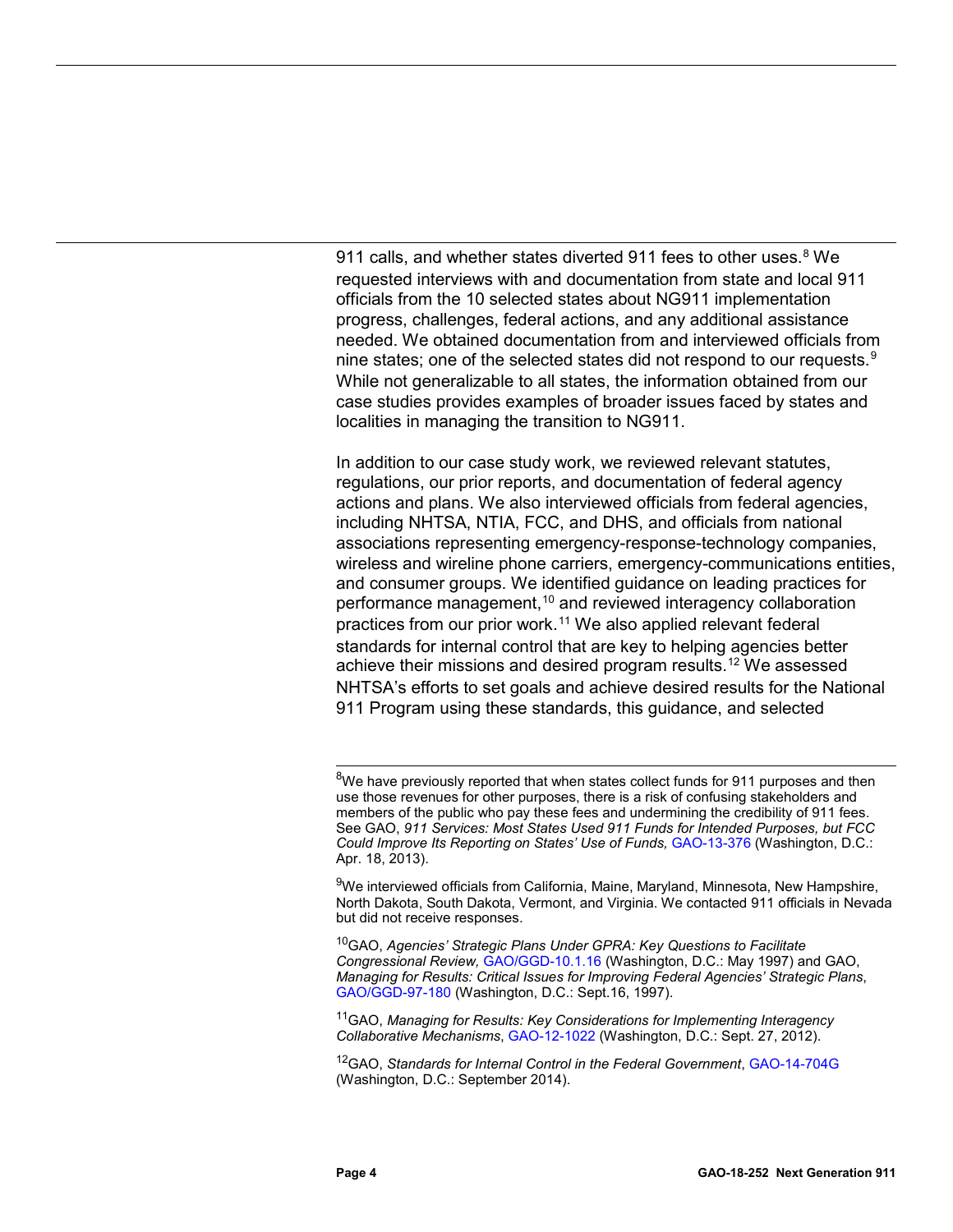collaboration practices from our prior work.<sup>[13](#page-8-1)</sup> A more detailed summary of our scope and methodology appears in appendix I.

We conducted our work from January 2017 to January 2018 in accordance with generally accepted government auditing standards. Those standards require that we plan and perform the audit to obtain sufficient, appropriate evidence to provide a reasonable basis for our findings and conclusions based on our audit objectives. We believe that the evidence obtained provides a reasonable basis for our findings and conclusions based on our audit objectives.

## <span id="page-8-0"></span>**Background**

As we have previously reported, 911 services have evolved from basic 911—which provided Americans with a universally recognized emergency number—to Enhanced 911 which also routes calls to the appropriate call center and provides information about the caller's location and a call back number.<sup>[14](#page-8-2)</sup> NG911 represents the next evolution in 911 services by using IP-based technology to deliver and process 911 traffic. Under NG911, call centers will continue to receive voice calls and location information, but will also be able to accommodate emergency communications from the range of technologies in use today. In addition, NG911 systems provide call centers with enhanced capabilities to route and transfer calls and data, which could improve call centers' abilities to handle overflow calls and increase information sharing with first responders.

<span id="page-8-1"></span> $13$ We considered key collaboration practices identified in [GAO-12-1022 a](http://www.gao.gov/products/GAO-12-1022)nd selected practices that were most relevant to NHTSA's planned collaboration activities.

<span id="page-8-2"></span><sup>14</sup>GAO, *911 Services: Most States Used 911 Funds for Intended Purposes, but FCC Could Improve Its Reporting on States' Use of Funds,* [GAO-13-376 \(](http://www.gao.gov/products/GAO-13-376)Washington, D.C.: Apr. 18, 2013). For previous related reports, see GAO, *Telecommunications: States' Collection and Use of Funds for Wireless Enhanced 911 Services*[, GAO-06-338](http://www.gao.gov/products/GAO-06-338)  (Washington, D.C.: Mar. 10, 2006) and *Telecommunications: Uneven Implementation of Wireless Enhanced 911 Raises Prospect of Piecemeal Availability for Years to Come,*  [GAO-04-55 \(](http://www.gao.gov/products/GAO-04-55)Washington, D.C.: Nov. 7, 2003).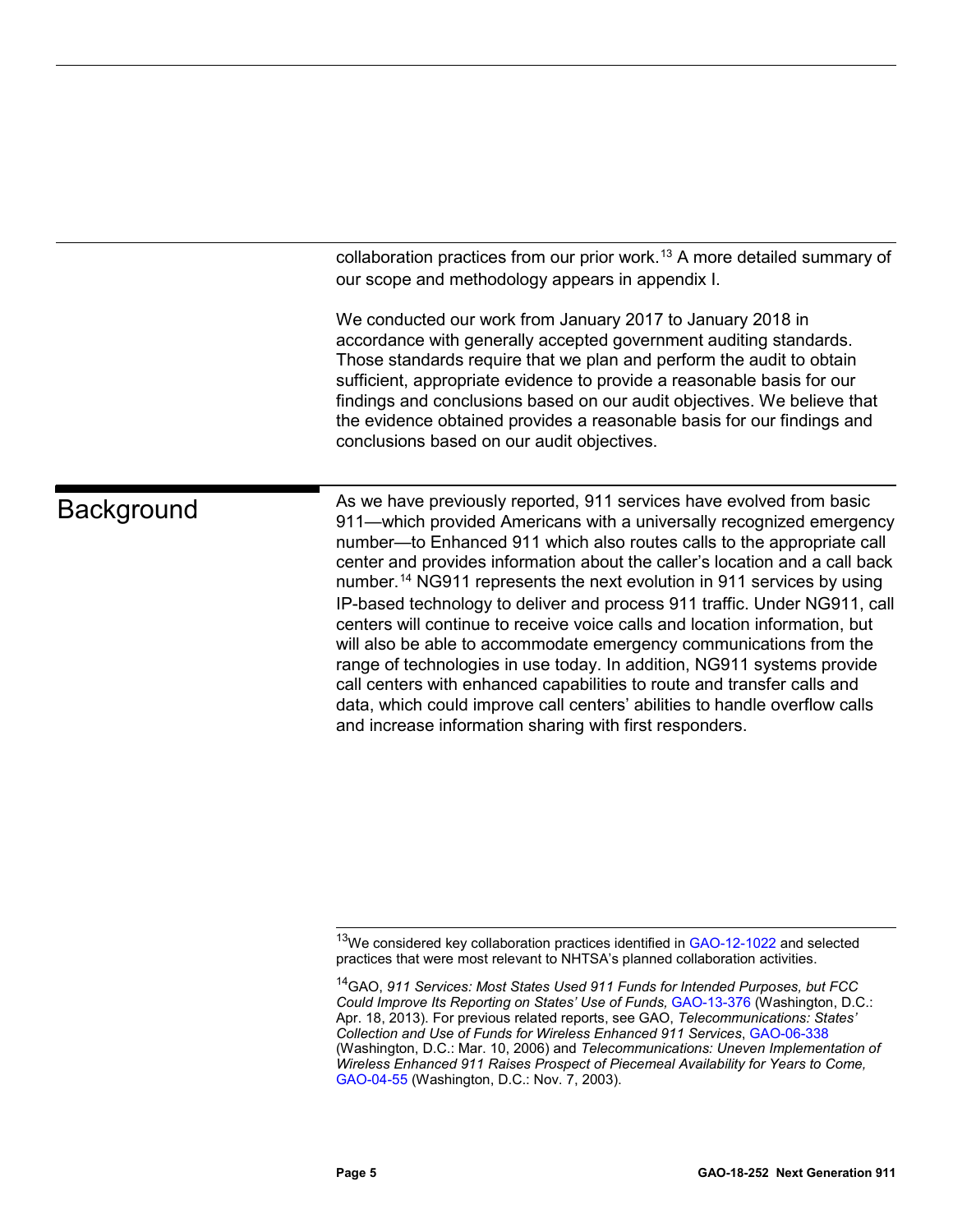## 911 Communications Process

Generally speaking, 911 communications begin when a caller dials 911 using a landline, wireless, or Voice over Internet Protocol (VoIP)<sup>[15](#page-9-0)</sup> system.<sup>[16](#page-9-1)</sup> Once a 911 caller places an emergency call, a communications provider receives and routes the call to the appropriate call center, along with the caller's phone number and location (i.e., street address for a landline caller, approximate geographic location for a wireless caller, and the subscriber's address for VoIP).<sup>[17](#page-9-2)</sup> Calls and data may be routed to 911 call centers using legacy methods (i.e., routing calls across traditional telephone networks) or NG911 methods (i.e., routing calls and other data through IP-networks). Once the call reaches a call center, trained call takers and dispatchers determine the nature of the emergency and dispatch first responders, typically using a variety of equipment and systems, including call handling systems, mapping programs, and computer aided dispatch.[18](#page-9-3) Figure 1 illustrates the 911 communications and dispatch process.

<span id="page-9-2"></span><sup>17</sup> According to FCC, the architecture of 911 networks, both legacy and NG911, can include multiple entities, each providing one or more links in a chain of connectivity. These entities include several distinct types of communications providers, including originating service providers (as previously mentioned), incumbent local exchange carriers, system service providers, subcontractors and vendors that provide additional technical capabilities, and 911 call centers and emergency authorities themselves to the extent that they provide 911 network components. See *In the Matters of 911 Governance and Accountability and Improving 911 Reliability,* Policy Statement and Notice of Proposed Rulemaking, 29 FCC Rcd 14208 (2014).

<span id="page-9-3"></span> $18$ We have previously reported that first responders often have difficulty communicating among agencies because existing emergency communications systems lack interoperability. The Middle Class Tax Relief and Job Creation Act of 2012 created the First Responder Network Authority (FirstNet) within NTIA, and required the agency to establish a nationwide, interoperable public-safety broadband network, which is expected to foster greater interoperability between NG911-enabled call centers and first responders using FirstNet's network. In June 2017 we reported that FirstNet was working to establish the network, but faced various challenges to ensure the network's reliability, security, and interoperability. See GAO, *Public Safety Broadband Network: FirstNet Has Made Progress Establishing the Network, but Should Address Stakeholder Concerns and Workforce Planning,* [GAO-17-569 \(](http://www.gao.gov/products/GAO-17-569)Washington, D.C.: June 20, 2017).

 $15$ VoIP is the routing of voice conversations over the Internet or any other IP-network.

<span id="page-9-1"></span><span id="page-9-0"></span><sup>&</sup>lt;sup>16</sup>More specifically, according to FCC, 911 communications generally originate on an originating service provider's network where the caller is located, such as a landline telephone network, a wireless network, or an over-the-top communications service operating over another network.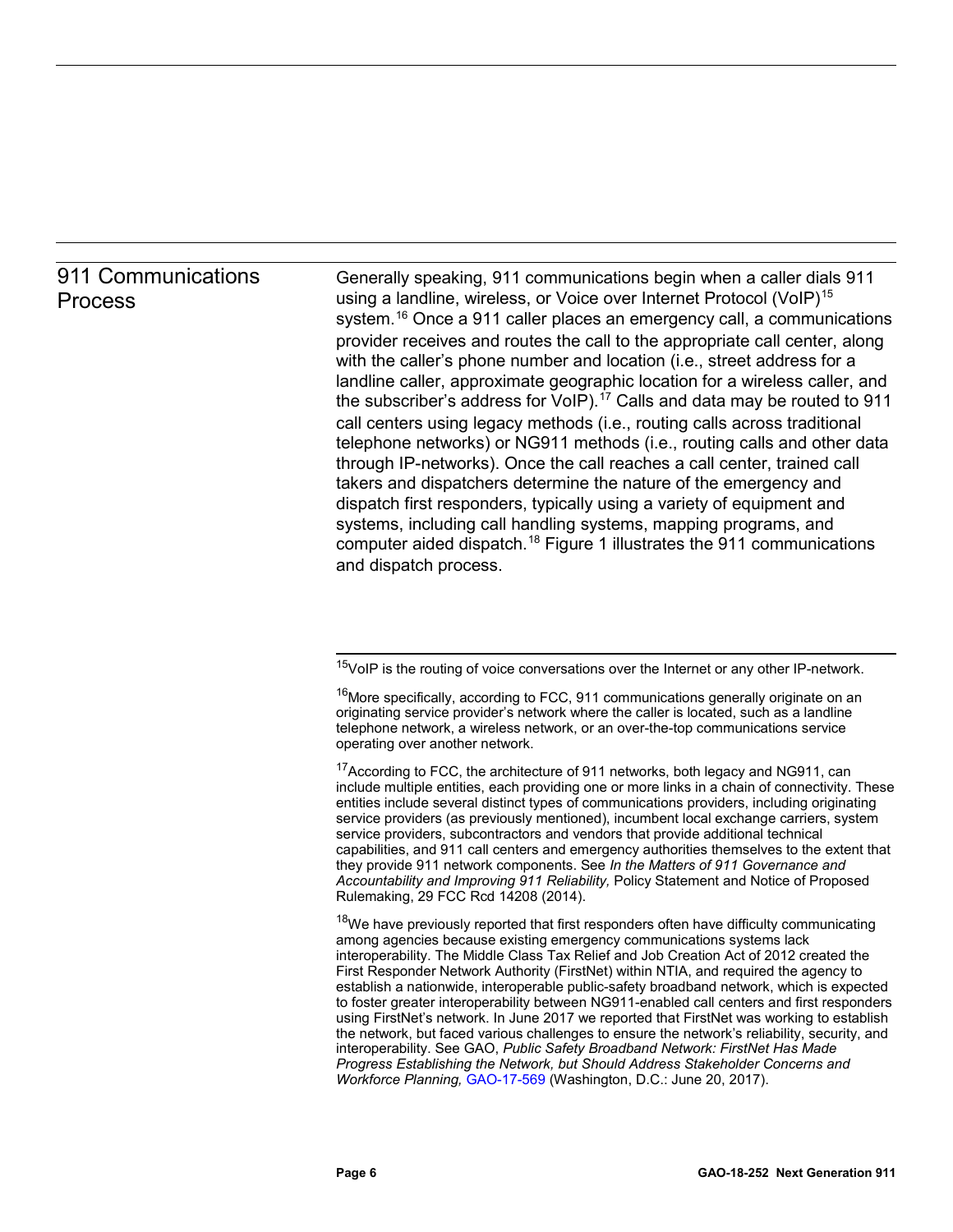

<span id="page-10-0"></span>

<span id="page-10-1"></span>Source: Based on GAO analysis of public safety industry documents. | GAO-18-252

As illustrated in figure 1, NG911 systems use IP-networks capable of carrying voice plus large amounts of data.<sup>[19](#page-10-1)</sup> These emergency-services networks are typically deployed at the state or regional level with multiple call centers connecting to the network.<sup>[20](#page-10-2)</sup> However, the existence of an IPnetwork alone does not constitute an NG911 system. As defined by standards developed by the emergency communications community, an NG911 system should have the capability to, among other things:

- provide a secure environment for emergency communications;
- acquire and integrate additional data for routing and answering calls;

<sup>&</sup>lt;sup>19</sup>An NG911 system is comprised of hardware, software, data, and operating policies, according to the National Emergency Number Association.

<span id="page-10-2"></span><sup>&</sup>lt;sup>20</sup>Emergency services IP-networks—also known as ESInets—are managed, multipurpose networks that support public-safety communications services and use broadband technology capable of carrying voice plus large amounts of data using Internet Protocols and standards. These networks are typically deployed at the state or regional level and operate under contracts with call centers or through state or local government agencies.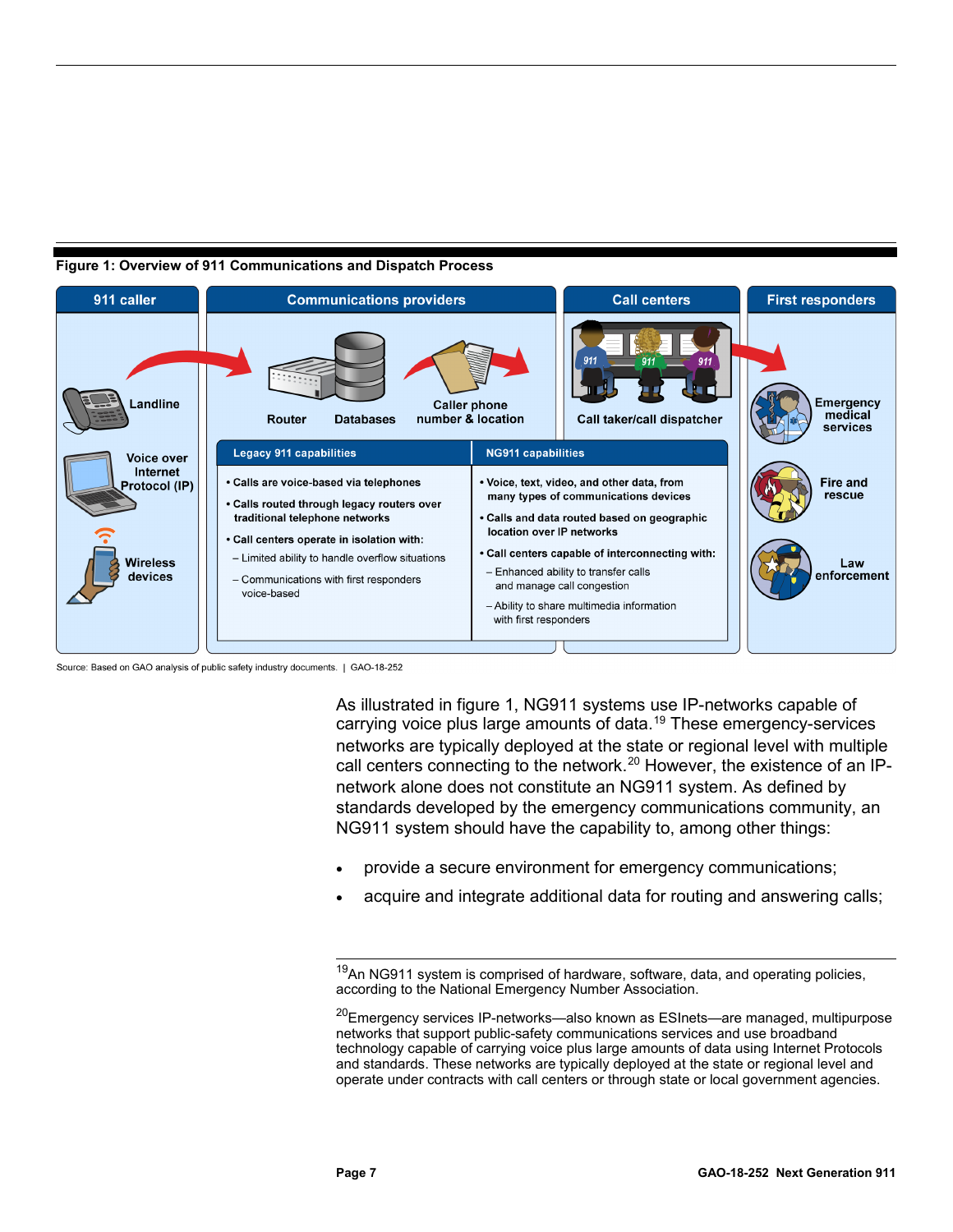<span id="page-11-2"></span><span id="page-11-1"></span><span id="page-11-0"></span>

|                      | process all types of emergency calls, including multimedia messages;<br>$\bullet$<br>and                                                                                                                                                                                                                                                                                                                                                                                                                                                                                                                                                                                                                                               |
|----------------------|----------------------------------------------------------------------------------------------------------------------------------------------------------------------------------------------------------------------------------------------------------------------------------------------------------------------------------------------------------------------------------------------------------------------------------------------------------------------------------------------------------------------------------------------------------------------------------------------------------------------------------------------------------------------------------------------------------------------------------------|
|                      | transfer calls with added data to other call centers or first<br>responders. <sup>21</sup>                                                                                                                                                                                                                                                                                                                                                                                                                                                                                                                                                                                                                                             |
|                      | While NG911 systems must possess certain capabilities, it is important to<br>note that states and localities may make decisions about which<br>capabilities they intend to use to best meet their needs. In addition, states<br>and localities have the authority to make decisions about what NG911<br>equipment, systems, and vendors to use; thus, the configurations of these<br>systems vary.                                                                                                                                                                                                                                                                                                                                     |
| NG911 Implementation | According to a panel of experts convened by the National 911 Program,<br>the transition to NG911 may require a variety of technical and operational<br>changes to current 911 systems and processes. <sup>22</sup> For example, technical<br>changes can include upgrades to networks or installing new hardware or<br>software in 911 call centers. Operational changes can include the need<br>for additional training or the development of new policies and procedures<br>(e.g., new procedures for processing or storing multimedia). These<br>technical and operational changes may also have effects on 911 funding<br>and state and local governance structures, which we will discuss in more<br>detail later in this report. |
|                      | According to an FCC advisory body that examined NG911 systems<br>architecture in 2016, while NG911 systems are implemented in a variety<br>of ways at the state or local level, NG911 implementation can occur<br>gradually and in phases. <sup>23</sup> According to this model, NG911<br>implementation occurs on a continuum that begins with legacy 911<br>systems and ends with a fully deployed NG911 national end-state where<br>all individual 911 call centers nationwide would be connected. The NG911                                                                                                                                                                                                                       |
|                      | <sup>21</sup> Emergency communications associations play an important role in developing standards<br>and operational procedures for NG911 architecture and implementation. The National<br>Emergency Number Association, for example, aims to improve 911 through research,<br>standards development, training, education, outreach, and advocacy. This association has<br>developed a widely accepted standard for NG911 requirements and architecture,<br>according to FCC.                                                                                                                                                                                                                                                         |
|                      | <sup>22</sup> See NHTSA, Blue Ribbon Panel on 911 Funding: Report to the National 911 Program<br>(Washington, D.C.: December 2013).                                                                                                                                                                                                                                                                                                                                                                                                                                                                                                                                                                                                    |
|                      | <sup>23</sup> FCC, Task Force on Optimal Public Safety Answering Point Architecture, Working<br>Group 2, Phase II Supplemental Report: NG9-1-1 Readiness Scorecard (Dec. 2, 2016).                                                                                                                                                                                                                                                                                                                                                                                                                                                                                                                                                     |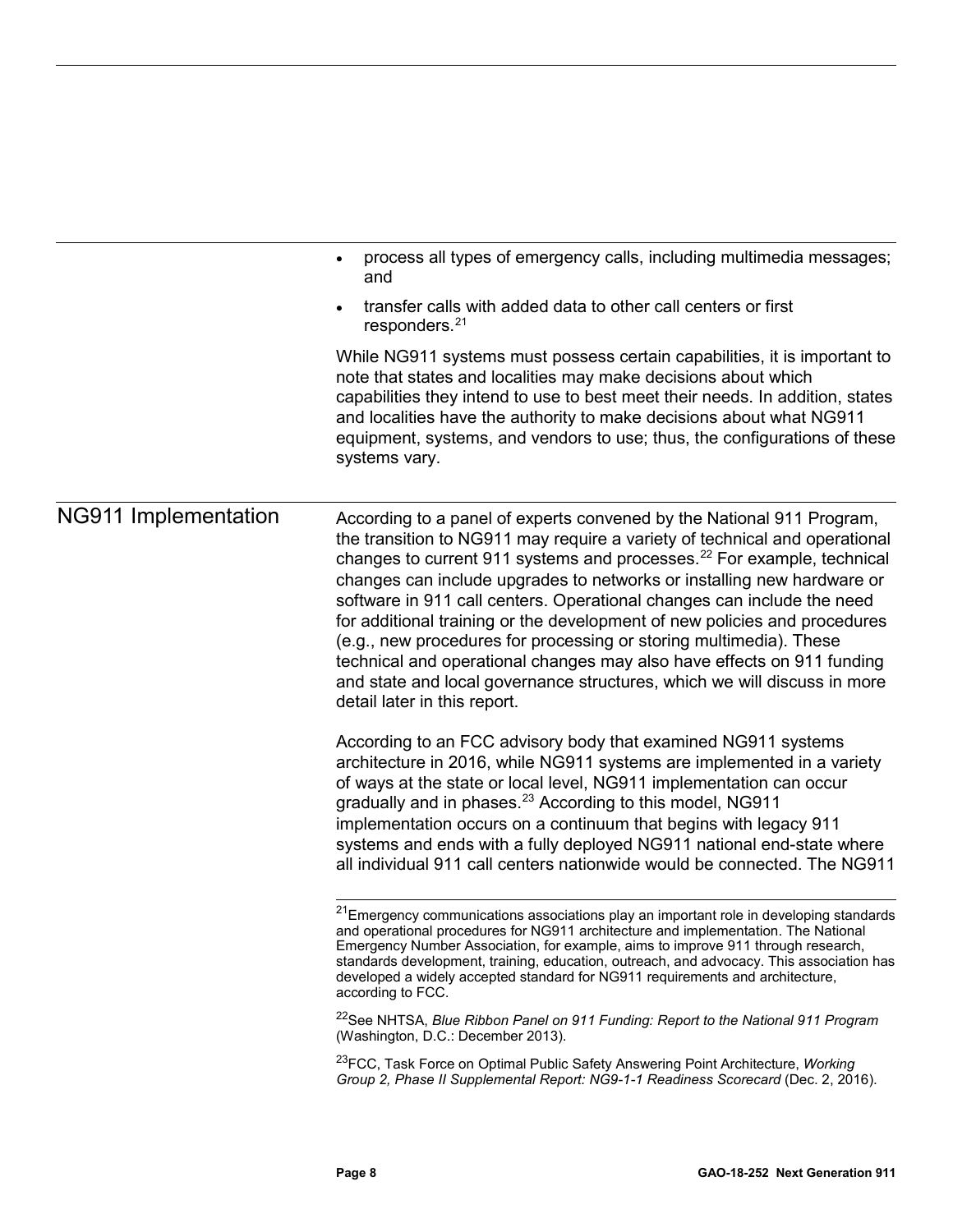implementation model identifies activities that take place as part of the NG911 transition, many of which occur concurrently, such as: • planning (e.g., conducting feasibility studies, preparing databases, establishing governance models); • acquiring, testing, and implementing NG911 system elements (e.g., establishing an emergency-services IP-network, location-based call routing, processing multimedia); • connecting call centers within a jurisdiction (i.e., jurisdictional endstate in which all call centers are fully NG911 operational, supported by agreements, policies, and procedures); and • connecting NG911 systems nationwide (i.e., national end-state in which all call centers in the nation are fully NG911 operational, supported by agreements, policies, and procedures). In addition, because 911 services provide an essential function, the implementation of NG911 generally involves using both the legacy system and the NG911 system simultaneously for a period of time, according to the FCC advisory body, to ensure 911 services are not disrupted as new system elements are tested and implemented. Deploying and operating 911 is the responsibility of 911 authorities at the state and local level. As we have previously reported, all 50 states and the District of Columbia collect—or have authorized local entities to collect—funding for 911 from telephone service subscribers, and methods within each state for collecting funds vary. $24$  FCC, as required by statute, reports to Congress annually on the states' collection and distribution of 911 fees and charges. $25$  There are approximately 6,000 call centers nationwide that process 911 calls, often at the county or city level, and State and Local Roles

#### <span id="page-12-0"></span> [24GAO-13-376.](http://www.gao.gov/products/GAO-13-376)

<span id="page-12-1"></span> $25$ FCC has been publishing an annual report on state collection and distribution of 911 fees and charges since 2009, as required by the New and Emerging Technologies 911 Improvement Act of 2008. As part of that report, FCC also includes collection and distribution of 911 fees and charges of United States territories. Pub. L. No. 110-238, § 101(2)(f)(2), 122 Stat. 2620 (2008). For more information, see FCC, *Eighth Annual Report to Congress on State Collection and Distribution of 911 and Enhanced 911 Fees and Charges for the Period January 1, 2015 to December 31, 2015* (Washington, D.C.: Dec. 30, 2016).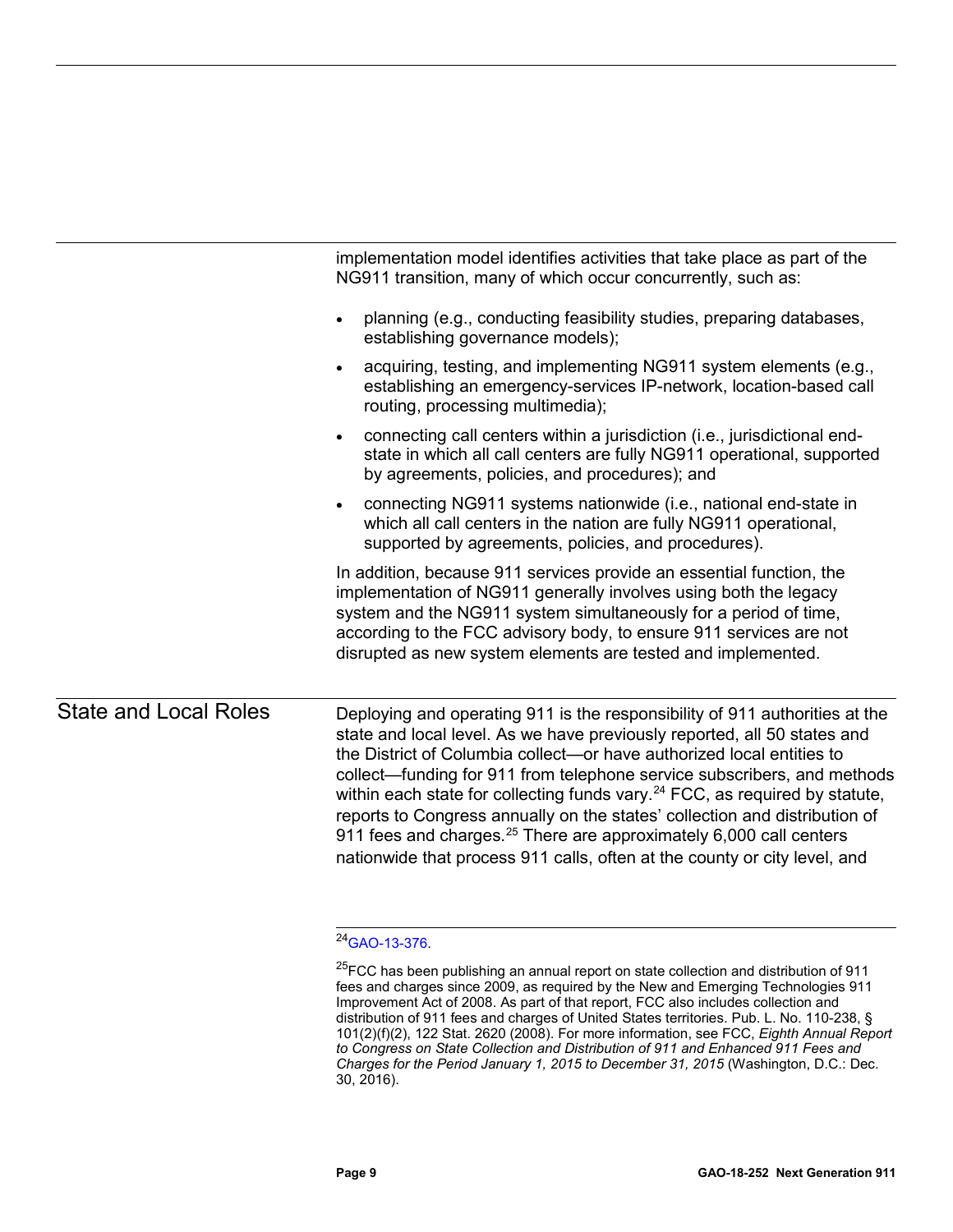these centers can vary greatly in size and technical sophistication.<sup>[26](#page-13-0)</sup> The state and local governance structures that oversee 911 operations also vary by location. For example, we previously reported that some states collect fees or charges for 911 and administer a statewide 911 program.<sup>[27](#page-13-1)</sup> Other states authorize local entities to collect fees or charges for 911 and administer 911 programs at the local level. Still other states use a combination of these approaches. According to a panel of experts convened by the National 911 Program, historically, 911 authority has been coordinated and maintained locally with no requirement to coordinate with other jurisdictions.[28](#page-13-2) However, the transition to NG911 enables connection of 911 systems. Thus, as previously mentioned, the NG911 transition may require technological and operational changes, as well as changes to 911 policies and governance responsibilities for states and localities.

<span id="page-13-0"></span>Federal Roles

While deploying and operating 911 is the responsibility of entities at the state and local level, federal agencies—including NHTSA, NTIA, FCC, and DHS—have responsibilities to support state and local implementation, including through facilitating coordination of activities among 911 stakeholders and administering federal grants,<sup>[29](#page-13-3)</sup> for example:

• NHTSA houses the National 911 Program as part of its Office of Emergency Medical Services (Office of EMS) to provide national leadership and coordination for the NG911 transition throughout the United States, as previously mentioned. According to NHTSA, the fiscal year 2017 budget for the National 911 Program was \$2.74

#### <span id="page-13-1"></span>[27GAO-13-376.](http://www.gao.gov/products/GAO-13-376)

<span id="page-13-2"></span>28NHTSA, *Blue Ribbon Panel on 911 Funding: Report to the National 911 Program* (Washington, D.C.: December 2013).

<span id="page-13-3"></span><sup>29</sup>In addition, as previously mentioned, federal departments may also operate 911 call centers, such as on military bases and in national parks, according to federal agency officials. Call centers owned and operated by the federal government are not included in the scope of this review.

<sup>&</sup>lt;sup>26</sup>As we have previously reported, call centers within a state vary in size and technical sophistication. For example, some large urban call centers may have dozens of call takers and split functions of call taking and dispatching emergency responders, such as police, firefighters, and ambulance crews. Smaller call centers may be staffed by only two or three call takers who also handle dispatch. In some rural areas, the call centers may be the sheriff's office. [GAO-13-376.](http://www.gao.gov/products/GAO-13-376)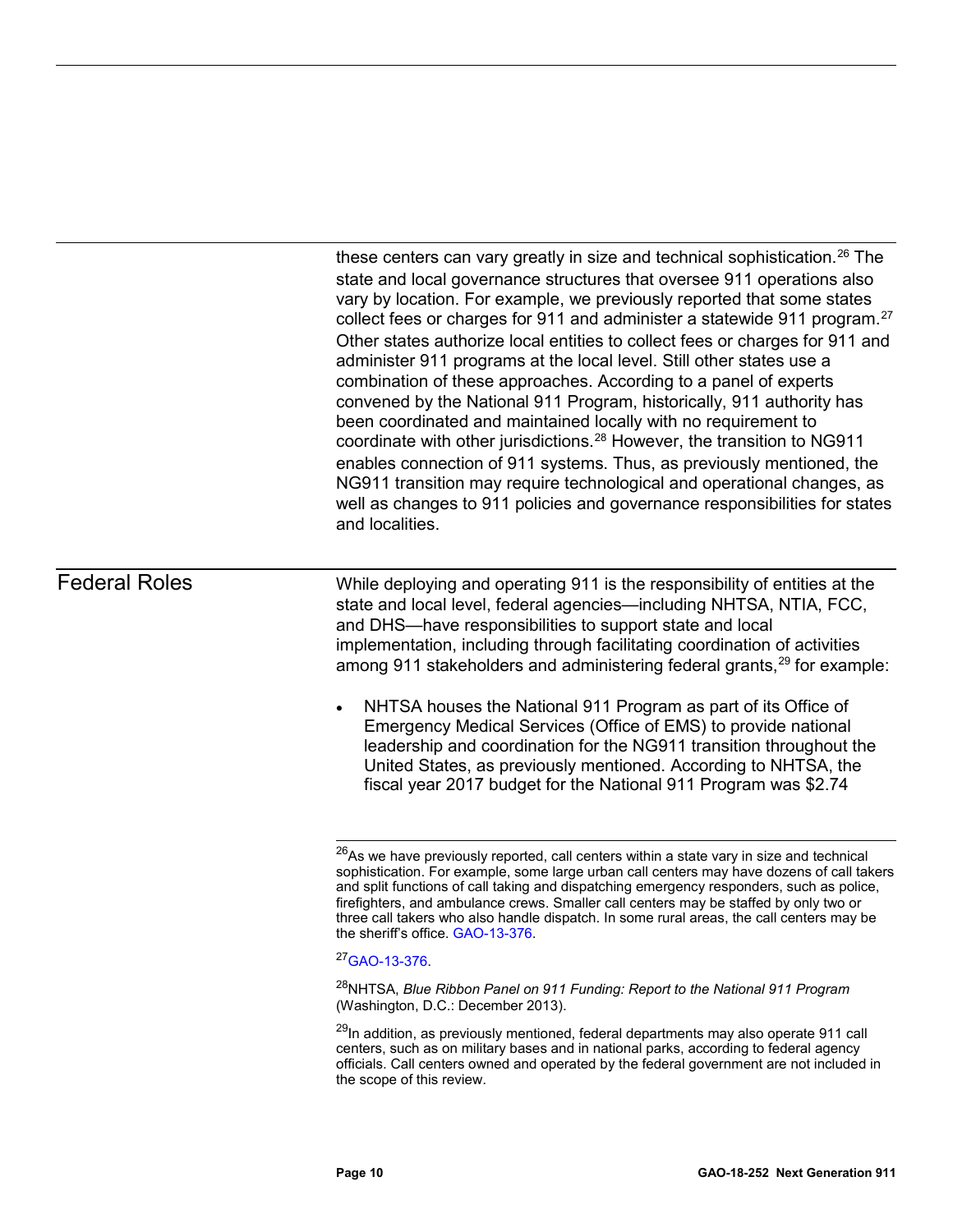million.<sup>[30](#page-14-1)</sup> Among other activities, which we will discuss later in this report, the National 911 Program surveys states on progress implementing NG911 and reports this survey data annually.<sup>[31](#page-14-2)</sup>

• FCC issues orders and regulations for 911 service providers on topics relevant to NG911, such as 911 reliability, location accuracy, and textto-911. FCC also sponsors advisory bodies comprised of government and industry experts that study relevant topics and provide recommendations related to NG911, such as the Task Force on Optimal Public Safety Answering Point Architecture and the Communications, Security, Reliability, and Interoperability Council.

While there are no federally mandated time frames for implementing NG911, the Next Generation 911 Advancement Act of 2012 requires specific actions of some federal agencies as outlined in table 1, below.

| <b>Federal agency</b>                                                   | <b>Selected requirements</b> |                                                                                                                                                                                                                                                                                                                                                                                                                                                                                                                                                                                                               |  |
|-------------------------------------------------------------------------|------------------------------|---------------------------------------------------------------------------------------------------------------------------------------------------------------------------------------------------------------------------------------------------------------------------------------------------------------------------------------------------------------------------------------------------------------------------------------------------------------------------------------------------------------------------------------------------------------------------------------------------------------|--|
| National Highway Traffic<br>Safety Administration<br>(NHTSA)            |                              | Required by the Next Generation 911 Advancement Act of 2012 <sup>ª</sup> (2012 Act) to work in<br>coordination with NTIA to: (1) establish an Implementation Coordination Office to facilitate<br>coordination and communication between federal, state, and local entities; (2) develop regulations<br>prescribing the criteria for grant selection and provide grants to eligible entities, including states,<br>for 911 implementation (including NG911); and (3) prepare a report for Congress that analyzes<br>and determines detailed costs for NG911 implementation, in consultation with FCC and DHS. |  |
| National Telecommunications<br>and Information<br>Administration (NTIA) |                              | Required by the 2012 Act to work in coordination with NHTSA to: (1) establish an Implementation<br>Coordination Office; (2) issue regulations and provide grants to states for 911 implementation<br>(including NG911); and (3) prepare and submit a cost study for Congress, all as described in<br>more detail above.                                                                                                                                                                                                                                                                                       |  |
| <b>Federal Communications</b><br>Commission (FCC) <sup>b</sup>          |                              | Required by the 2012 Act to provide recommendations to Congress on the legal and statutory<br>framework needed for the NG911 transition, in coordination with NHTSA, NTIA, and DHS, among<br>other requirements.                                                                                                                                                                                                                                                                                                                                                                                              |  |
| U.S. Department of<br>Homeland Security (DHS) <sup>c</sup>              |                              | Required by 2012 Act to coordinate with NHTSA to prepare and submit a cost study for Congress,<br>as described above.                                                                                                                                                                                                                                                                                                                                                                                                                                                                                         |  |

#### <span id="page-14-0"></span>**Table 1: Selected Federal Agencies' Requirements Related to Next Generation 911 (NG911)**

<span id="page-14-2"></span><span id="page-14-1"></span>Source: GAO analysis of the Next Generation 911 Advancement Act of 2012. | GAO-18-252

a Pub. L. No. 112-96, 126 Stat. 237 (2012).

<sup>b</sup>FCC regulates interstate and international communications by radio, television, wire, satellite, and cable throughout the United States. Communications Act of 1934, Pub. L. No. 73-416, § 2, 48 Stat.

 30More specifically, according to NHTSA's 2018 Budget Estimates, the annualized continuing resolution for the National 911 Program for fiscal year 2017 was \$2.74 million. According to program officials, the National 911 Program has one full-time staff member and leverages partnerships with other organizations and contractors to carry out some of the office's activities.

31See NHTSA, *2016 National 911 Progress Report, National 911 Program* (Washington, D.C.: December 2016).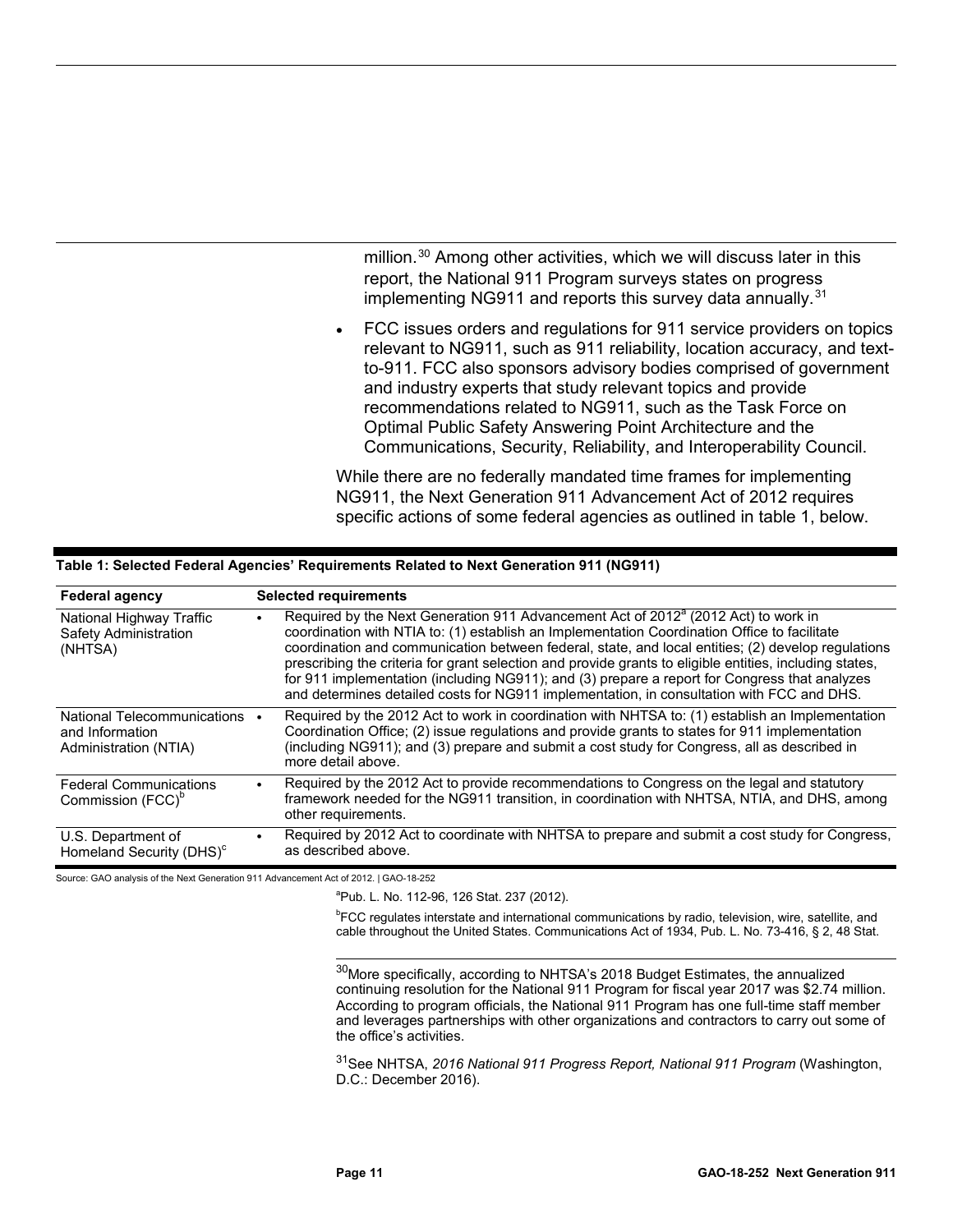1064 (1934), as amended by Telecommunications Act of 1996, Pub. L. No. 104-104, 110 Stat. 56 (1996) (codified as amended at 47 U.S.C. § 151).

c DHS is responsible for leading, integrating, and coordinating the implementation of efforts to protect the nation's cyber-reliant critical infrastructures.

In addition, according to the National 911 Program, as states and localities continue to implement NG911, and begin to explore interconnection with other states' 911 systems, federal agencies may need to take steps to help ensure state NG911 networks are interoperable and connected. We will discuss actions taken by federal agencies to assist states and localities to implement NG911 later in this report.

<span id="page-15-1"></span><span id="page-15-0"></span>

| <b>States and Localities</b><br><b>Have Reported Varied</b><br>Progress in<br><b>Implementing NG911</b><br>and Identified<br>Funding, Technology,<br>and Governance<br>Challenges |                                                                                                                                                                                                                                                                                                                                                                                                                                                                                                                                                                                                                                                                                                                                                                                                                                                                                                                                                                                                                                                                                                                                                         |
|-----------------------------------------------------------------------------------------------------------------------------------------------------------------------------------|---------------------------------------------------------------------------------------------------------------------------------------------------------------------------------------------------------------------------------------------------------------------------------------------------------------------------------------------------------------------------------------------------------------------------------------------------------------------------------------------------------------------------------------------------------------------------------------------------------------------------------------------------------------------------------------------------------------------------------------------------------------------------------------------------------------------------------------------------------------------------------------------------------------------------------------------------------------------------------------------------------------------------------------------------------------------------------------------------------------------------------------------------------|
| Reported Progress among<br><b>States Varies in</b><br><b>Implementing Next</b><br><b>Generation 911</b>                                                                           | According to NHTSA's most recent national survey, state and local<br>progress implementing NG911 varies, and about half of all states<br>reported being in some phase of transition to NG911 in 2015. <sup>32</sup> While a<br>few states are well into statewide implementation, NHTSA officials told us<br>that no state had completely implemented all NG911 functions.<br>Additionally, as of the fall of 2017, none of the selected states we spoke<br>with were processing multimedia—such as images or audio/video<br>recordings—through their 911 systems due to concerns related to<br>privacy, liability, and the ability to store and manage these types of data,<br>among other things. The national survey data, based on responses from<br>45 states, measured the extent to which NG911 planning and acquisition<br>of NG911 equipment and services were occurring, and the extent to<br><sup>32</sup> NHTSA, 2016 National 911 Progress Report, National 911 Program (Washington, D.C.:<br>December 2016). The data used in the December 2016 report are from calendar year<br>2015, the most recent data available during this review. |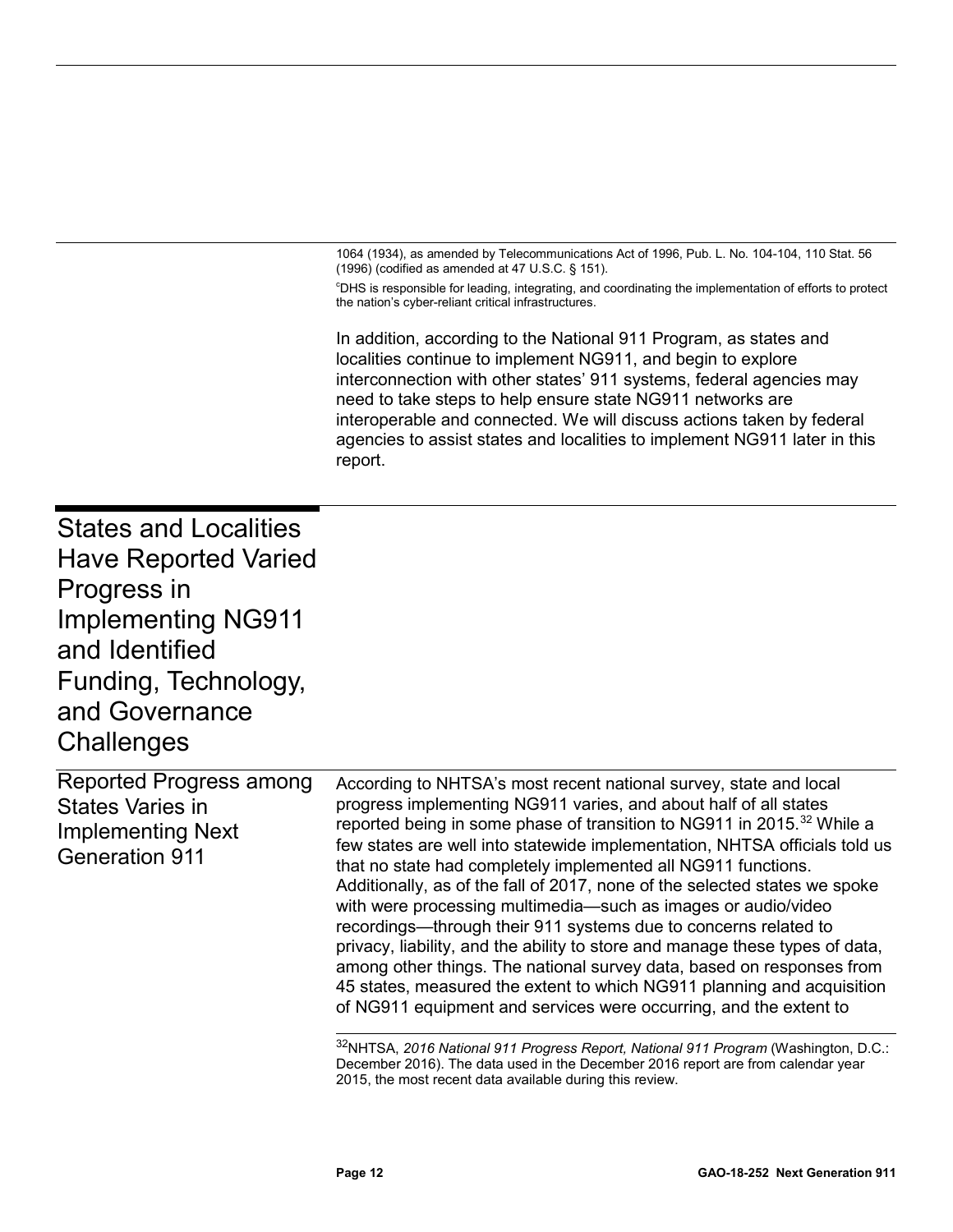which basic NG911 functions were operational at the state and local levels in  $2015^{33}$  $2015^{33}$  $2015^{33}$ 

**Planning:** This measure includes state and local NG911 plans for governance, funding, system components, and operations. In this context, system components refer to an emergency services IP-based network, NG911 software, system and information security, and databases, among other things, according to NHTSA's survey. In total, 25 of 45 states reported having a state or at least one local NG911 plan in place; conversely, 18 states reported having no NG911 plan in place at either the state or local level—which may indicate they are in the early stages of planning for the NG911 transition or have not yet begun the transition to NG911.[34](#page-16-1)

**Acquisition:** These measures identify states or local entities that have defined their NG911 needs and awarded contracts, and then installed and tested acquired NG911 components and services. Twenty-four states reported awarding at least one contract at the state or local level for NG911 components and services. Twenty-three states reported having installed and tested NG911 components and services at either the state or local level.[35](#page-16-2)

**NG911 services:** This is a measure of 911 authorities that have some basic, functioning NG911 infrastructure in place.<sup>[36](#page-16-3)</sup> In total, 21 states reported having some level of basic NG911 services in place at the state or local level. Of these 21 states, 10 reported that all 911 authorities within the state were using NG911 technology to process emergency calls. Another 7 of these states reported that 25 percent or less of their

<span id="page-16-0"></span><sup>&</sup>lt;sup>33</sup>As part of the National 911 Program's data collection effort, 50 states, the District of Columbia, and 6 U.S. territories were asked to provide 911-related data. For the purposes of reporting on these data, states, territories, and the District of Columbia are all referred to as "states." A total of 45 states provided data for calendar year 2015.

<span id="page-16-1"></span> $34$ Two states reported not knowing the status of state and local planning.

<span id="page-16-2"></span> $35$ Two states reported awarding contracts but did not report having installed and tested NG911 systems yet. In addition, one state reported having installed and tested a system, but reported "unknown" to the extent contracts were awarded.

<span id="page-16-3"></span><sup>&</sup>lt;sup>36</sup>This does not necessarily mean that all NG911 core services are in place. For example, NHTSA's survey did not measure: (1) a 911 authority's ability to route calls based on a specific geographic location, (2) a system's ability to process multimedia, or (3) establishment of interoperability with neighboring authorities' systems.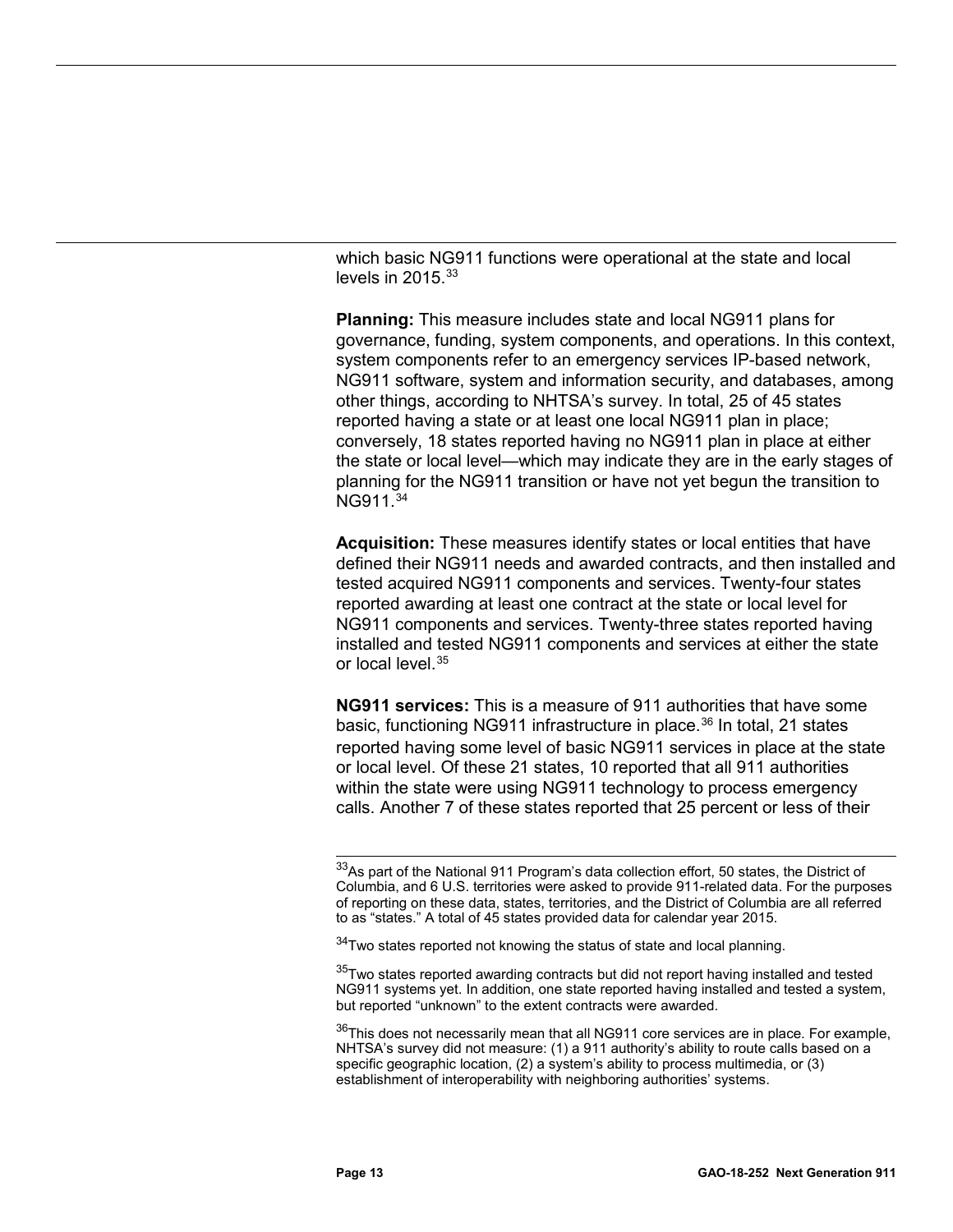state's 911 authorities were using NG911 technology to process emergency calls.

<span id="page-17-2"></span><span id="page-17-1"></span><span id="page-17-0"></span>

| <b>Officials Identified State</b><br>and Local Funding,<br>Technology, and<br>Governance Challenges to | Federal officials, industry stakeholders, and state and local 911 officials<br>we interviewed from nine states identified a number of challenges to<br>implementing NG911, including challenges related to funding, evolving<br>technology and operations, and governance. <sup>37</sup>                                                                                                                                                                                                                                                                                                                                                                                                                                                                                                                                     |  |  |
|--------------------------------------------------------------------------------------------------------|------------------------------------------------------------------------------------------------------------------------------------------------------------------------------------------------------------------------------------------------------------------------------------------------------------------------------------------------------------------------------------------------------------------------------------------------------------------------------------------------------------------------------------------------------------------------------------------------------------------------------------------------------------------------------------------------------------------------------------------------------------------------------------------------------------------------------|--|--|
| <b>Implementing NG911</b>                                                                              | Funding: State and local officials in four of nine selected states identified<br>insufficient funding as one of the challenges they face in implementing<br>NG911. <sup>38</sup> Additionally, FCC, NHTSA, and industry reports noted that state<br>and local financing strategies are generally insufficient to fully implement<br>NG911. <sup>39</sup> Specifically, these reports note that the need to provide new<br>capital for NG911 implementation while simultaneously funding legacy<br>operational costs during the transition can strain state and local funding.                                                                                                                                                                                                                                                |  |  |
|                                                                                                        | Limited funding: Officials in three states told us that their current<br>funding may not be able to support the upfront costs of infrastructure<br>and equipment acquisitions associated with the transition to NG911.<br>Further, officials said they will need to simultaneously fund both the<br>new NG911 and legacy 911 systems currently in operation until the<br>NG911 systems are fully operational. To address these challenges, a<br>Minnesota official told us about how the state leveraged economies of<br>scale to reduce overall costs through cost sharing between multiple<br>call centers and of call centers consolidating operations from 114 to<br>104 call centers. Additionally, a Virginia official told us that to cover<br>the upfront costs of transitioning to NG911, the state plans to borrow |  |  |
|                                                                                                        | $37$ It is important to note that while each local and state 911 authority may have discussed<br>challenges unique to its respective situations, the challenges identified in this report are in<br>part limited to those that were mentioned by more than one authority. Therefore, not every<br>one of the selected states experienced these challenges, nor are these challenges meant<br>to be generalizable to all of the states.                                                                                                                                                                                                                                                                                                                                                                                       |  |  |
|                                                                                                        | <sup>38</sup> As previously mentioned, we interviewed officials from California, Maine, Maryland,<br>Minnesota, New Hampshire, North Dakota, South Dakota, Vermont, and Virginia. We<br>attempted to contact 911 officials in Nevada but did not receive responses.                                                                                                                                                                                                                                                                                                                                                                                                                                                                                                                                                          |  |  |
|                                                                                                        | <sup>39</sup> FCC, Task Force on Optimal Public Safety Answering Point Architecture, Adopted Final<br>Report (January 2016); NHTSA, Blue Ribbon Panel on 911 Funding: Report to the<br>National 911 Program (Washington, D.C.: December 2013); and Industry Council for<br>Emergency Response Technologies, The Status of NG911 Deployment in the United<br>States (January 2015).                                                                                                                                                                                                                                                                                                                                                                                                                                           |  |  |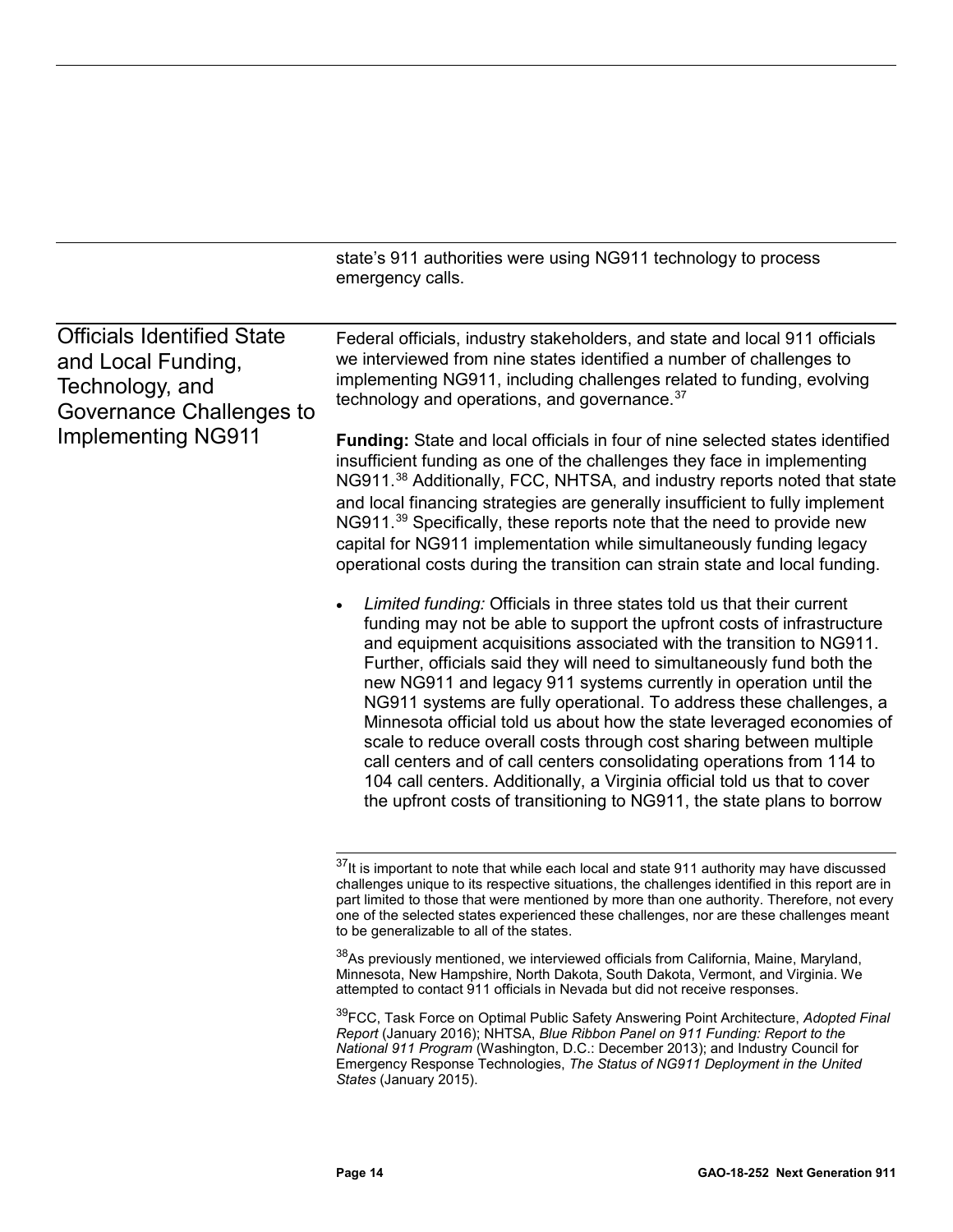from the state treasury and then repay the treasury with future-year fee collections.

• *Fee diversion:* Diversion of fees intended for 911 costs to non-911 activities may affect a state's or locality's ability to cover NG911 transition costs and necessitate identifying alternative funding sources. The FCC's 2016 annual report on 911 fees indicates that for calendar year 2015, all but two of the states that responded to FCC's 911 fee survey affirmed that their state or jurisdiction collects fees from phone users to support or implement 911 services.<sup>[40](#page-18-0)</sup> State and local authorities also determine how these 911 fees can be used.<sup>[41](#page-18-1)</sup> FCC's report also indicated that eight states and Puerto Rico reported diverting a total of more than \$220 million (or approximately 8.4 percent) of 911 fees collected to non-911 purposes. Some of these diverted funds were directed to other public safety programs, and others were diverted to either non-public safety or unspecified purposes. According to one state official, had it not been for 911 fees being diverted to non-911 purposes, funding would have been sufficient to cover the NG911 transition without having to go to the state legislature for additional funding. However, officials in the other eight selected states told us that either fee diversion was not an issue in their state or that the diversion of funds had not affected their state's ability to implement NG911.

**Evolving technology and operations:** Officials in eight states told us that the retirement of legacy infrastructure and the transition to IP-based systems introduces new technical and operational challenges for call centers and states, as well as for equipment and service providers.

• *Interoperability:* Officials in three selected states mentioned that connecting to neighboring networks—whether within or between states—could pose challenges. For example, officials mentioned that states and localities may have obtained different equipment, software

<span id="page-18-1"></span><sup>41</sup> Although FCC collects data from states on the collection and use of 911 data, it has no authority to determine how state and local 911 fees are spent.

<span id="page-18-0"></span><sup>&</sup>lt;sup>40</sup>FCC's 911 fee survey is separate from NHTSA's NG911 implementation survey. As previously mentioned, FCC collects data and reports to Congress annually on state collection and use of 911 fees. Forty-seven states, the District of Columbia, American Samoa, Puerto Rico, and the U.S. Virgin Islands provided responses to this particular question from FCC's survey. Three states—Missouri, Nevada, and Wyoming—did not respond to this question. For additional information, see FCC, *Eighth Annual Report to Congress on State Collection and Distribution of 911 and Enhanced 911 Fees and Charges for the Period January 1, 2015 to December 31, 2015* (Washington, D.C.: Dec. 30, 2016).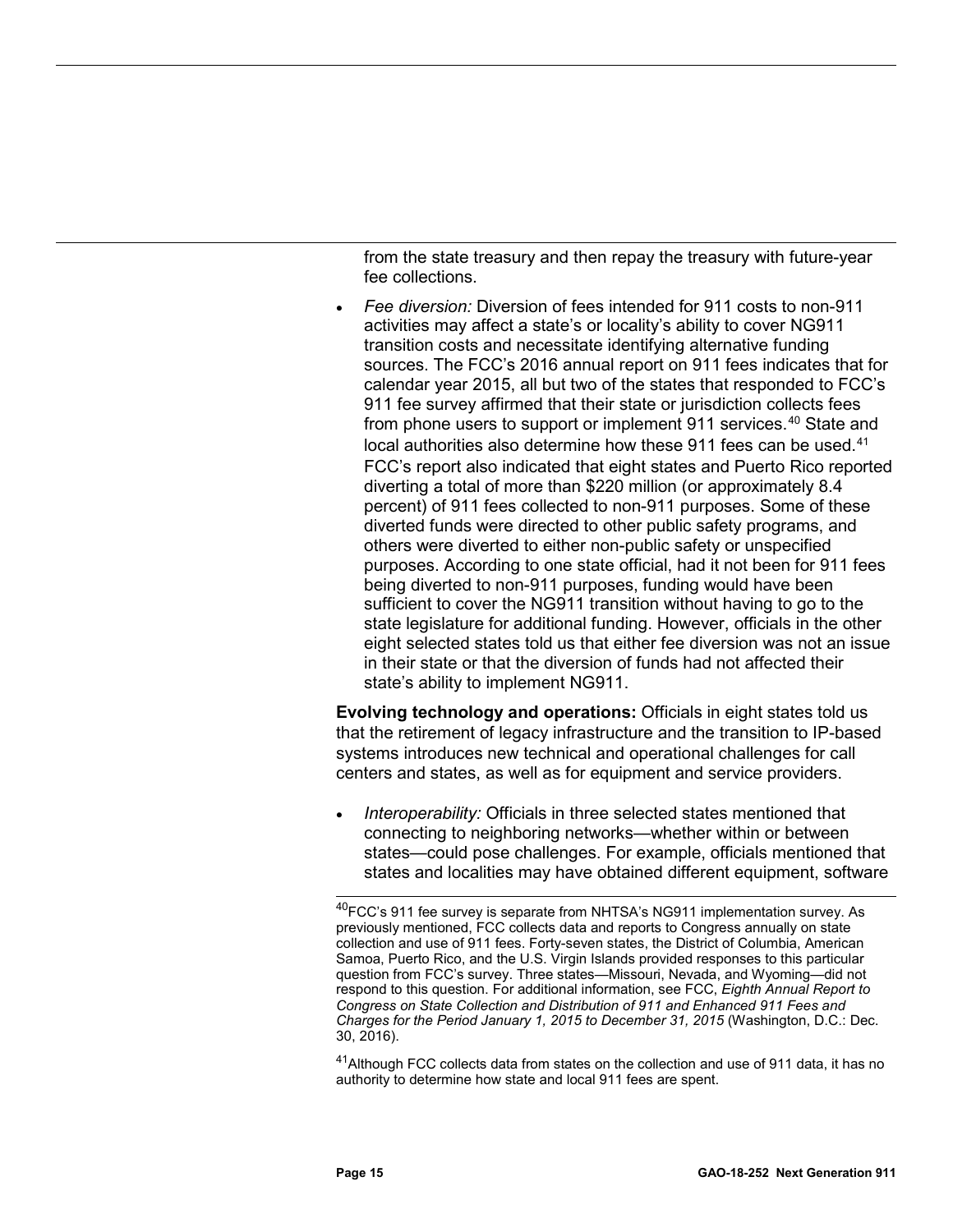applications, or service providers – all of which can make interconnections difficult. Officials in Maine and New Hampshire told us that differences in service providers can also be a challenge to seamlessly connecting to neighboring systems. In an instance where two states (Minnesota and North Dakota) have worked to connect their 911 systems, both states used the same service provider, which officials said allowed for fewer barriers to connection.

- *Cyber risks:* Officials in three states told us that the transition from a traditional system that only transmits voice traffic to an IP-based system that transmits voice and data traffic has significantly increased the risk of a cyber-attack. This can be a challenge because managing cyber risks is a new and evolving role for state and local 911 authorities. Approaching the transition to NG911 without managing these risks could result in disrupted or disabled call center operations and ultimately a delayed response to an emergency situation.
- *Multimedia:* Officials in three states mentioned potential implementation challenges related to accepting and processing multimedia such as audio recordings, images, and videos. More specifically, one official said they did not have procedures to manage or store these multimedia files once received. In addition, another official raised privacy and liability concerns.
- *Call routing:* One of the core services of an NG911 system is the ability to have calls routed to the appropriate call center based on a wireless caller's physical location, instead of the location of the cellular tower that receives and transmits the call. An FCC-sponsored working group reported that there are several options for achieving this and each option has unique positive and negative aspects.<sup>[42](#page-19-0)</sup> One challenge officials in two states noted was that rather than a single, nationwide approach to routing these calls, state and local 911 authorities would need to work individually with the wireless carriers to determine how to best implement location-based call routing.

**Governance:** FCC has noted that transitioning to NG911 will likely result in new roles and levels of coordination between state 911 authorities, local 911 authorities, 911 call centers, and 911 service providers. Further, relationships among authorities at the state and local level may change as states work to interconnect NG911 systems. State and local officials

<span id="page-19-0"></span><sup>&</sup>lt;sup>42</sup>FCC, Communications Security, Reliability and Interoperability Council V, Working Group 1, Evolving 911 Services, *Final Report – Task 2: 911 Location-Based Routing* (September 2016).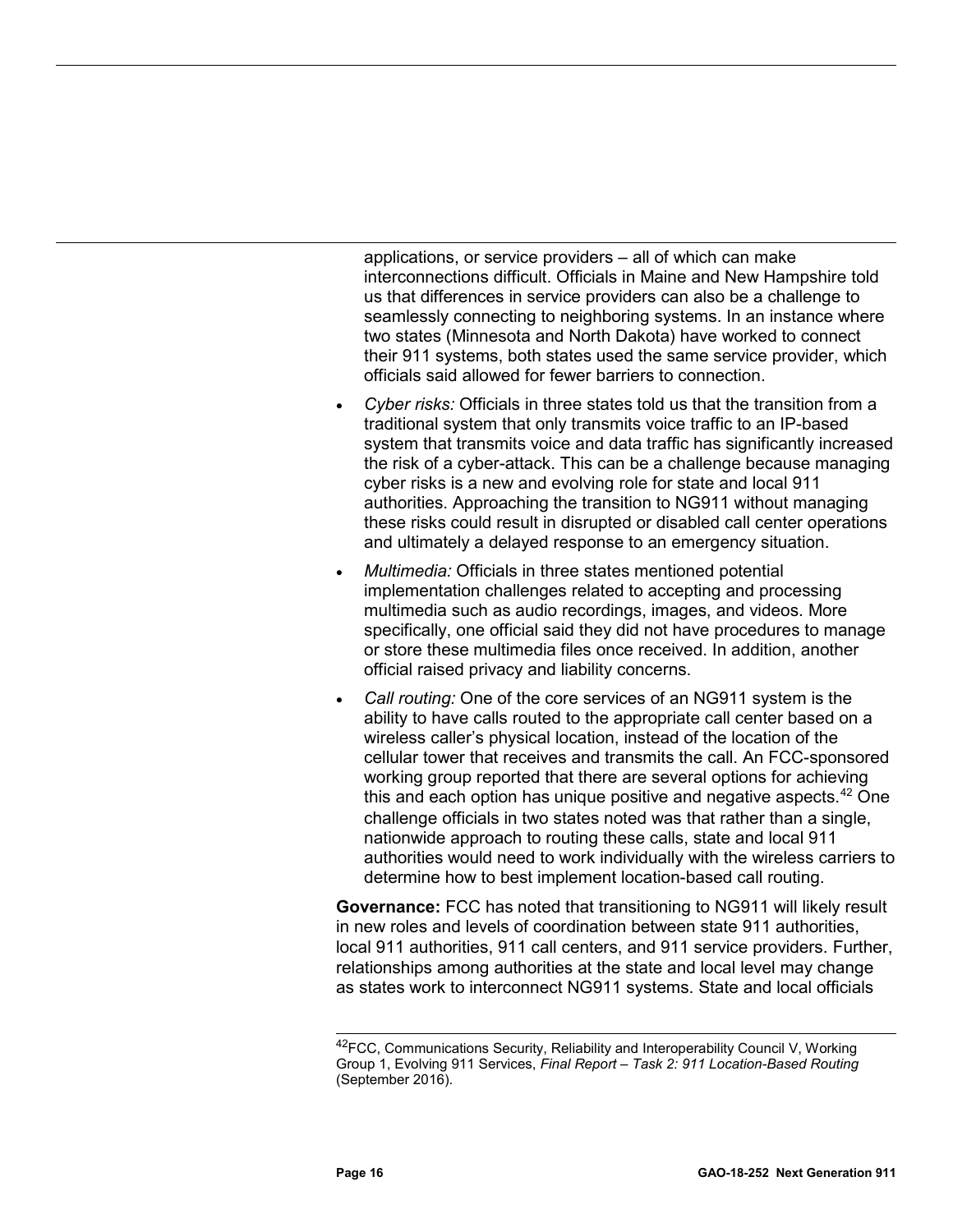noted that these types of governance challenges can apply in a variety of situations, including within or between states.

- *Evolving roles:* As previously mentioned, 911 governance structures vary among states. These varying governance structures may pose different challenges. For example, some states have a centralized structure in which a single government agency is responsible for statewide 911 system's administration and policy. Officials in two states told us that although they faced challenges transitioning to NG911, their states' centralized 911 structure eased the transition in their states because there was uniformity in policy and technology, among other things, coming from a single statewide authority. In other states, 911 systems are primarily a local responsibility and organized with decentralized authorities and resources. In these instances, there may be specific challenges related to transitioning to an interconnected NG911 system. Such challenges may include the need for increased levels of coordination among numerous jurisdictions with potentially disparate organizational structures, levels of funding, and priorities. An official also noted that there are governance challenges related to connecting states and evolving relationships between 911 authorities and service providers.
- *Informing decision makers:* One of the challenges identified by officials in two states is differing levels of experience and understanding by state and local officials as to what NG911 priorities should be for timely implementation. To help with this understanding, the federal government is making efforts to educate state and local authorities on how to facilitate policymaker understanding as well as provide regular updates to stakeholders on recent NG911 developments. We discuss some of these efforts later in this report.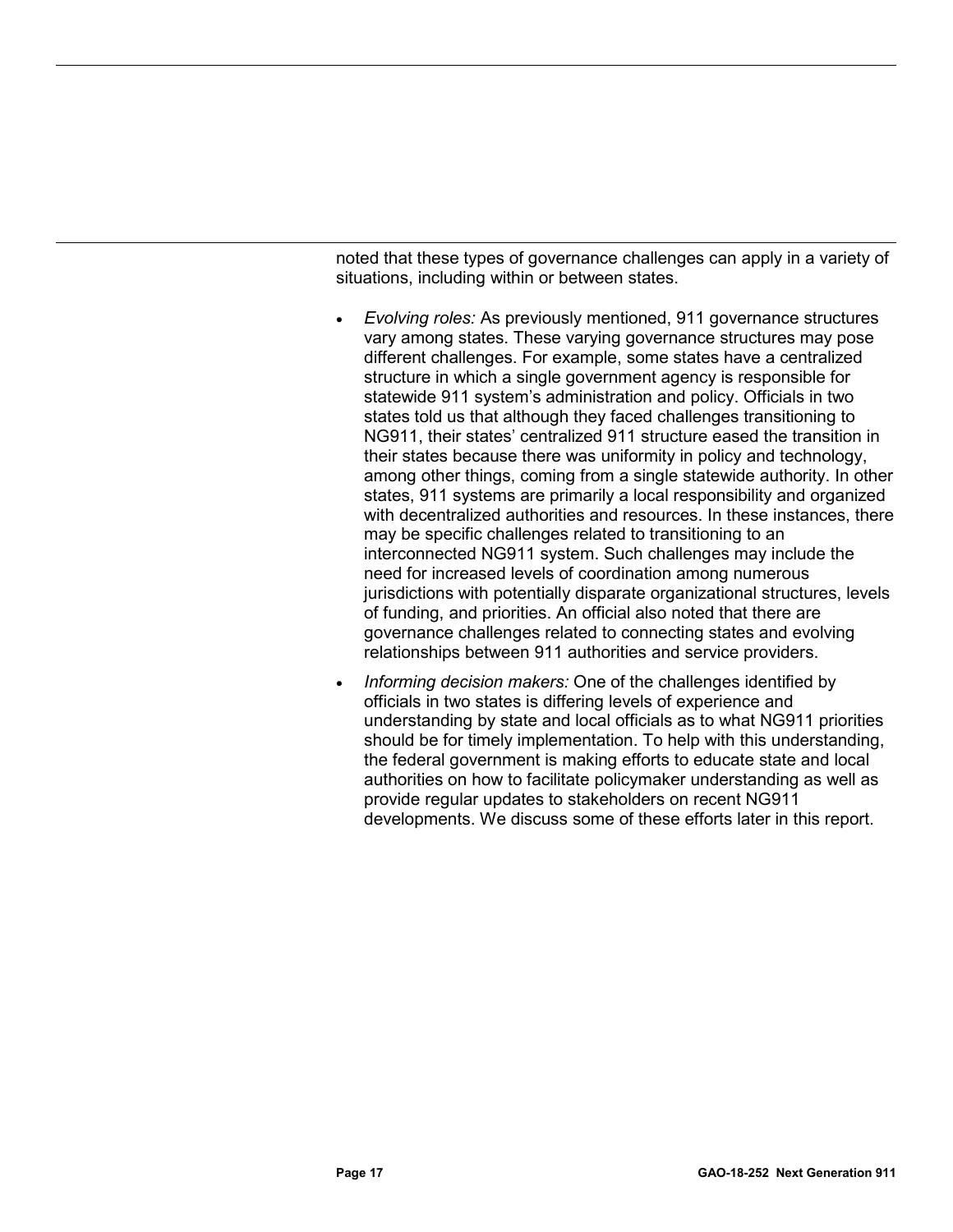<span id="page-21-1"></span><span id="page-21-0"></span>

| <b>Federal Agencies Are</b><br><b>Addressing NG911</b><br>Implementation<br>Challenges, but the<br>National 911 Program<br>Lacks Measurable<br><b>Goals and Next Steps</b><br>for the NG911<br>Roadmap Initiative |                                                                                                                                                                                                                                                                                                                                                                                                                                                                                                                                                                                                                                                                                                                                 |
|-------------------------------------------------------------------------------------------------------------------------------------------------------------------------------------------------------------------|---------------------------------------------------------------------------------------------------------------------------------------------------------------------------------------------------------------------------------------------------------------------------------------------------------------------------------------------------------------------------------------------------------------------------------------------------------------------------------------------------------------------------------------------------------------------------------------------------------------------------------------------------------------------------------------------------------------------------------|
| <b>Federal Agencies Are</b><br><b>Taking Actions to Address</b><br>NG911 Implementation<br>Challenges                                                                                                             | While state and local entities have the primary responsibility for<br>implementing NG911 technology and services, federal agencies are<br>taking actions to assist state and local 911 entities to address NG911<br>implementation challenges. Actions taken include developing resources,<br>offering technical assistance, and convening stakeholders. More<br>specifically, we identified selected activities that were taken by NHTSA,<br>NTIA, FCC, and DHS that address some of the funding, technology, and<br>governance challenges raised by state and local 911 stakeholders, for<br>example:                                                                                                                         |
|                                                                                                                                                                                                                   | Cost study: NHTSA's National 911 Program and NTIA, in<br>consultation with FCC and DHS, plan to issue a study of the range of<br>costs for 911 call centers and service providers to implement NG911<br>systems. <sup>43</sup> According to NHTSA officials, the cost study will present a<br>nationwide view, rather than a state-by-state view, on the progress of<br>NG911 implementation and its associated costs.                                                                                                                                                                                                                                                                                                          |
|                                                                                                                                                                                                                   | Grant program: NHTSA and NTIA are preparing to jointly administer<br>a \$115 million grant program to improve 911 services, including the                                                                                                                                                                                                                                                                                                                                                                                                                                                                                                                                                                                       |
|                                                                                                                                                                                                                   | <sup>43</sup> As previously mentioned, the 2012 Act required NHTSA and NTIA, in consultation with<br>FCC and DHS, to submit a report to Congress that determines detailed costs for specific<br>NG911 service requirements and specifications. The 2012 Act specifies the purpose of the<br>report as serving as a resource for Congress as it considers creating a coordinated, long-<br>term funding mechanism for the deployment and operation, accessibility, application<br>development, equipment procurement, and training of personnel for NG911 services.<br>NHTSA officials said they received the study from their selected contractors in September<br>2017, which was under review as of the time of our analysis. |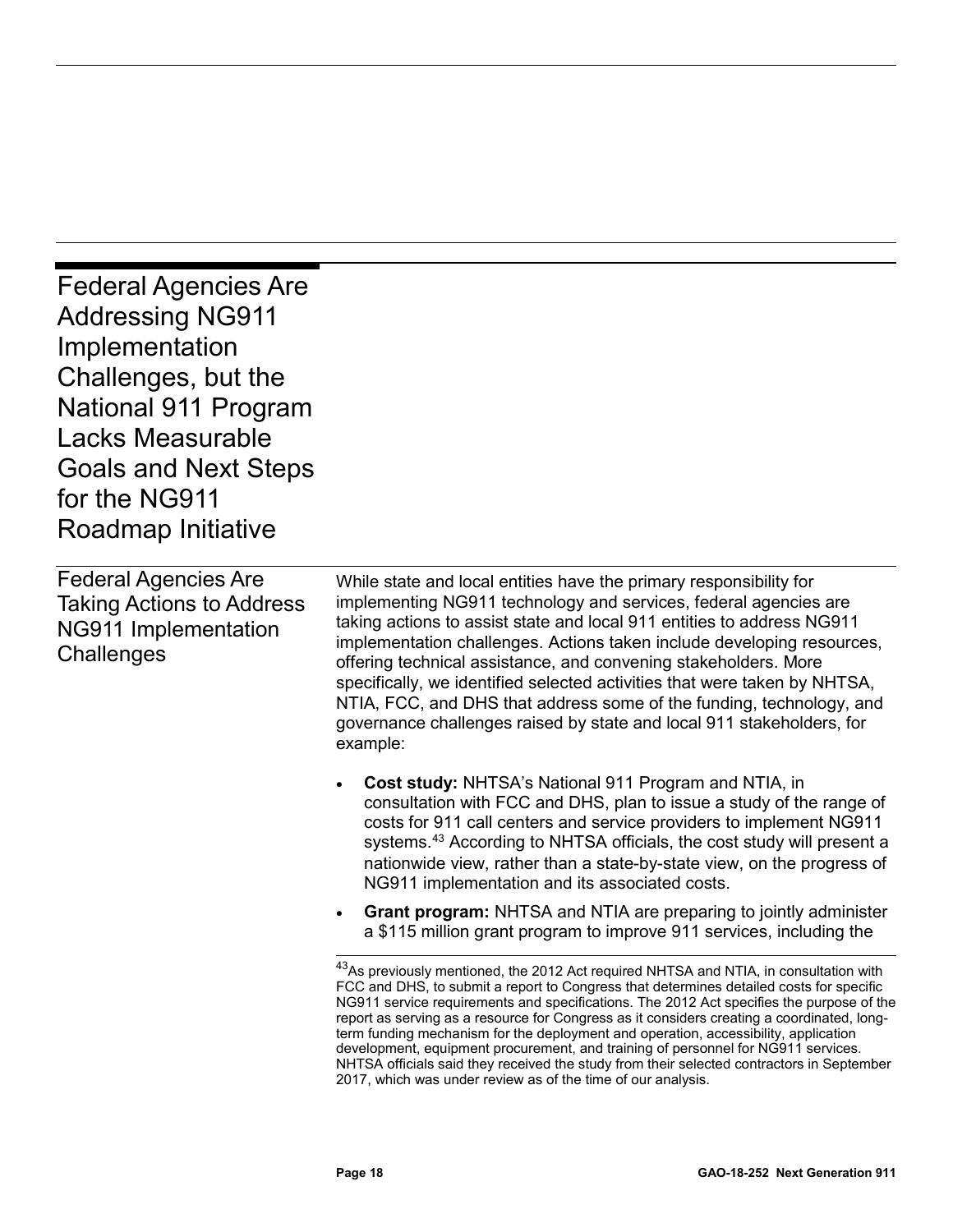adoption and operation of NG911 services.<sup>[44](#page-22-0)</sup> In September 2017, NHTSA and NTIA issued a notice of proposed rulemaking outlining implementing regulations for the grant program.<sup>[45](#page-22-1)</sup> NHTSA and NTIA expect to award the grants in 2018.

- **Technology standards:** The National 911 Program issued an annual guide in 2017 that stressed the importance of using open technology standards for NG911 services. The guide provides a list of standards that have been recently updated and an analysis that identifies whether existing standards fully address NG911 processes and protocols.[46](#page-22-2)
- **Cybersecurity guides:** DHS issued a guide in 2016 that identified cybersecurity risks for NG911 and risk mitigation strategies.<sup>[47](#page-22-3)</sup> According to DHS officials, the National 911 Program provided input on this guide. In addition, an advisory body tasked by FCC to examine 911 call-centers' architecture issued a report in 2016 that provided a cybersecurity self-assessment tool for call centers and guidance on cybersecurity strategies.[48](#page-22-4)
- **Governance plans:** To address challenges related to the evolving roles for state and local 911 authorities, the National 911 Program issued a guide in 2016 that provided practices for states to consider when interconnecting NG911 networks, and DHS issued a guide in 2015 for emergency communications officials for establishing,

<span id="page-22-2"></span>46NHTSA, National 911 Program, *Next Generation 911 (NG911) Standards Identification and Review* (Washington, D.C.: March 2017).

<span id="page-22-3"></span>47DHS, Office of Emergency Communications, *Cyber Risks to Next Generation 911* (2016).

<span id="page-22-4"></span>48FCC, Task Force on Optimal Public Safety Answering Point Architecture, *Adopted Final Report* (January 2016). Additional information on cybersecurity planning for NG911 can be found in FCC, Task Force on Optimal Public Safety Answering Point Architecture, *Working Group 1, Optimal Cybersecurity Approach for PSAPs, Supplemental Report* (December 2016).

<span id="page-22-0"></span> <sup>4447</sup> U.S.C. § 942(b)(1).

<span id="page-22-1"></span> $45$ The notice of proposed rulemaking included a request for comments due November 6, 2017. As previously mentioned, the 2012 Act required NHTSA and NTIA to administer this grant program. In 2016, approximately \$115 million from spectrum auction proceeds were deposited into the Public Safety Trust Fund and made available to NTIA and NHTSA for the grant program.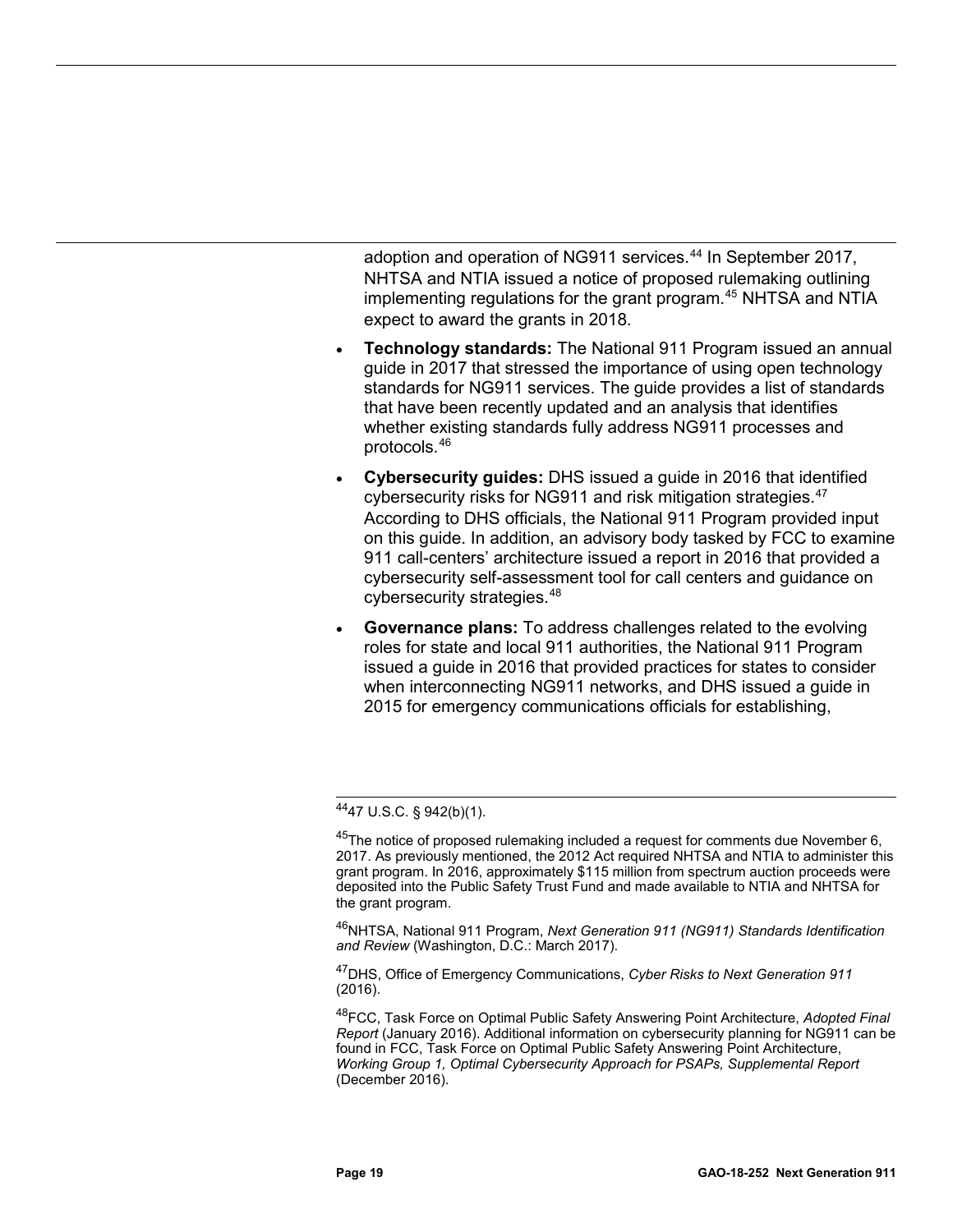<span id="page-23-1"></span><span id="page-23-0"></span>

|                                                                        | assessing, and updating their governance structures. <sup>49</sup> In addition, an<br>FCC advisory body issued a report in 2016 that identified NG911<br>governance approaches, issues, and recommendations for states,<br>localities, and call centers to consider when planning for the<br>deployment of NG911.50                                                                                                                                                                                                                                                                                                                                                                                                                                                                                                                                                                                                                                                                                                                                                               |
|------------------------------------------------------------------------|-----------------------------------------------------------------------------------------------------------------------------------------------------------------------------------------------------------------------------------------------------------------------------------------------------------------------------------------------------------------------------------------------------------------------------------------------------------------------------------------------------------------------------------------------------------------------------------------------------------------------------------------------------------------------------------------------------------------------------------------------------------------------------------------------------------------------------------------------------------------------------------------------------------------------------------------------------------------------------------------------------------------------------------------------------------------------------------|
|                                                                        | In addition to federal agency efforts to assist the state and local 911<br>community, the National 911 Program is in the early stages of<br>establishing an interagency initiative to create a National NG911<br>Roadmap. As part of this initiative, the National 911 Program plans to<br>convene the 911 stakeholder community to identify tasks that need to be<br>completed at the national level by the federal government and other<br>public and private-sector organizations to support the creation of a<br>national, interconnected NG911 system. Additional details regarding this<br>planned activity are described in further detail later in this report. For<br>additional information on federal actions to address state and local<br>NG911 challenges, see appendix II.                                                                                                                                                                                                                                                                                         |
| National 911 Program<br>Lacks Goals and<br><b>Performance Measures</b> | As the lead entity for coordinating federal NG911 activities, the National<br>911 Program has taken a variety of actions to assist the state and local<br>911 community, in collaboration with other federal agencies. However,<br>the program lacks goals and performance measures to assess whether<br>these activities are achieving desired results. National 911 Program<br>officials stated that they initiate program activities based on feedback<br>received from the 911 community. In addition, officials said the program's<br>activities fall within the tasks established in the Next Generation 911<br>Advancement Act of 2012. However, the National 911 Program does not<br>have a means to assess its progress toward meeting its responsibilities<br>established in the 2012 Act. National 911 Program officials said the Office<br>of EMS-the office within NHTSA in which the program is housed-has a<br>strategic plan, but it is outdated and does not contain specific goals or<br>performance measures related to 911 or NG911 implementation. Officials |
|                                                                        | <sup>49</sup> NHTSA, National 911 Program, Next Generation 911 (NG9-1-1) Interstate Playbook:<br>Implementing State-to-State 9-1-1 Connectivity (Washington, D.C.: October 2016) and<br>DHS, Emergency Communications Governance Guide for State, Local, Tribal, and<br>Territorial Officials (September 2015).                                                                                                                                                                                                                                                                                                                                                                                                                                                                                                                                                                                                                                                                                                                                                                   |
|                                                                        | <sup>50</sup> FCC, Task Force on Optimal Public Safety Answering Point Architecture, Adopted Final<br>Report (January 2016). Additional information on governance planning for NG911 can be<br>found in FCC, Task Force on Optimal Public Safety Answering Point Architecture,<br>Working Group 2, Phase II Supplemental Report: NG9-1-1 Readiness Scorecard<br>(December 2016).                                                                                                                                                                                                                                                                                                                                                                                                                                                                                                                                                                                                                                                                                                  |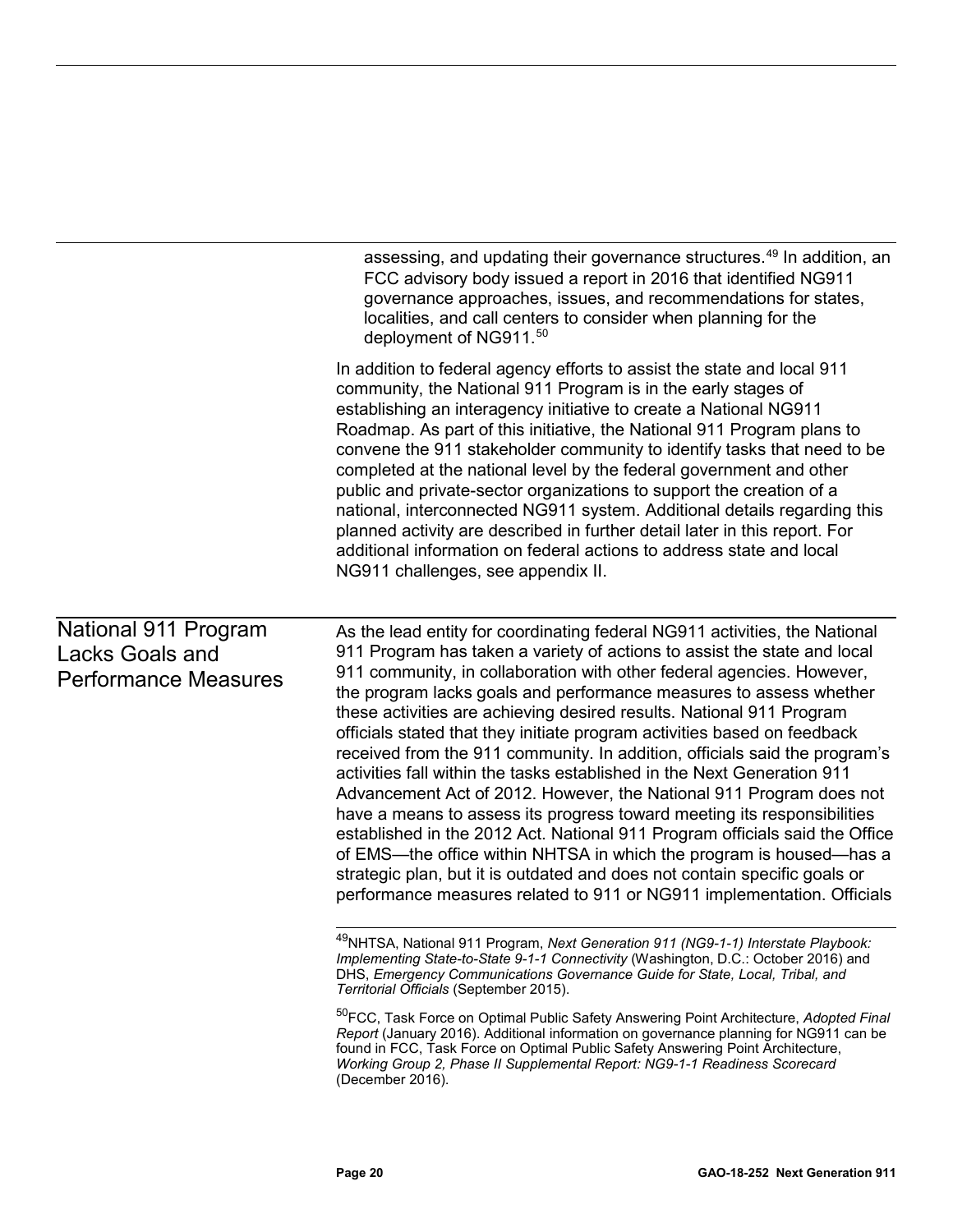said the Office of EMS has held preliminary discussions to begin updating its strategic plan by January 2019 and plans to include goals and performance measures related to 911 and NG911 services. Office of EMS officials told us the Office of EMS strategic plan will be jointly developed with the National 911 Program. However the Office of EMS had not yet developed a draft strategic plan during the time of our review.

Federal internal control standards call for management to clearly define objectives in order to achieve desired results. According to these standards, an entity determines its mission, establishes specific measurable objectives, and formulates plans to achieve its objectives. These standards state that management sets objectives in order to meet the entity's mission, strategic plan, and goals and requirements of applicable laws and regulations.<sup>[51](#page-24-0)</sup> In addition, our work on leading practices for managing for results indicated that an agency's strategic goals should also explain what results are expected from the agency and when to expect those results. $52$  Further, these goals form a basis for an entity to identify strategies to fulfill its mission and improve its operations to support the achievement of that mission.<sup>[53](#page-24-2)</sup>

As the lead entity for coordinating federal NG911 efforts, the National 911 Program faces a complex and challenging task of assisting the 911 community while the nation's 911 systems undergo a major transformation. However, without specific goals and related performance measures, the National 911 Program is unable to assess how well its activities are achieving results in relation to its responsibilities identified in the 2012 Act. As the National 911 Program and the Office of EMS consider creating a strategic plan, ensuring that the plan includes specific goals and related measures for the National 911 Program would help officials better understand whether the program's activities are effectively assisting states and localities in transitioning to a fully integrated national NG911 system, and help identify any programmatic changes that might be needed.

<span id="page-24-0"></span><sup>&</sup>lt;sup>51</sup>GAO-14-704G.

<sup>52&</sup>lt;sub>GAO/GGD-10.1.16</sub>

<span id="page-24-2"></span><span id="page-24-1"></span><sup>&</sup>lt;sup>53</sup>GAO/GGD-97-180.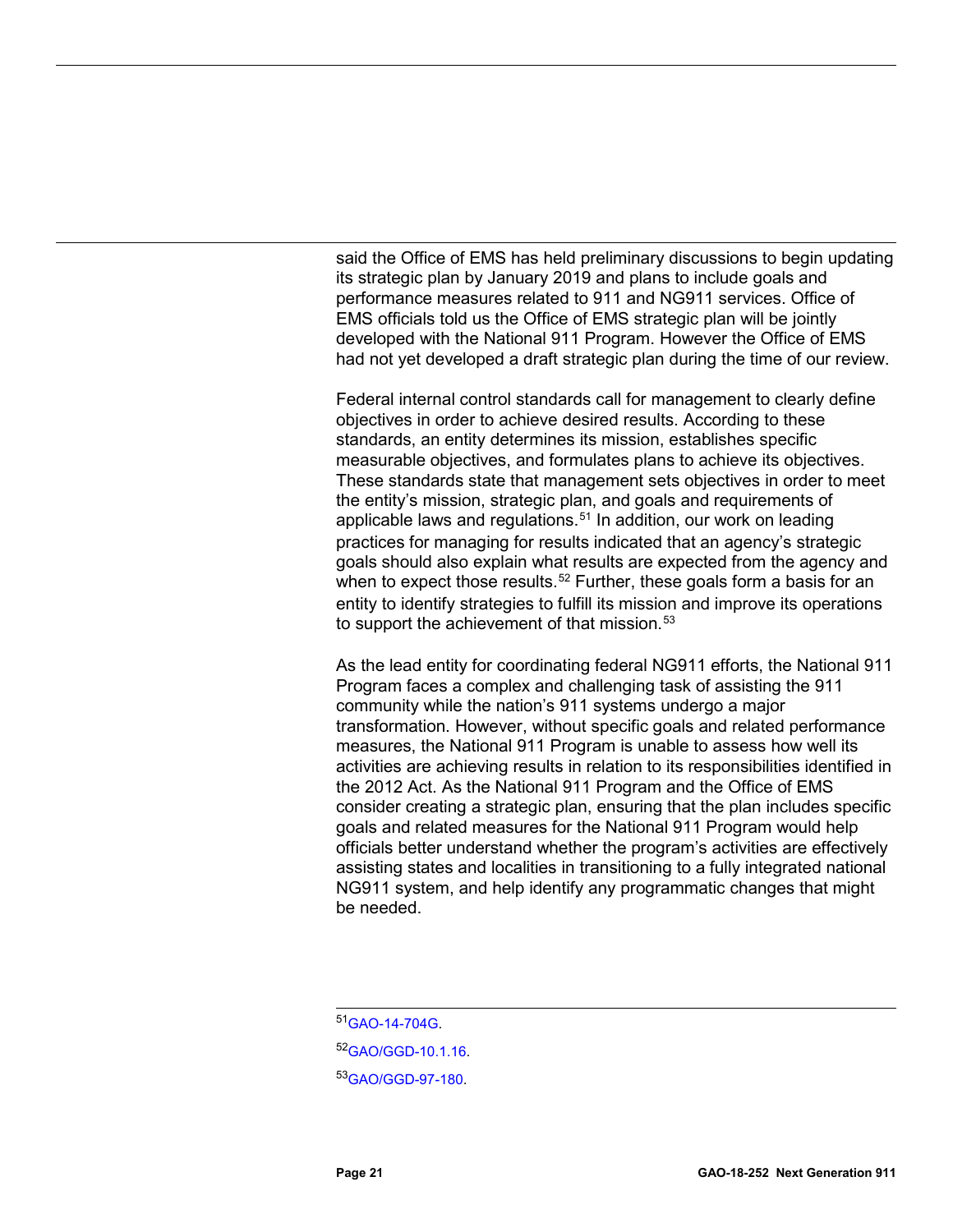National 911 Program Lacks Plans to Identify Roles and Responsibilities for the NG911 Roadmap Initiative and an Implementation Plan to Achieve Objectives

#### Clarifying Roles and **Responsibilities**

As previously mentioned, the National 911 Program is in the early stages of establishing an interagency initiative to create a National NG911 Roadmap. This initiative will convene the 911 stakeholder community to identify national-level tasks that need to be completed by federal agencies and other organizations to realize a national, interconnected NG911 system. According to the National 911 Program, a list of the national-level tasks needed to advance NG911 implementation nationwide has not been created to date. In addition, state officials we spoke with said there are certain issues related to interoperability and cybersecurity that federal agencies need to address before states can connect their respective state NG911 systems. To address these issues, NHTSA's National 911 Program issued a request for proposal (RFP) in August 2017 for managing the roadmap development process and awarded a contract in September 2017.<sup>[54](#page-25-0)</sup> While the National 911 Program is taking steps to develop a National NG911 Roadmap, the program does not have a plan to identify: (1) roles or responsibilities for federal entities to carry out national-level tasks or (2) how the program plans to achieve the roadmap's objectives.

NHTSA's NG911 roadmap RFP specifies that by identifying a list of national-level tasks that are developed and adopted by the 911 stakeholder community, the roadmap could serve as a blueprint to carry out these tasks and thereby ensure the interoperability of the nation's NG911 system. However, the National 911 Program does not have plans for the entities participating in the development of the roadmap to be assigned roles and responsibilities for executing the roadmap's nationallevel tasks. National 911 Program officials told us the National 911 Program does not plan to assign roles and responsibilities because NHTSA does not have the authority to require or assign tasks for other entities. Additionally, program officials view the simultaneous identification of tasks and assignments of responsibility for those tasks as a risk to facilitating a candid and productive discussion with entities participating in the roadmap initiative. However, officials stated it may be appropriate for agencies participating in the roadmap initiative to perform specific tasks

<span id="page-25-0"></span> <sup>54</sup>According to the roadmap's RFP, as states begin to explore interconnection with other states' 911 systems, certain tasks should be completed in order to achieve a nationwide system where all states' NG911 networks are interoperable and connected. The RFP specifies that the contractor will be required to conduct a public comment process, convene a steering group of 911 experts, and gather input from federal and private sector entities on the content of the roadmap, and deliver a final roadmap to NHTSA.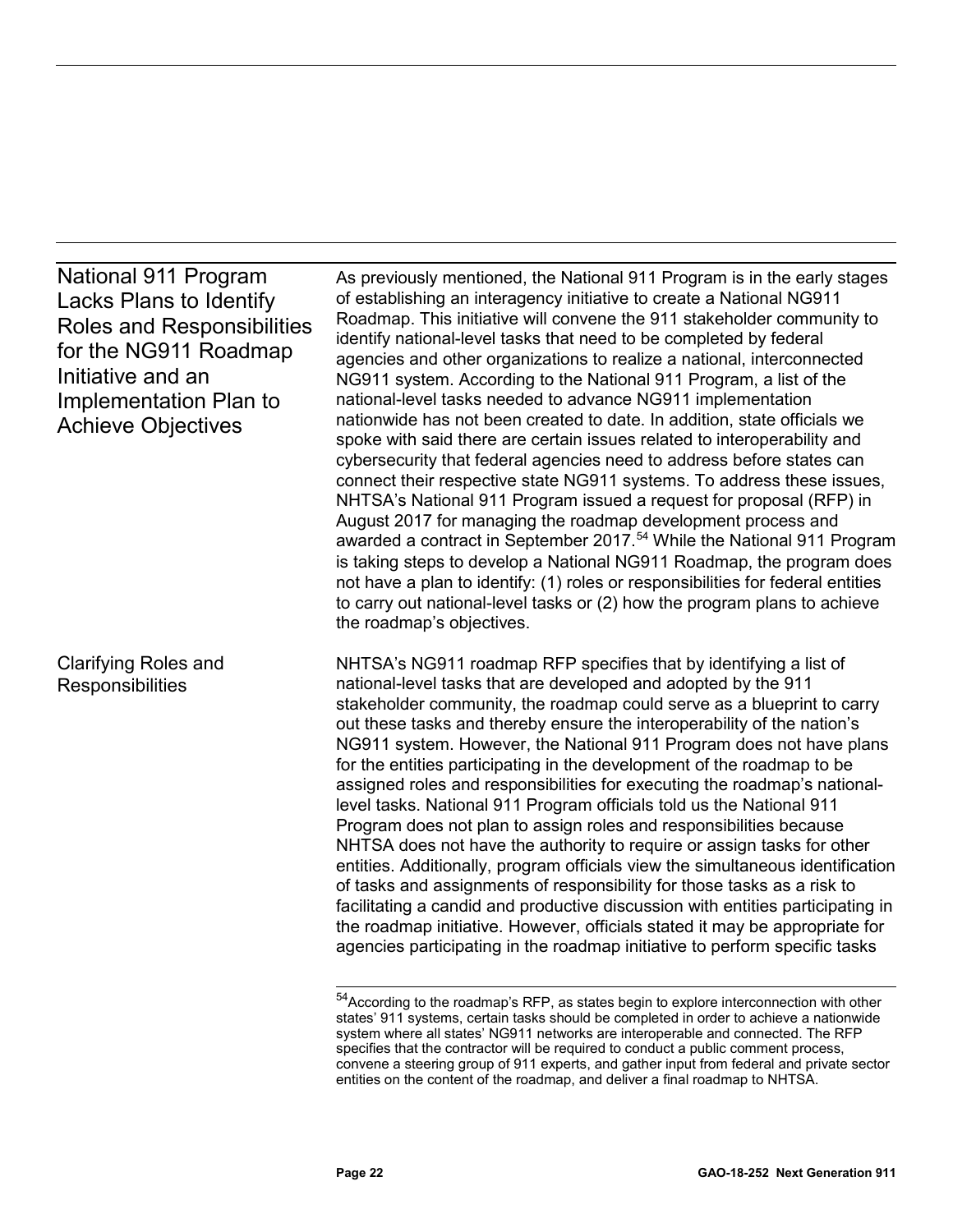after the roadmap is finalized. We have previously examined interagency collaborative mechanisms and identified certain key issues for federal agencies to consider when using these mechanisms to achieve results.<sup>[55](#page-26-0)</sup> Our prior work has found that following leading collaboration practices, such as clarifying roles and responsibilities of agencies engaged in collaboration, can enhance and sustain collaboration among agencies and provide an understanding of who will do what in support of meeting the aims of the collaborative group.<sup>[56](#page-26-1)</sup>

As stated above, the RFP specifies that a roadmap developed by and adopted by 911 stakeholders could serve as a blueprint to carry out the roadmap's tasks. Securing the commitment of agencies to assigned roles could help organize the collaborative group's joint and individual efforts and thereby better facilitate decision making. As we have previously found, a lack of clarity on the roles and responsibilities of agencies participating in an interagency effort—such as the execution of the roadmap's tasks—may limit agencies' abilities to effectively achieve shared objectives.<sup>[57](#page-26-2)</sup> Given the complexity of the task and the number of agencies that could be involved, following selected leading collaboration practices for the roadmap initiative—particularly with regard to collaborating with roadmap stakeholders to clarify their roles and responsibilities (whether during the creation of the task list or afterwards)—could reduce barriers to agencies effectively working together to achieve the national-level tasks.

<span id="page-26-2"></span><span id="page-26-1"></span><span id="page-26-0"></span>While clarifying the roles and responsibilities of roadmap stakeholders for the execution of the roadmap's tasks is an important collaborative step, the National 911 Program has additional responsibilities as the lead entity for the initiative. However, National 911 Program officials are unable to clearly articulate how the program will proceed following the completion of the roadmap. National 911 Program officials said without knowing the contents of the roadmap, it would be premature to specify how the roadmap's national-level tasks would be completed. Officials stated that once the roadmap is completed, possible next steps may include Developing an Implementation Plan to Achieve Objectives

#### 55<sub>GAO-12-1022.</sub>

<sup>56</sup>For example, other key practices include defining and articulating short and long-term outcomes and ensuring relevant participants are included in the process. For more information on examples, see [GAO-12-1022.](http://www.gao.gov/products/GAO-12-1022)

57GAO, *Emergency Communications: Effectiveness of the Post-Katrina Interagency Coordination Group Could be Enhanced*, [GAO-16-681 \(](http://www.gao.gov/products/GAO-16-681)Washington, D.C.: July 14, 2016).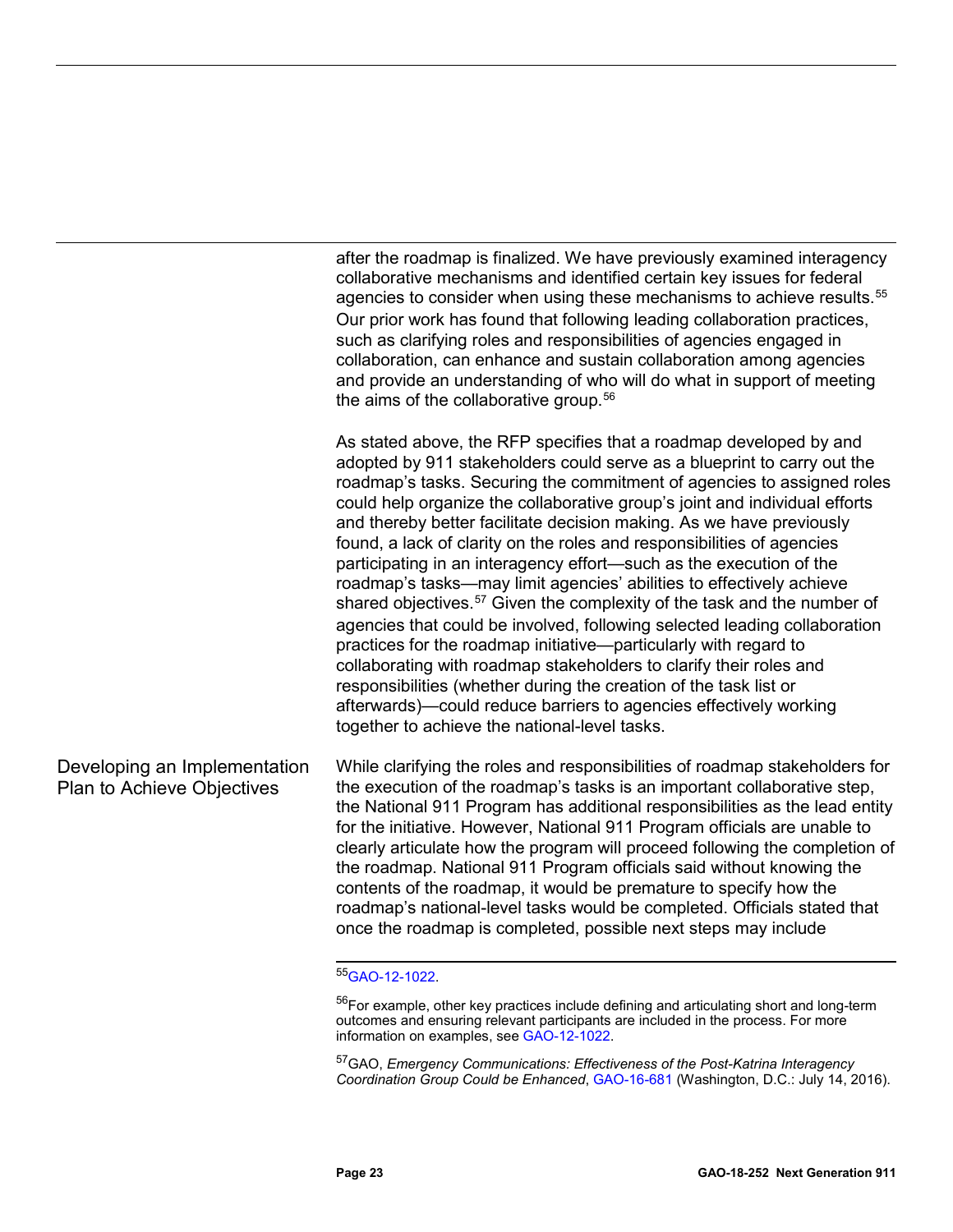identification of timelines, deadlines, and a mechanism for tracking progress, among other things, but officials stated that these steps are not required in the roadmap RFP. As stated above, federal internal control standards call for management to clearly define objectives in specific terms. According to these standards, management defines what is to be achieved, who is to achieve it, how it will be achieved, and the time frames for achievement.<sup>[58](#page-27-1)</sup>

Without a clear plan for how the National 911 Program would take next steps to support the implementation of the roadmap's objectives and tasks, the National 911 Program may not be prepared to take effective action once the roadmap is completed. We have previously found that having an implementation plan can assist agencies to better focus and prioritize goals and objectives, and align planned activities.<sup>[59](#page-27-2)</sup> Once the roadmap is completed, developing an implementation plan that details what is to be achieved and how it will be accomplished will place the National 911 Program in a better position moving forward to support the completion of the national-level tasks.

## <span id="page-27-0"></span>**Conclusions**

The current 911 system is undergoing a historic transition. With no federal requirement that states transition to NG911 services, federal leadership is critical to addressing interoperability challenges and promoting the goal of an interconnected national system. As the lead federal entity for fostering coordination and collaboration among federal, state, and local 911 authorities, the National 911 Program plays a critical role in coordinating NG911 implementation efforts to improve the nation's 911 services. However, this program—in collaboration with other federal agencies faces a complex and challenging task to help move approximately 6,000 independent 911 call centers toward an interconnected national NG911 system. In addition, given that the NG911 transition is still in its early stages and is an ongoing effort, it is difficult to assess the effectiveness of various federal actions to assist states and localities in the transition. In light of these challenges, without specific goals and related measures to assess effectiveness, the National 911 Program may be hindered in determining whether it is making progress towards its stated mission.

<span id="page-27-1"></span> [<sup>58</sup>GAO-14-704G.](http://www.gao.gov/products/GAO-14-704G)

<span id="page-27-2"></span><sup>59</sup>GAO, *DOD Biometrics and Forensics: Progress Made in Establishing Long-term Deployable Capabilities, but Further Actions Are Needed*[, GAO-17-580 \(](http://www.gao.gov/products/GAO-17-580)Washington, D.C.: Aug. 7, 2017).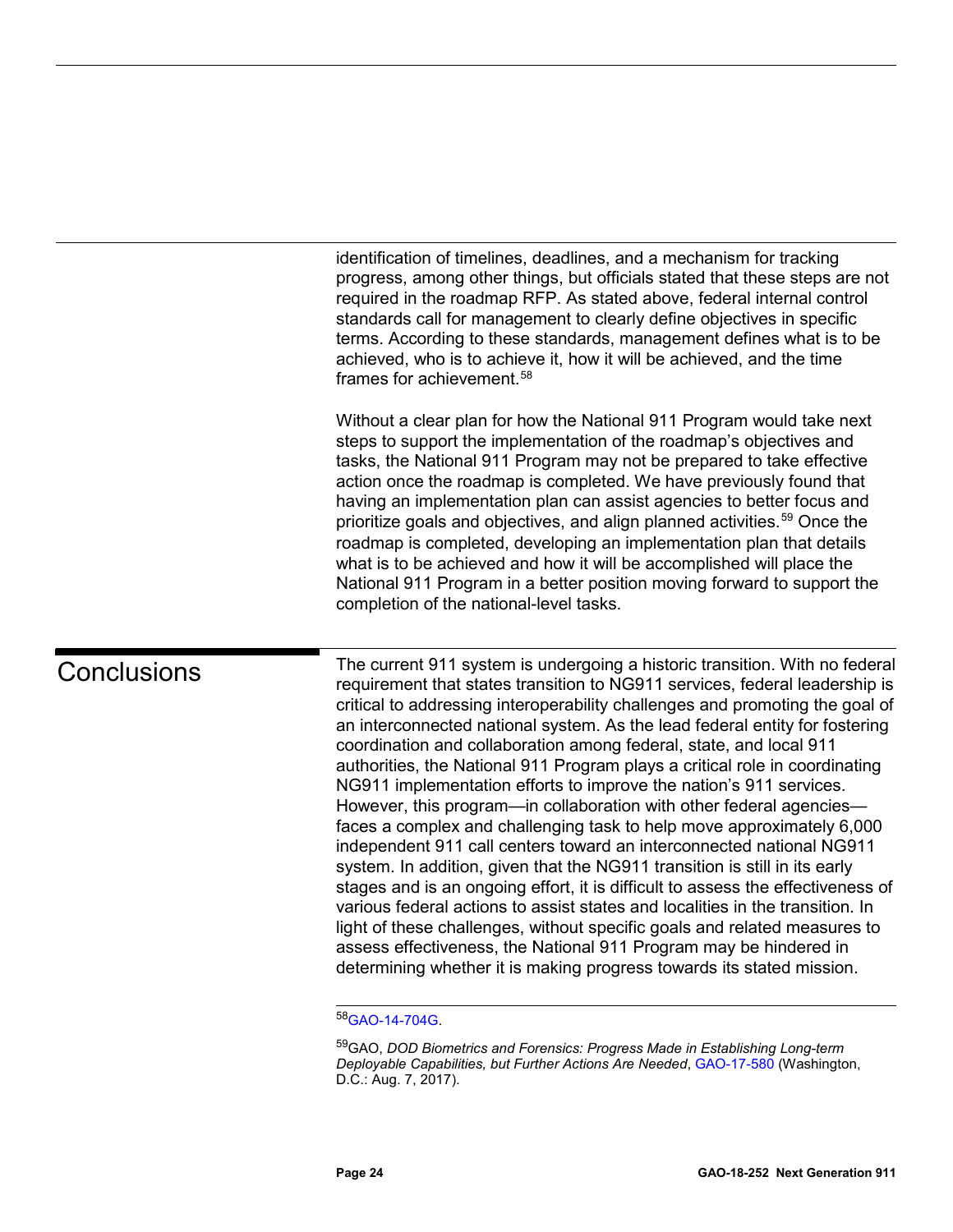<span id="page-28-1"></span><span id="page-28-0"></span>

|                                                | Through the roadmap initiative, the National 911 Program has taken<br>important first steps in identifying the need for actions at the national<br>level, in order to fully realize the desired end-state of a national,<br>interconnected NG911 system. However, while identifying needed next<br>steps is essential, equally important to the collaborative effort's success is<br>(1) defining and agreeing on the roles and responsibilities of the entities<br>best suited to undertake these actions, and (2) developing plans for how<br>the National 911 Program will support implementation to achieve the<br>roadmap's objectives. If taken, these actions could help further NG911<br>implementation nationwide and help the National 911 Program and<br>federal agencies in assisting states and localities to improve these<br>lifesaving services. |  |
|------------------------------------------------|------------------------------------------------------------------------------------------------------------------------------------------------------------------------------------------------------------------------------------------------------------------------------------------------------------------------------------------------------------------------------------------------------------------------------------------------------------------------------------------------------------------------------------------------------------------------------------------------------------------------------------------------------------------------------------------------------------------------------------------------------------------------------------------------------------------------------------------------------------------|--|
| Recommendations for<br><b>Executive Action</b> | We are making the following three recommendations to the Administrator<br>of NHTSA regarding the National 911 Program:<br>develop specific program goals and performance measures related to<br>$\bullet$<br>NG911 implementation. (Recommendation 1)<br>in collaboration with the appropriate federal agencies, determine roles<br>and responsibilities of federal agencies participating in the National<br>NG911 Roadmap initiative in order to carry out the national-level tasks<br>over which each agency has jurisdiction. (Recommendation 2)<br>develop an implementation plan to support the completion of the<br>National NG911 Roadmap's national-level tasks. (Recommendation<br>3)                                                                                                                                                                  |  |
| <b>Agency Comments</b>                         | We provided a draft of this report to the Departments of Transportation,<br>Commerce, and Homeland Security and FCC for their review and<br>comment. In its comments, reproduced in appendix III, the Department of<br>Transportation agreed with the recommendations. The Departments of<br>Transportation and Homeland Security also provided technical<br>comments, which we incorporated as appropriate. The Department of<br>Commerce and FCC had no comments.                                                                                                                                                                                                                                                                                                                                                                                              |  |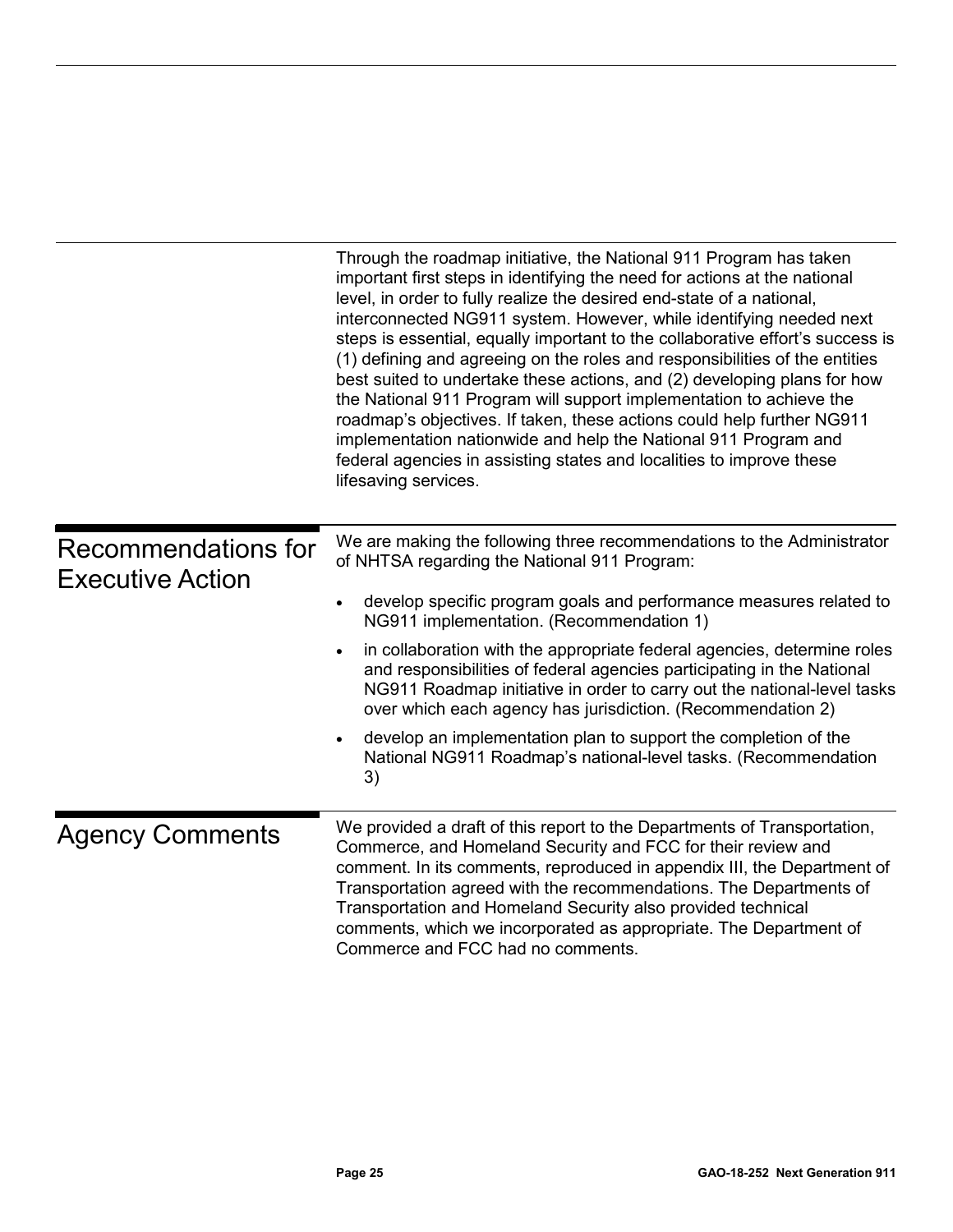As agreed with your office, unless you publicly announce the contents of this report earlier, we plan no further distribution until 30 days from the report date. At that time, we will send copies of this report to the appropriate congressional committees, the Secretary of the Department of Transportation, the Secretary of the Department of Commerce, the Secretary of the Department of Homeland Security, the Managing Director of the FCC, and other interested parties. In addition, the report will be available at no charge on the GAO website at [http://www.gao.gov.](http://www.gao.gov/)

If you or your staff have any questions about this report, please contact me at (202) 512-2834 or [goldsteinm@gao.gov.](mailto:goldsteinm@gao.gov) Contact points for our Offices of Congressional Relations and Public Affairs may be found on the last page of this report. Staff who made key contributions to this report are listed in appendix IV.

Natt

Mark L. Goldstein Director, Physical Infrastructure Issues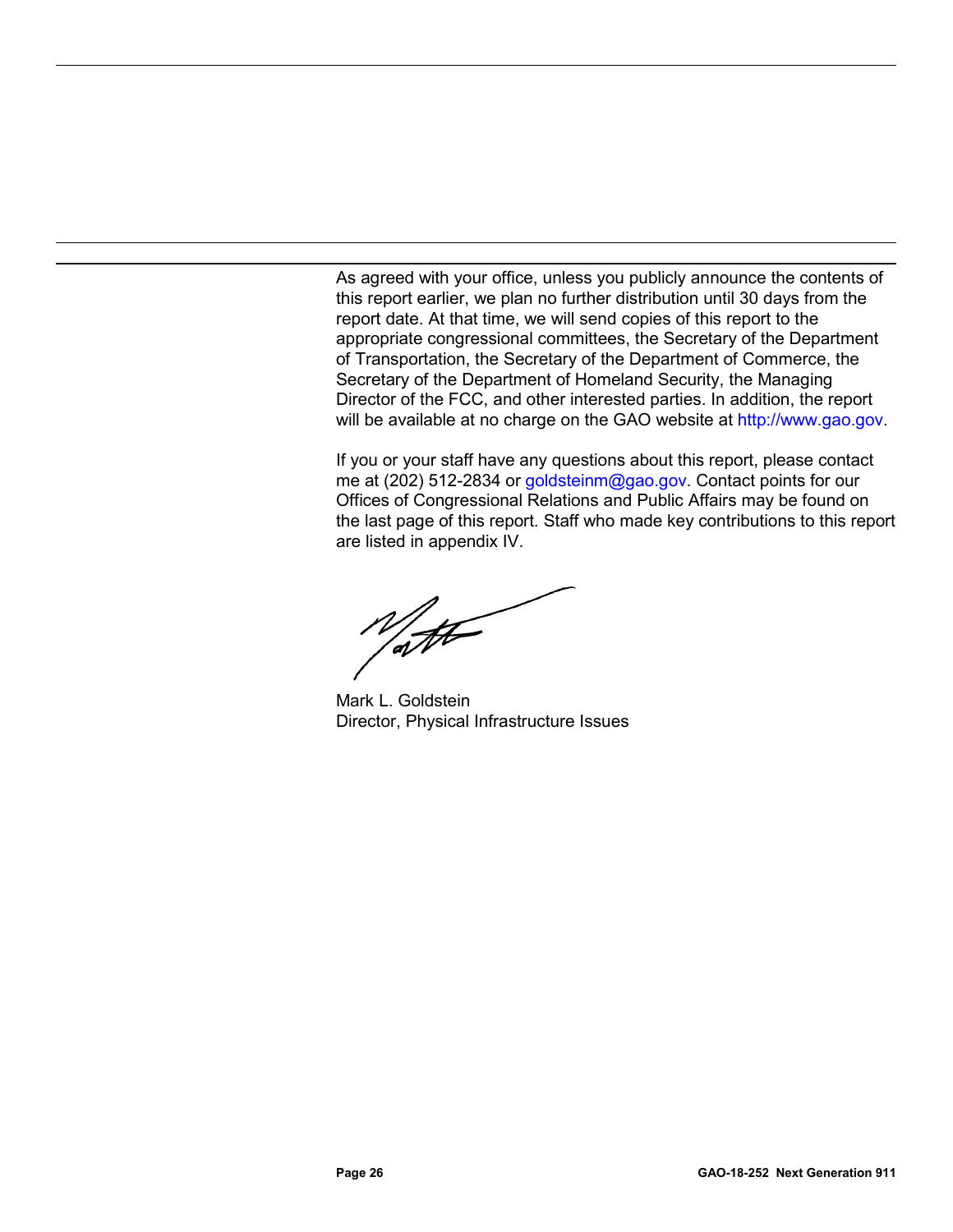## <span id="page-30-0"></span> $\mathbf{A}$ Iec II Appendix I: Objectives, Scope, and Methodology

Our objectives were to examine (1) progress states and localities are making to implement Next Generation 911 (NG911) and the challenges they have faced and (2) how federal agencies have addressed state and local implementation challenges and planned next steps.

To describe state and local progress in implementing NG911 and background information on fee collection and costs, we analyzed select survey data elements from the *2016 National 911 Progress Report*[1](#page-30-1) and the *Eighth Annual Report to Congress on State Collection and Distribution of 911 and Enhanced 911 Fees and Charges*, [2](#page-30-2) maintained by the National Highway Traffic Safety Administration (NHTSA) and the Federal Communications Commission (FCC) respectively. More specifically, we analyzed the most recent state-provided data (from calendar year 2015) related to the planning and implementation of NG911 at the state and local levels, as well as NG911 cost and 911-related revenue data. We assessed the reliability of these data by reviewing relevant documents and discussing data elements with staff responsible for collecting and analyzing the data. We also conducted our own testing to check the consistency of the data. We found the data from both sources to be sufficiently reliable for our purposes to describe states' progress in implementing NG911 and provide background on 911 fee collection and costs. While these data provide the best nationwide picture of NG911 implementation and fee collection, and are reliable for our purposes, there are some limitations on how the data can be used. Since we did not validate the state-reported responses, our findings based on these data are limited to what states reported. Additionally, regarding the *2016 National 911 Progress Report* data, there are limitations to (1) making comparisons between states because states have different approaches to implementing NG911 and (2) ascertaining year-over-year

<span id="page-30-1"></span><sup>&</sup>lt;sup>1</sup>These data consist of survey data collected annually by NHTSA's National 911 Program. According to the National 911 Program, these data can be used to characterize the status of statewide 911 systems and measure progress in implementing advanced 911 systems. See NHTSA, *2016 National 911 Progress Report, National 911 Program* (Washington, D.C.: December 2016).

<span id="page-30-2"></span> $2$ These data consist of survey data collected annually by FCC on state collection and use of 911 fees. FCC is required to report to Congress on the identity of states, territories, or political subdivisions (such as counties or localities) that collect taxes, fees, or other charges for emergency communications. This reporting includes the amount of those revenues used for purposes other than the ones specified in the state's method of funding 911—also known as 911 fee diversion. See FCC, *Eighth Annual Report to Congress on State Collection and Distribution of 911 and Enhanced 911 Fees and Charges for the Period January 1, 2015 to December 31, 2015* (Washington, D.C.: Dec. 30, 2016).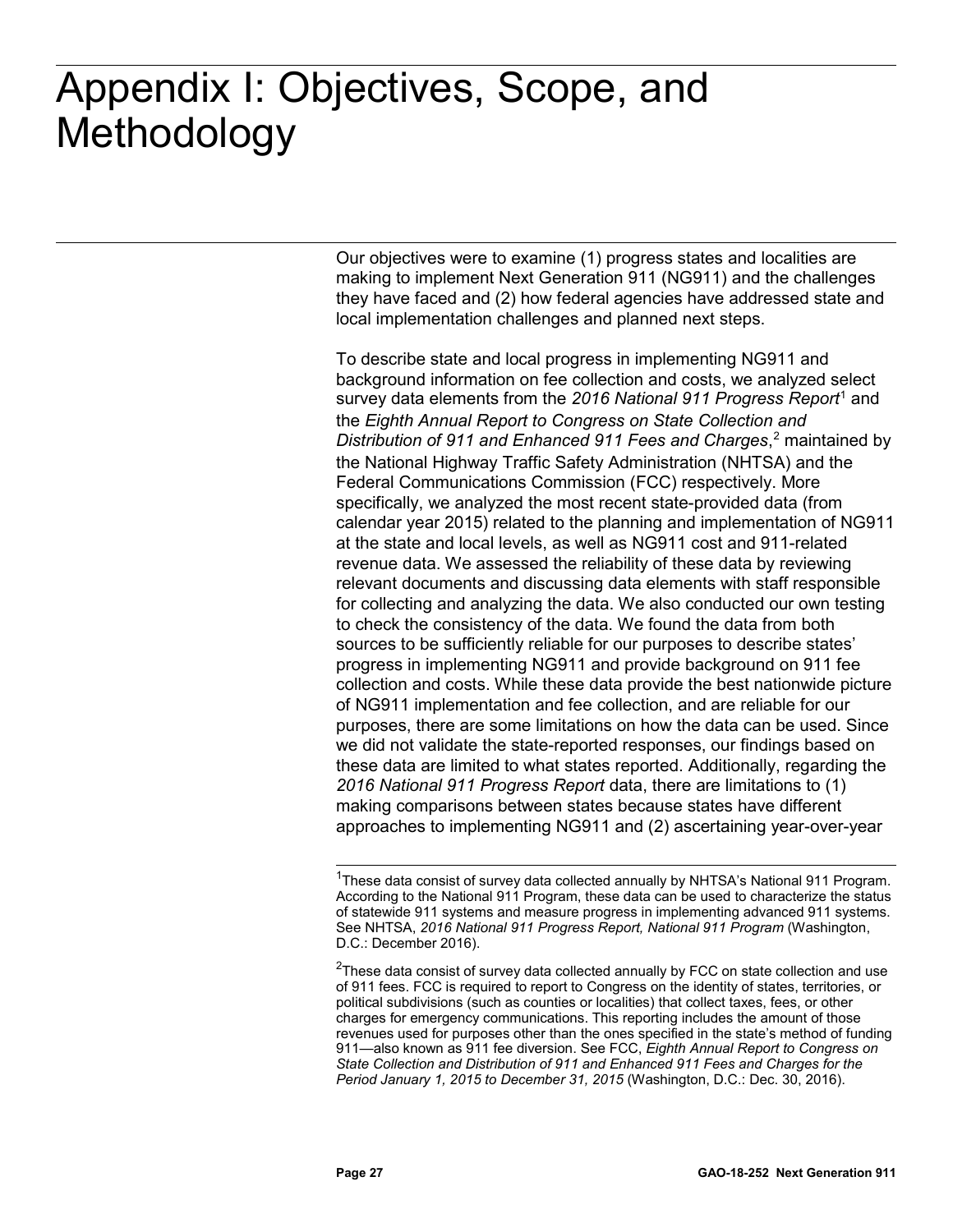progress because reporting is voluntary and states' response rates can vary year to year.

To describe implementation challenges that states and local authorities may be encountering, we selected a non-generalizable sample of 10 states as case studies, based upon a variety of factors, including reported progress in implementing NG911, statewide planning and coordination, reported number of annual 911 calls, whether states diverted 911 fees to other uses, and variation in geographic location. We selected these states, in part, based on their responses to the two aforementioned surveys. Based on the aforementioned criteria, we selected the following states to include as case studies: California, Maine, Maryland, Minnesota, Nevada, New Hampshire, North Dakota, South Dakota, Vermont, and Virginia. We reviewed documents and interviewed state officials from all of these states except Nevada about NG911 implementation progress, challenges, federal actions, and any additional assistance needed. We contacted 911 officials in Nevada but did not receive responses. We also interviewed local officials in four of the selected states. While not generalizable to all states, the information obtained from our case studies provides examples of broader issues faced by states and localities in managing the NG911 transition.

To determine how federal agencies have addressed state and local implementation challenges and planned next steps, we reviewed relevant statutes, regulations, and documentation of federal agency actions and plans, and our prior reports. We also interviewed officials from federal agencies, including NHTSA, the National Telecommunications and Information Administration (NTIA), FCC, and the U.S. Department of Homeland Security (DHS), about federal actions taken and plans for next steps. To understand planning activities undertaken by NHTSA's National 911 Program, and its planned project to develop a National NG911 Roadmap, we reviewed the National 911 Program's internal planning documents, the program's request for proposal to develop a national roadmap, the program's written responses to our questions, and interviewed National 911 Program officials. In addition, we interviewed officials from national associations representing emergency-responsetechnology companies, wireless and wireline phone carriers, emergencycommunications entities, and groups representing deaf and hard-ofhearing consumers to gain their perspectives on federal actions taken and next steps. We assessed the National 911 Program's strategicplanning activities against leading practices for performance management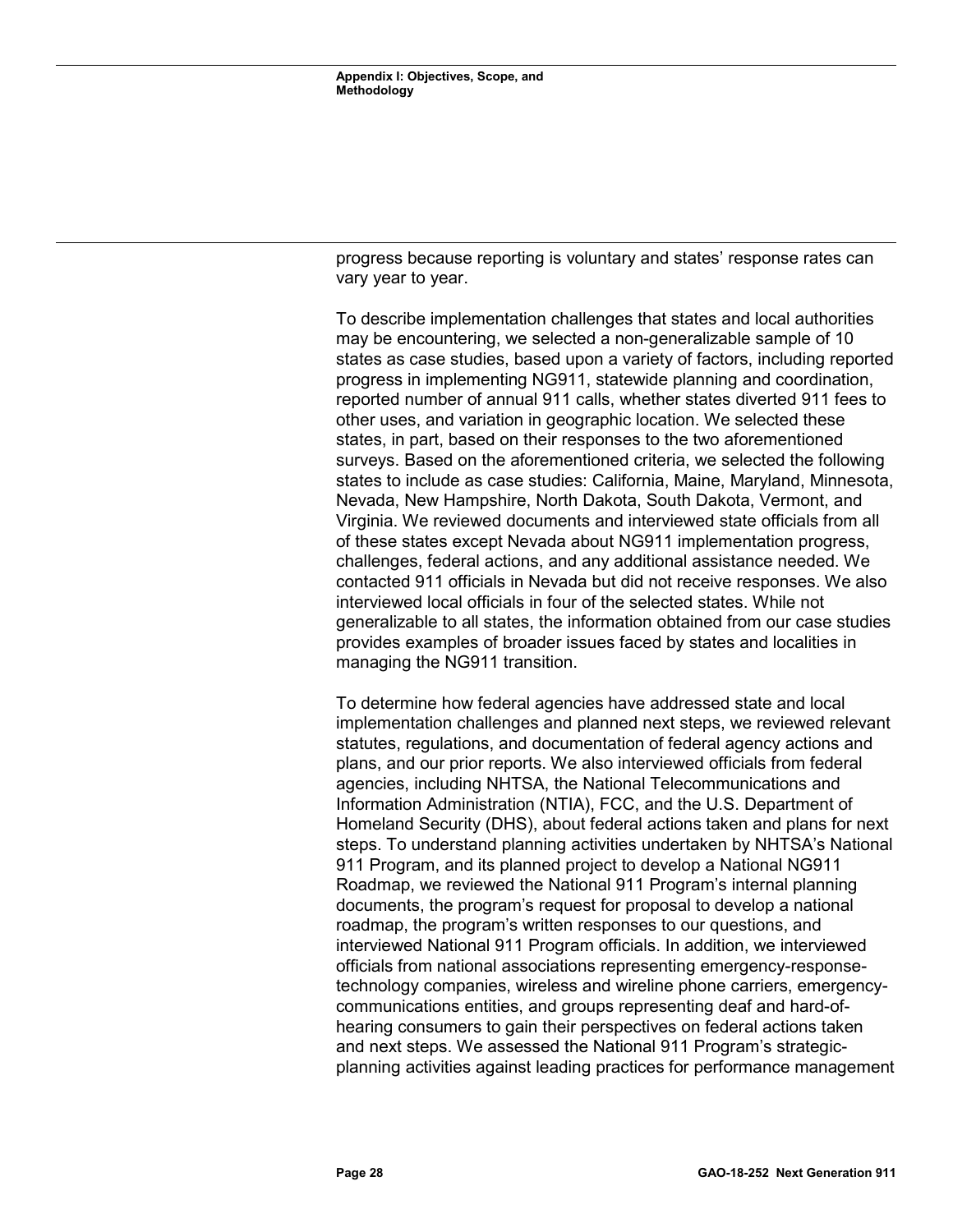found in our prior work on strategic planning and goal setting and federal internal control standards. $3$  We assessed the National 911 Program's planned activities for the national roadmap project against federal internal control standards and selected key practices to enhance interagency collaboration identified in our prior work.[4](#page-32-1)

We conducted our work from January 2017 to January 2018 in accordance with generally accepted government auditing standards. Those standards require that we plan and perform the audit to obtain sufficient, appropriate evidence to provide a reasonable basis for our findings and conclusions based on our audit objectives. We believe that the evidence obtained provides a reasonable basis for our findings and conclusions based on our audit objectives.

<span id="page-32-0"></span> <sup>3</sup> GAO, *Standards for Internal Control in the Federal Government*[, GAO-14-704G](http://www.gao.gov/products/GAO-14-704G)  (Washington, D.C.: September 2014); *Agencies' Strategic Plans Under GPRA: Key Questions to Facilitate Congressional Review,* [GAO/GGD-10.1.16 \(](http://www.gao.gov/products/GAO/GGD-10.1.16)Washington, D.C.: May 1997); and *Managing for Results: Critical Issues for Improving Federal Agencies' Strategic Plans*[, GAO/GGD-97-180 \(](http://www.gao.gov/products/GAO/GGD-97-180)Washington, D.C.: Sept. 16, 1997).

<span id="page-32-1"></span><sup>4</sup> GAO, *Managing for Results: Key Considerations for Implementing Interagency Collaborative Mechanisms*[, GAO-12-1022 \(](http://www.gao.gov/products/GAO-12-1022)Washington, D.C.: Sept. 27, 2012).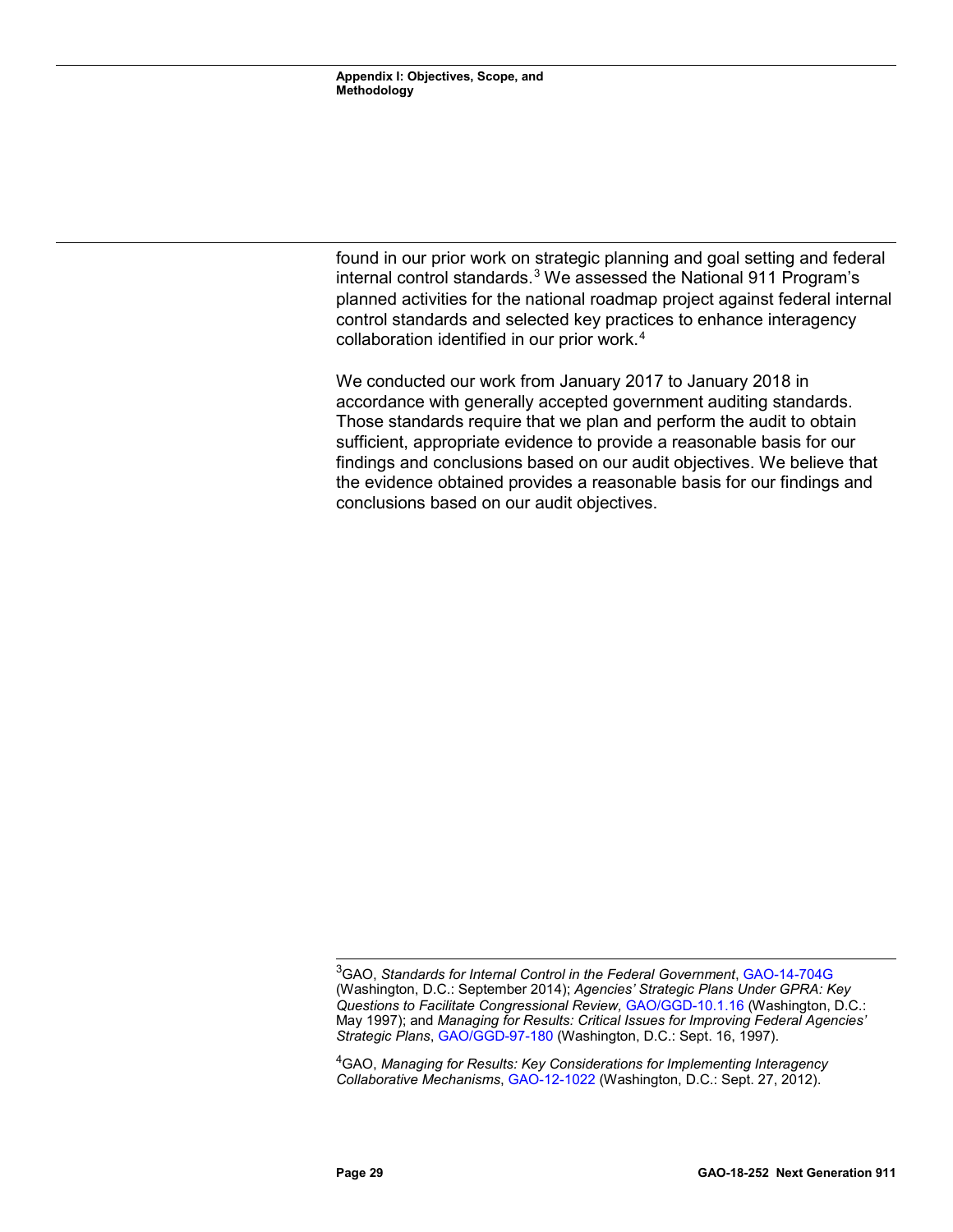## <span id="page-33-0"></span>**Appendix II: Selected Federal Actions since**  Appendix II: Selected Federal Actions since **Implementing Next Generation 911 (NG911), as of October 2017** 2013 to Address State and Local Challenges in Implementing Next Generation 911 (NG911), as of October 2017

| <b>Challenges</b>                     | <b>Description of challenge</b>                                                                                                                                                               | <b>Federal actions</b>                                                                                                                                                                                                                                                                                                                                                                                                                                                                                                                                                                                                                                           |  |
|---------------------------------------|-----------------------------------------------------------------------------------------------------------------------------------------------------------------------------------------------|------------------------------------------------------------------------------------------------------------------------------------------------------------------------------------------------------------------------------------------------------------------------------------------------------------------------------------------------------------------------------------------------------------------------------------------------------------------------------------------------------------------------------------------------------------------------------------------------------------------------------------------------------------------|--|
| Funding                               | State and local funding may<br>not be sufficient to support<br>costs associated with<br>transitioning to NG911                                                                                | Grant resources: The National Highway Traffic Safety Administration's<br>(NHTSA) National 911 Program issued on its website a list clarifying which of<br>the fiscal year 2016 emergency-communications grants may be used for<br>NG911 services. Program officials said they developed this list in collaboration<br>equipment and infrastructure. with the Department of Homeland Security (DHS).                                                                                                                                                                                                                                                              |  |
|                                       |                                                                                                                                                                                               | Cost study: NHTSA's National 911 Program and the National<br>Telecommunications and Information Administration (NTIA), in consultation<br>with the Federal Communications Commission (FCC) and DHS, plan to issue<br>a study of the range of costs for 911 call centers and service providers to<br>implement NG911 systems and on the nationwide progress of implementing<br>NG911 services.                                                                                                                                                                                                                                                                    |  |
|                                       |                                                                                                                                                                                               | Grant program: NHTSA and NTIA are preparing to jointly administer a \$115<br>million grant program to improve 911 services, including the adoption and<br>operation of NG911 services. NHTSA and NTIA expect to award the grants in<br>2018.                                                                                                                                                                                                                                                                                                                                                                                                                     |  |
|                                       |                                                                                                                                                                                               | <b>Funding mechanisms:</b> An advisory body tasked by FCC issued a report <sup>a</sup> in<br>2016 that identified common costs and funding mechanisms for 911 officials to<br>consider. The report also introduced a 911 funding sustainment model<br>designed for use by 911 officials to calculate their financial needs to support a<br>transition to NG911 implementation.                                                                                                                                                                                                                                                                                   |  |
| Evolving technology<br>and operations | Transitioning from legacy<br>infrastructure to Internet<br>Protocol-based systems<br>presents technical and<br>operational challenges such<br>as interoperability and<br>cybersecurity risks. | Guides on technology standards and procurement practices: In 2017,<br>NHTSA's National 911 Program issued an annual guide <sup>b</sup> on emergency-<br>communications technology standards that stressed the importance of using<br>open technology standards for NG911 services. The National 911 Program<br>issued another guide <sup>c</sup> in 2016 that provides information on procuring goods<br>and services related to NG911 such as practices for call centers to consider<br>when developing their request for proposals and contracts.                                                                                                              |  |
|                                       |                                                                                                                                                                                               | Examining emerging technology issues: In 2017, FCC tasked a public-<br>private advisory council to recommend how FCC can promote the NG911<br>transition, enhance the reliability of NG911, and mitigate the threat of 911<br>outages. Prior to that tasking, the FCC advisory council issued a report <sup>a</sup> in<br>2016 that explored location-based routing issues and discussed transition<br>considerations from legacy 911 to NG911.                                                                                                                                                                                                                  |  |
|                                       |                                                                                                                                                                                               | NG911 cybersecurity guide and technical assistance: DHS, with input from<br>NHTSA's National 911 Program according to DHS officials, issued a guide <sup>e</sup> in<br>2016 that identifies cybersecurity risks for NG911 and risk mitigation<br>strategies. In addition, DHS provides NG911 technical assistance for states<br>seeking assistance with strategic planning and technology integration. In a<br>separate effort, an advisory body tasked by FCC to examine 911 call center<br>architecture issued a report <sup>†</sup> in 2016 that provides a cybersecurity self-<br>assessment tool for call centers and guidance on cybersecurity strategies. |  |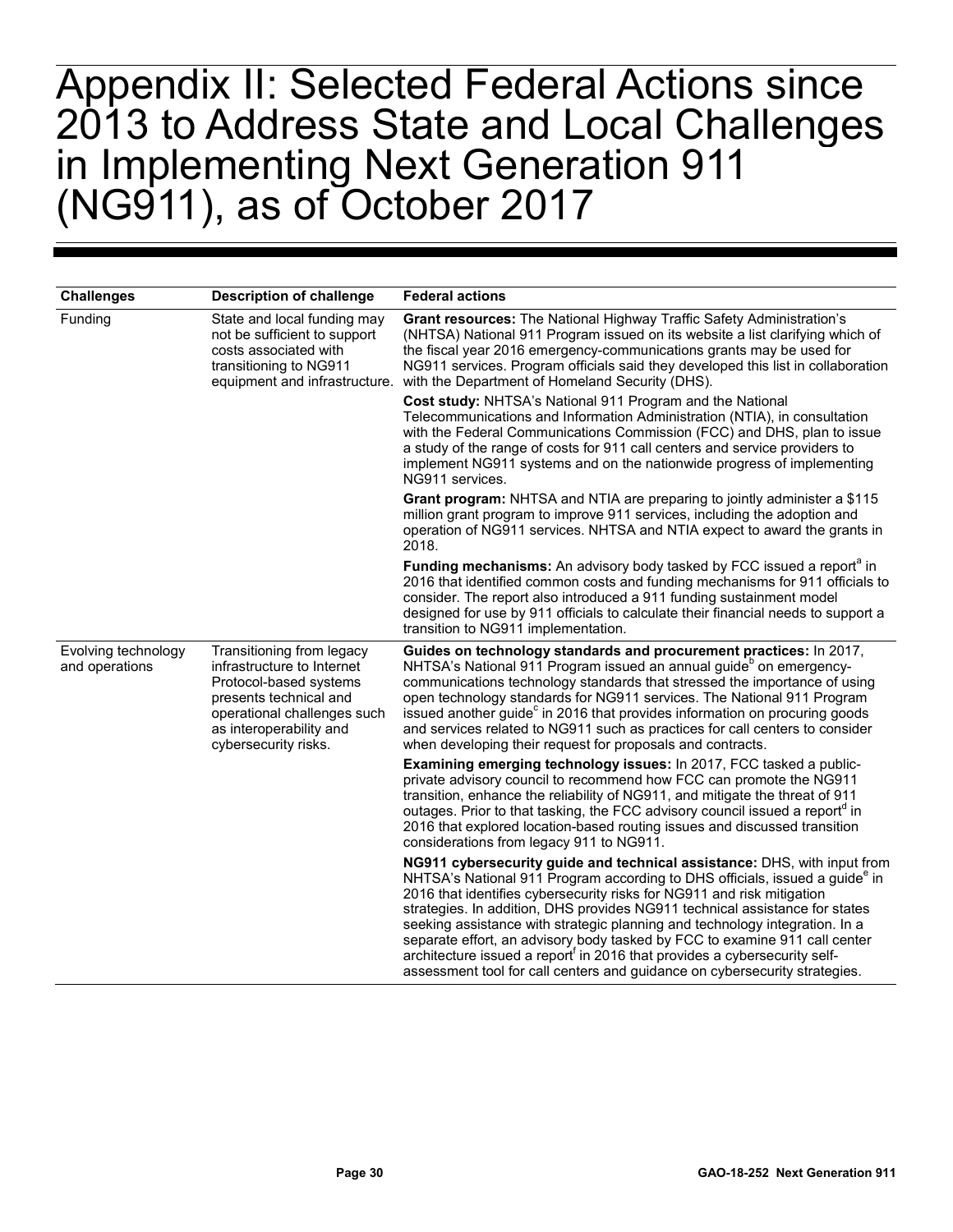| <b>Challenges</b> | Description of challenge                                                                                                                                   | <b>Federal actions</b>                                                                                                                                                                                                                                                                                                                                                                                                                                                                             |
|-------------------|------------------------------------------------------------------------------------------------------------------------------------------------------------|----------------------------------------------------------------------------------------------------------------------------------------------------------------------------------------------------------------------------------------------------------------------------------------------------------------------------------------------------------------------------------------------------------------------------------------------------------------------------------------------------|
| Governance        | States may face a range of<br>challenges related to<br>evolving roles for state and<br>local 911 authorities that<br>could hinder NG911<br>implementation. | Guides on state and legislative planning: NHTSA's National 911 Program<br>issued guides on state 911 planning <sup>9</sup> and legislative issues to consider for<br>NG911 <sup>h</sup> and awarded a contract in September 2017 to update those guides. In<br>2016, the National 911 Program issued a guide based on the experiences of<br>Iowa, Minnesota, North Dakota, and South Dakota that identifies practices to<br>consider for states interconnecting NG911 networks across state lines. |
|                   |                                                                                                                                                            | Exploring NG911 governance implementation issues: In 2016, an advisory<br>body tasked by FCC issued a report that identifies NG911 governance<br>approaches, issues, and recommendations for states, localities, and call<br>centers to consider when planning for the deployment of NG911. In 2013, FCC<br>also issued a report <sup>k</sup> that details recommendations to Congress for<br>transitioning from legacy 911 to NG911 networks.                                                     |
|                   |                                                                                                                                                            | Guide on emergency communications governance structures: In 2015,<br>DHS and the National Council of Statewide Interoperability Coordinators<br>issued a quide that provides characteristics of effective governance<br>approaches and best practices for officials to establish, assess, and update<br>their governance structures.                                                                                                                                                               |
|                   | Source: GAO analysis of NHTSA, NTIA, FCC, and DHS information.   GAO-18-252                                                                                |                                                                                                                                                                                                                                                                                                                                                                                                                                                                                                    |
|                   |                                                                                                                                                            | <sup>a</sup> FCC, Task Force on Optimal Public Safety Answering Point Architecture, <i>Working Group 3 Report:</i><br>Funding Sustainment Model (December 2016).                                                                                                                                                                                                                                                                                                                                   |
|                   |                                                                                                                                                            | <sup>b</sup> Department of Transportation, NHTSA, National 911 Program, Next Generation 911 (NG911)<br>Standards Identification and Review (Washington, D.C.: March 2017).                                                                                                                                                                                                                                                                                                                         |
|                   |                                                                                                                                                            | <sup>c</sup> Department of Transportation, NHTSA, National 911 Program, Next Generation 911 Procurement<br>Guidance (Washington, D.C.: October 2016).                                                                                                                                                                                                                                                                                                                                              |
|                   |                                                                                                                                                            | <sup>d</sup> FCC, Communications Security, Reliability and Interoperability Council V, Working Group 1, Evolving<br>911 Services, Final Report - Task 2: 911 Location-Based Routing (September 2016).                                                                                                                                                                                                                                                                                              |
|                   |                                                                                                                                                            | <sup>e</sup> DHS, Office of Emergency Communications, Cyber Risks to Next Generation 911 (2016).                                                                                                                                                                                                                                                                                                                                                                                                   |
|                   |                                                                                                                                                            | <sup>1</sup> FCC, Task Force on Optimal Public Safety Answering Point Architecture, Adopted Final Report<br>(January 2016). Additional information on cybersecurity planning for NG911 can be found in FCC,<br>Task Force on Optimal Public Safety Answering Point Architecture, Working Group 1, Optimal<br>Cybersecurity Approach for PSAPs, Supplemental Report (December 2016).                                                                                                                |
|                   |                                                                                                                                                            | <sup>9</sup> Department of Transportation, NHTSA, Model State 911 Plan (February 2013).                                                                                                                                                                                                                                                                                                                                                                                                            |
|                   | (November 2012).                                                                                                                                           | <sup>h</sup> Department of Transportation, NHTSA, Guidelines for State NG9-1-1 Legislative Language                                                                                                                                                                                                                                                                                                                                                                                                |
|                   | 2016).                                                                                                                                                     | <sup>i</sup> Department of Transportation, NHTSA, National 911 Program, Next Generation 911 (NG9-1-1)<br>Interstate Playbook: Implementing State-to-State 9-1-1 Connectivity (Washington, D.C.: October                                                                                                                                                                                                                                                                                            |
|                   |                                                                                                                                                            | <sup>j</sup> FCC, Task Force on Optimal Public Safety Answering Point Architecture, Adopted Final Report<br>(January 2016). Additional information on governance planning for NG911 can be found in FCC, Task<br>Force on Optimal Public Safety Answering Point Architecture, Working Group 2, Phase II<br>Supplemental Report: NG9-1-1 Readiness Scorecard (December 2016).                                                                                                                       |
|                   |                                                                                                                                                            | <sup>k</sup> FCC, Legal and Regulatory Framework for Next Generation 911 Services, Report to Congress and<br>Recommendations (February 2013).                                                                                                                                                                                                                                                                                                                                                      |
|                   | (September 2015).                                                                                                                                          | 'DHS, Emergency Communications Governance Guide for State, Local, Tribal, and Territorial Officials                                                                                                                                                                                                                                                                                                                                                                                                |
|                   |                                                                                                                                                            |                                                                                                                                                                                                                                                                                                                                                                                                                                                                                                    |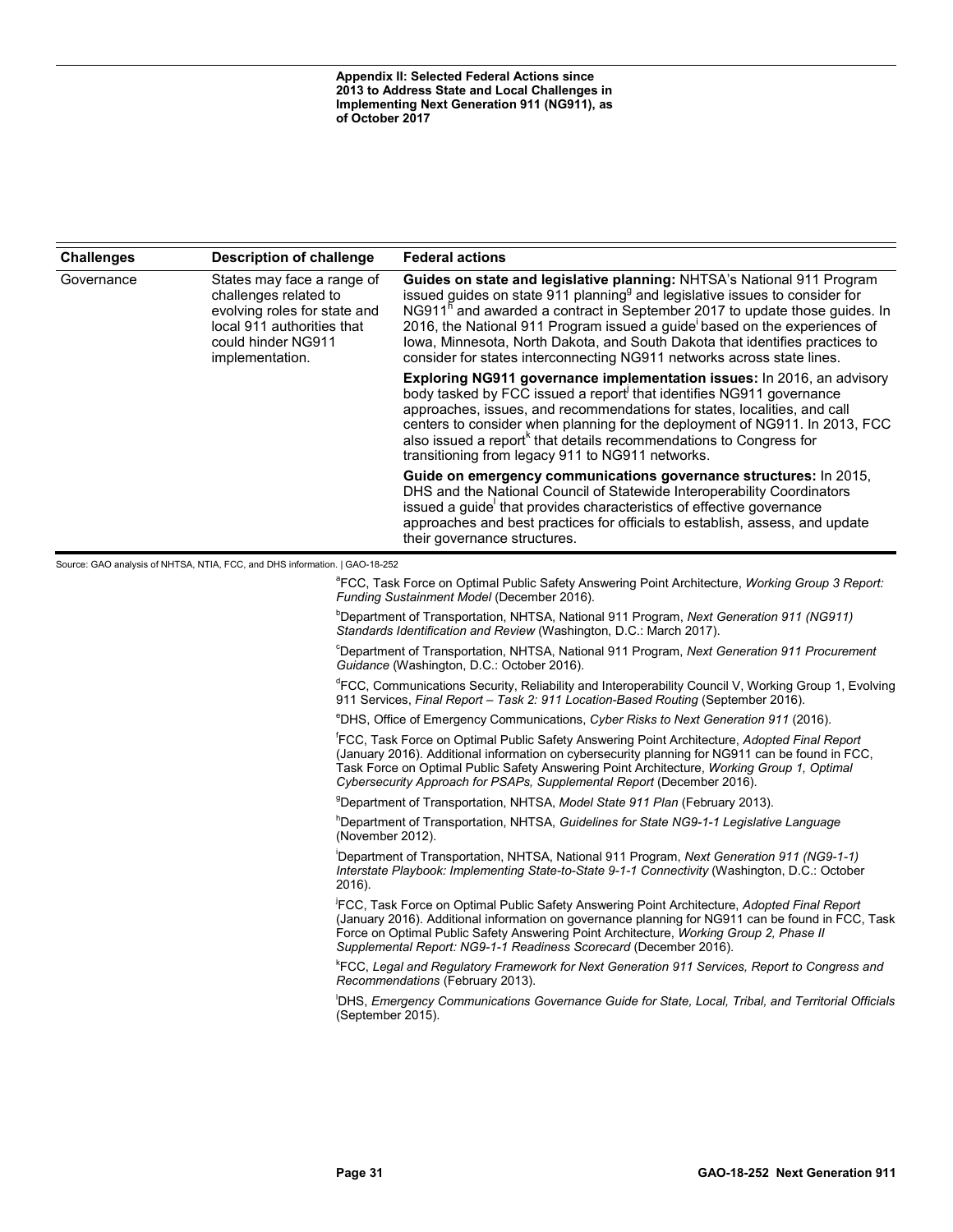## <span id="page-35-0"></span>**Appendix III: Comments from the U.S. Department of Transportation** Appendix III: Comments from the U.S. Department of Transportation

| U.S. Department of<br>Transportation                                                                                                                    | Assistant Secretary for Administration                                                                                                                                                                                                                                                                                                                                                                                                                                                                                                                                                                                                                                                                              | 1200 New Jersey Avenue SE<br>Washington, DC 20590 |
|---------------------------------------------------------------------------------------------------------------------------------------------------------|---------------------------------------------------------------------------------------------------------------------------------------------------------------------------------------------------------------------------------------------------------------------------------------------------------------------------------------------------------------------------------------------------------------------------------------------------------------------------------------------------------------------------------------------------------------------------------------------------------------------------------------------------------------------------------------------------------------------|---------------------------------------------------|
| Office of the Secretary<br>of Transportation                                                                                                            |                                                                                                                                                                                                                                                                                                                                                                                                                                                                                                                                                                                                                                                                                                                     |                                                   |
|                                                                                                                                                         |                                                                                                                                                                                                                                                                                                                                                                                                                                                                                                                                                                                                                                                                                                                     | <b>JAN 112018</b>                                 |
| Mark L. Goldstein<br>Director, Physical Infrastructure Issues<br>U.S. Government Accountability Office (GAO)<br>441 G Street NW<br>Washington, DC 20548 |                                                                                                                                                                                                                                                                                                                                                                                                                                                                                                                                                                                                                                                                                                                     |                                                   |
| Dear Mr. Goldstein:                                                                                                                                     |                                                                                                                                                                                                                                                                                                                                                                                                                                                                                                                                                                                                                                                                                                                     |                                                   |
|                                                                                                                                                         | The National Highway Traffic Safety Administration's (NHTSA) mission is to save lives, prevent<br>injuries, and reduce traffic-related deaths and economic losses resulting from motor vehicle crashes. The<br>National 911 Program (Program) furthers this mission by supporting and promoting an optimal<br>emergency response system if crashes occur. The Program's role is to convene and coordinate public and<br>private sector efforts to support the improvement of the nation's 911 system; collect and create resources<br>for local and state 911 Authorities who operate the 911 system; and administer a grant program<br>specifically for the benefit of 911 Public Safety Answering Points (PSAPs). |                                                   |
|                                                                                                                                                         | NHTSA has several efforts underway or completed to enhance the Program, including the following:                                                                                                                                                                                                                                                                                                                                                                                                                                                                                                                                                                                                                    |                                                   |
| ۰<br>nationwide NG911 system;<br>state 911 agencies on their progress in deploying NG911; and                                                           | convened the 911 community and solicited ideas for a National Next Generation 911 (NG911)<br>Roadmap—a project to identify tasks that must be completed at the national level, for a seamless,<br>maintained the National 911 Profile Database, containing uniform data voluntarily submitted by<br>partnered with the National Telecommunications and Information Administration in the U.S.<br>Department of Commerce to finalize implementing regulations for the 911 Grant Program, which<br>will provide \$115 million in funding to states and tribal organizations for NG911 implementation.                                                                                                                 |                                                   |
| report's issuance.                                                                                                                                      | Upon review of the GAO's draft report, we concur with the three recommendations. With respect to<br>recommendation 2, to determine roles and responsibilities of federal agencies in the National NG911<br>Roadmap initiative to carry out the roadmap's national-level tasks, NHTSA will work with the<br>appropriate federal agencies to determine roles and responsibilities for the tasks over which each agency<br>has jurisdiction. We will provide a detailed response to each recommendation within 60 days of the final                                                                                                                                                                                    |                                                   |
| questions.                                                                                                                                              | We appreciate the opportunity to respond to the GAO draft report. Please contact Madeline M.<br>Chulumovich, Director, Audit Relations and Program Improvement at (202) 366-6512 with any                                                                                                                                                                                                                                                                                                                                                                                                                                                                                                                           |                                                   |
| Sincered <sub>v</sub>                                                                                                                                   |                                                                                                                                                                                                                                                                                                                                                                                                                                                                                                                                                                                                                                                                                                                     |                                                   |
| <b>Keith Nelson</b><br><b>Assistant Secretary for Administration</b>                                                                                    |                                                                                                                                                                                                                                                                                                                                                                                                                                                                                                                                                                                                                                                                                                                     |                                                   |
|                                                                                                                                                         |                                                                                                                                                                                                                                                                                                                                                                                                                                                                                                                                                                                                                                                                                                                     |                                                   |
|                                                                                                                                                         |                                                                                                                                                                                                                                                                                                                                                                                                                                                                                                                                                                                                                                                                                                                     |                                                   |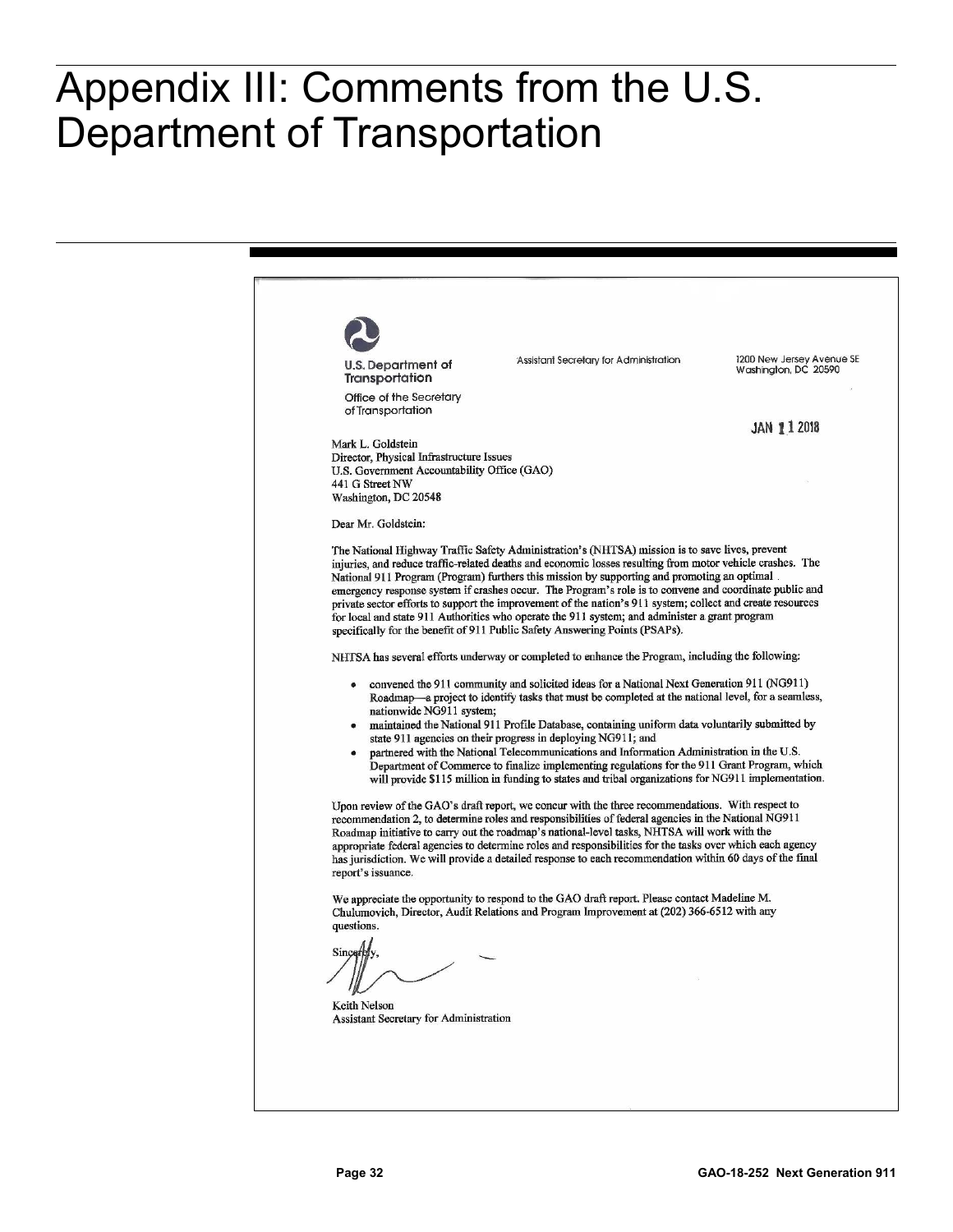## <span id="page-36-0"></span> $A \cap \bigcap A$ AU U Appendix IV: GAO Contact and Staff Acknowledgments

| <b>GAO Contact</b>              | Mark L. Goldstein, (202) 512-2834 or GoldsteinM@gao.gov                                                                                                                                                                                                                                       |
|---------------------------------|-----------------------------------------------------------------------------------------------------------------------------------------------------------------------------------------------------------------------------------------------------------------------------------------------|
| <b>Staff</b><br>Acknowledgments | In addition to the contact named above, Andrew Huddleston (Assistant<br>Director), Jean Cook (Analyst in Charge), Camilo Flores, Steven<br>Rabinowitz, Malika Rice, Kelly L. Rubin, Michael Sweet, Hai Tran, Marika<br>Van Laan, and Michelle Weathers made key contributions to this report. |